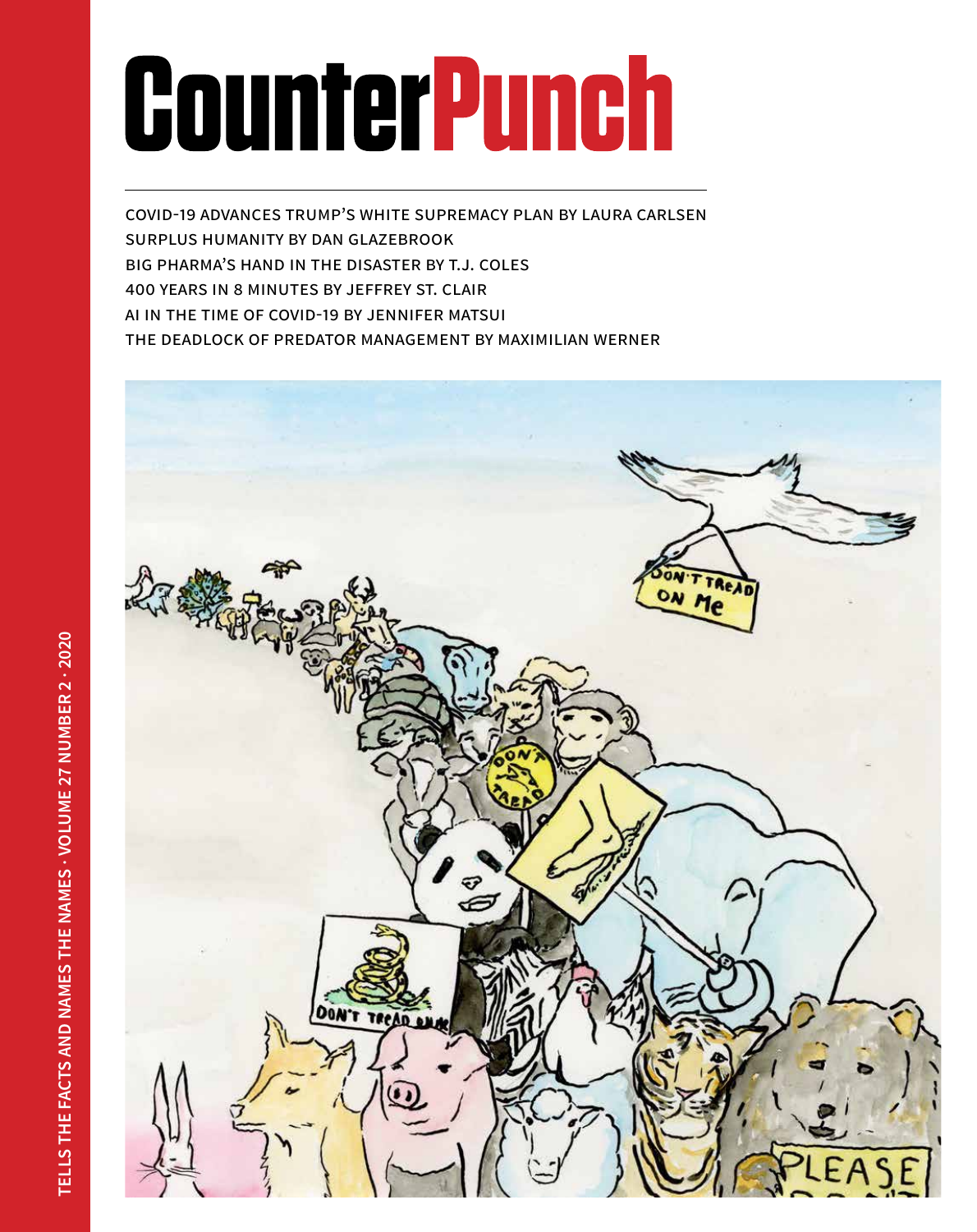## CounterPunch

www.counterpunch.org

CounterPunch Magazine, Volume 27, (ISSN 1086-2323) is a journal of progressive politics, investigative reporting, civil liberties, art, and culture published by The Institute for the Advancment of Journalistic Clarity, Petrolia, California, 95558.Visit counterpunch.org to read dozens of new articles daily, purchase subscriptions, order books and access our digital archives.

Periodicals postage pending at Eureka, California.

POSTMASTER send address changes to: CounterPunch P.O. Box 228 Petrolia, CA 95558

ISSN 1086-2323 (print) ISSN 2328-4331 (digital) www.counterpunch.org All rights reserved.

editor-in-chief Jeffrey St. Clair

MANAGING EDITOR Joshua Frank

CONTRIBUTING EDITORS Lee Ballinger, Melissa Beattie, Darwin Bond-Graham, Chloe Cockburn, Windy Cooler, Chris Floyd, Kevin Alexander Gray, Steve Horn, Lee Hall, Conn Hallinan, Barbara Rose Johnson, Binoy Kampmark, JoAnn Wypijewski, David Macaray, Chase Madar, Kim Nicolini, Brenda Norrell, Vijay Prashad, Louis Proyect, Martha Rosenberg, Christine Sheeler, Jan Tucker

SOCIaL MEDIA EDITOR Nathaniel St. Clair

administrative director & DESIGN PRODUCTION Becky Grant

ecommerce specialist & administrative assistant Deva Wheeler

Subscription & order fulfillment Nichole Stephens

DESIGN CONSULTATION Tiffany Wardle

#### **Contact Information**

CounterPunch Business Office PO Box 228, Petrolia, CA 95558 1 (707) 629-3683

editorial:

counterpunch@counterpunch.org

business:

becky@counterpunch.org

subscriptions & merchandise: deva@counterpunch.org

#### **Submissions**

CounterPunch accepts a small number of submissions from accomplished authors and newer writers. Please send your pitch to counterpunch@counterpunch.org. Due to the large volume of submissions we receive we are able to respond to only those that interest us.

#### **Advertising**

Advertising space is available in Counter-Punch Magazine. Media kit available upon request. All advertisements are subject to the publisher's approval of copy, text, display, and illustration. CounterPunch reserves the right to reject or cancel any advertisement at any time.

email becky@counterpunch.org

#### **Address Change**

Please notify us immediately of email and/ or mailing address changes for uninterrupted delivery of your magazine.

By Mail: CounterPunch Business Office PO Box 228, Petrolia, CA 95558

by Phone: 1 (707) 629-3683

By Email (preferred): nichole@counterpunch.org

#### **Donations**

CounterPunch's survival is dependent upon income from subscriptions, donations and book and merchandise sales. We are a non-profit, tax exempt organization under The Institute for the Advancement of Journalistic Clarity, DBA Counter-Punch. Donations are welcome year round. Donate by mail, telephone or online: www.counterpunch.org. If you would like to include IAJC in your will or make a bequest, please contact Becky Grant in the business office.

#### **Subscriptions**

A one year subscription consists of 6 bi-monthly issues.

1-year print/digital edition \$45 1-year digital edition (PDF) \$25 1-year institutions/supporters \$100 1-year print/digital for student/low income \$40

1-year digital for student/low income \$20

All subscription orders must be prepaid we do not invoice for orders. Renew by telephone, mail, or on our website. For mailed orders please include name, address and email address with payment, or call 1 (800) 840-3683 or 1 (707) 629-3683.

Add \$25.00 per year for subscriptions mailed to Canada and \$45 per year for all other countries outside the US.

Please do not send checks or money orders in currency other than US dollars. We DO accept debit cards and credit cards from banks outside the US that have the Visa, Mastercard or other major card insignias.

Make checks or money orders payable to: CounterPunch Business Office PO Box 228 Petrolia, CA 95558

#### **Letters to the Editor**

Send letters to the editors by mail to: CounterPunch PO Box 228 Petrolia, CA 95558 or preferably by email to: counterpunch@counterpunch.org

#### **Cover Image**

"Don't Tread on Us! " by Oliver Grant.

#### **Subscriber Password: parade**

Use this password to access the subscriber only archive at https://store.counterpunch. org/back-issues-subscriber-access/

**In Memory of Alexander Cockburn 1941–2012**

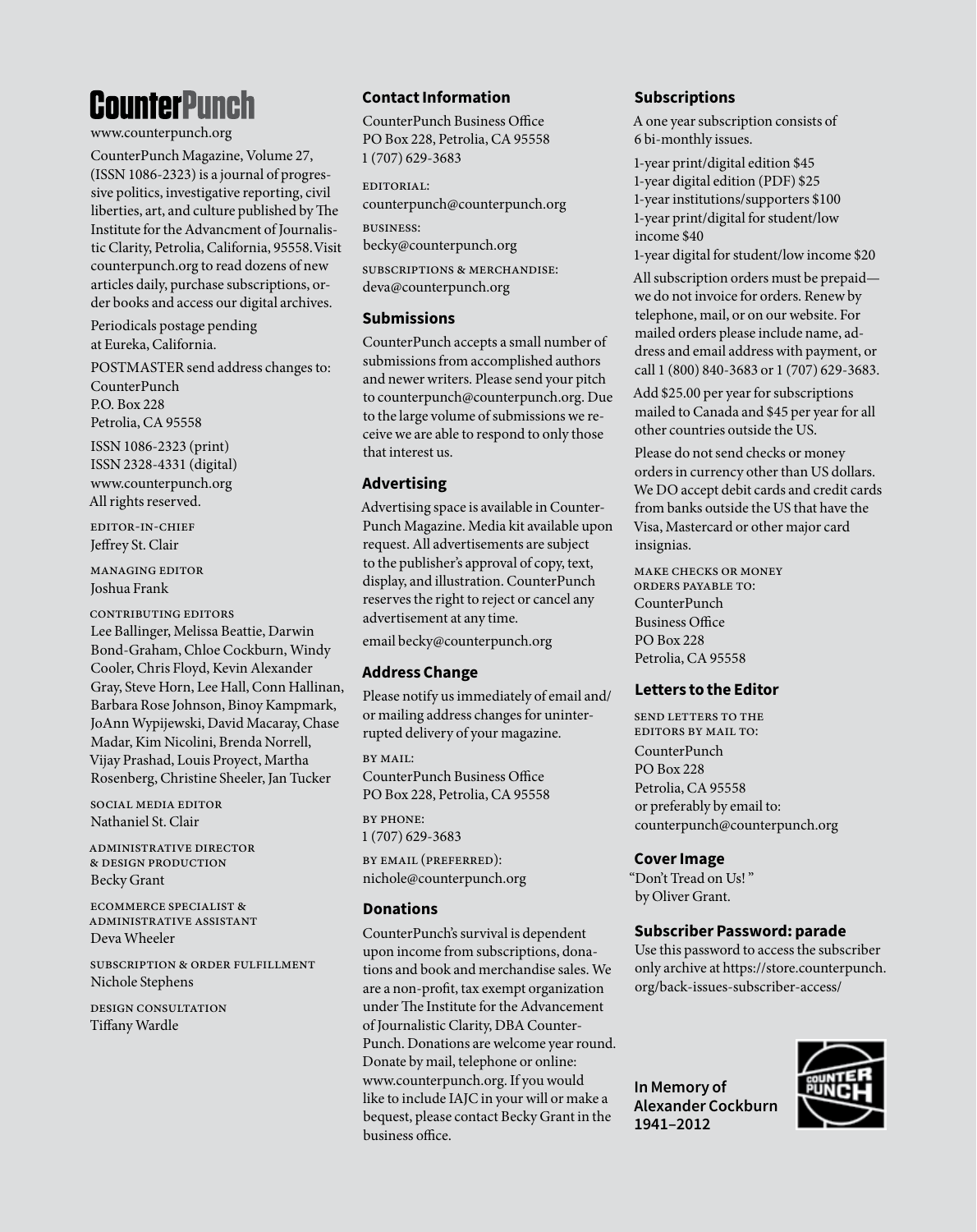## **table of contents**

VOLUME 27 NUMBER 2 · 2020

| <b>NOTE TO OUR SUBSCRIBERS </b>           | 4  | <b>COLUMNS</b>                                   |
|-------------------------------------------|----|--------------------------------------------------|
|                                           |    | Roaming Charges 5                                |
| <b>BORDERZONE NOTES</b>                   |    | 400 Years in 8 Minutes                           |
| <b>Virus as Vehicle</b>                   |    | By Jeffrey St. Clair                             |
|                                           | 9  | The police state in Black America.               |
|                                           |    | Empire Burlesque  6                              |
| <b>EUROZONE NOTES</b>                     |    | The Buzzard in the Bardo                         |
| The Camps of Lesbos                       |    | By Chris Floyd                                   |
|                                           |    | Dylan's moment of maximum clarity.               |
|                                           |    | Bottomlines 7                                    |
| <b>ARTICLES</b>                           |    | Forward to the Past                              |
| <b>Beyond the Green New Deal</b>          |    | By Pete Dolack                                   |
|                                           | 13 | The irrationality and misery index.              |
|                                           |    | Hook, Line and Sinker  8                         |
| <b>Big Pharma's Hand in the Disaster</b>  | 16 | AI in the Time of COVID-19<br>By Jennifer Matsui |
|                                           |    | The coming age of                                |
| <b>Hiding Facts About Nuclear Weapons</b> |    | medical surveillance.                            |
|                                           | 20 |                                                  |
| The Disruptive Power of COVID-19          |    | <b>CULTURE</b>                                   |
|                                           | 23 | <b>&amp; REVIEWS</b>                             |
| <b>Surplus Humanity</b>                   |    | Rap on Trial                                     |
|                                           | 24 | By Lee Ballinger 32                              |
|                                           |    | Monuments and Idols                              |
| The Deadlock of Predator Management       | 26 | By Elliot Sperber 35                             |
| BY MAXIMILIAN WERNER                      |    |                                                  |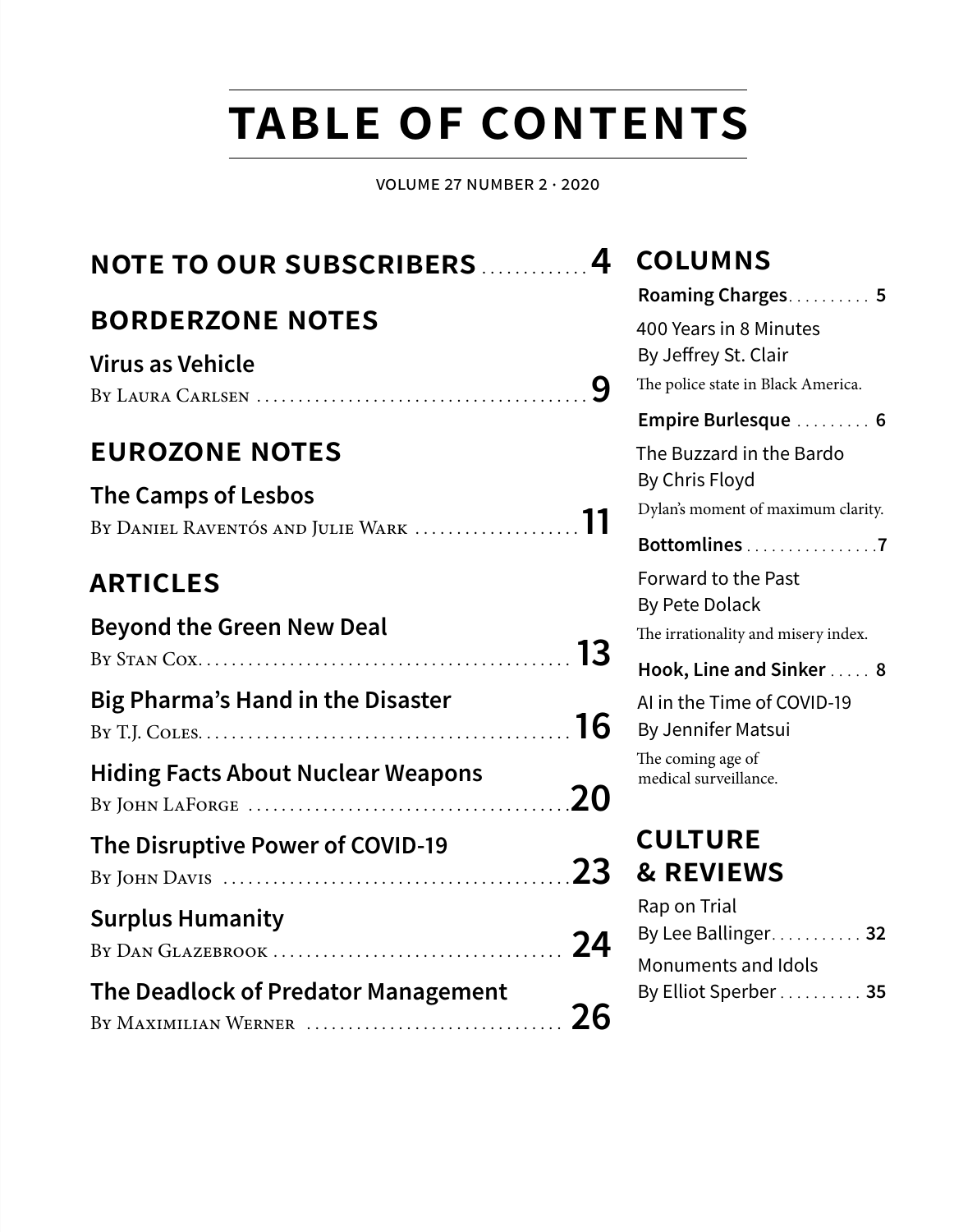#### Dear CounterPunchers,

As CounterPunch evolves, we are faced with decisions that can sometime be very difficult. This is one of them. We've recently come to the conclusion that we'll need to stop printing the magazine and go to a digital only format, starting, we hope, by late-July. As such, you are now reading our last magazine. Currently we're down to so few paper subscribers—a tiny fraction of our readers still request the print edition—that the cost per copy to produce the magazine has increased each issue for the past few years.

While we are sad to see the print magazine go, we're very excited about the features we'll be offering our subscribers. We will be rolling out these new and improved features during the year and they will include more up-to-the minute exclusive content for our subscribers in easily printable formats for those who still want to read paper. As has been offered to all subscribers in the past few years, you'll continue to have access to the entire archive of magazines and newsletters as well. The new area of the website will be user friendly and searchable, so no more digging through magazines to find that long-lost article. All of this, and more, will be at your fingertips.

We acknowledge that many of our print subscribers have been with us since the beginning, or for many years and as our Charter Subscribers, you've been long-time friends and supporters of CounterPunch. We don't want to disappoint you and hope that we can make this transition as smooth as possible. All current print subscriptions will be extended until the completion of the print magazine, If your subscription is not yet due to expire at that point, we will automatically provide all digital subscribers' access unless otherwise requested. Instructions to access the new online version will be sent out well before that and hopefully there won't be too many hiccups.

#### Sincerely,

Jeffrey, Joshua, Becky, Deva, Nat and Nichole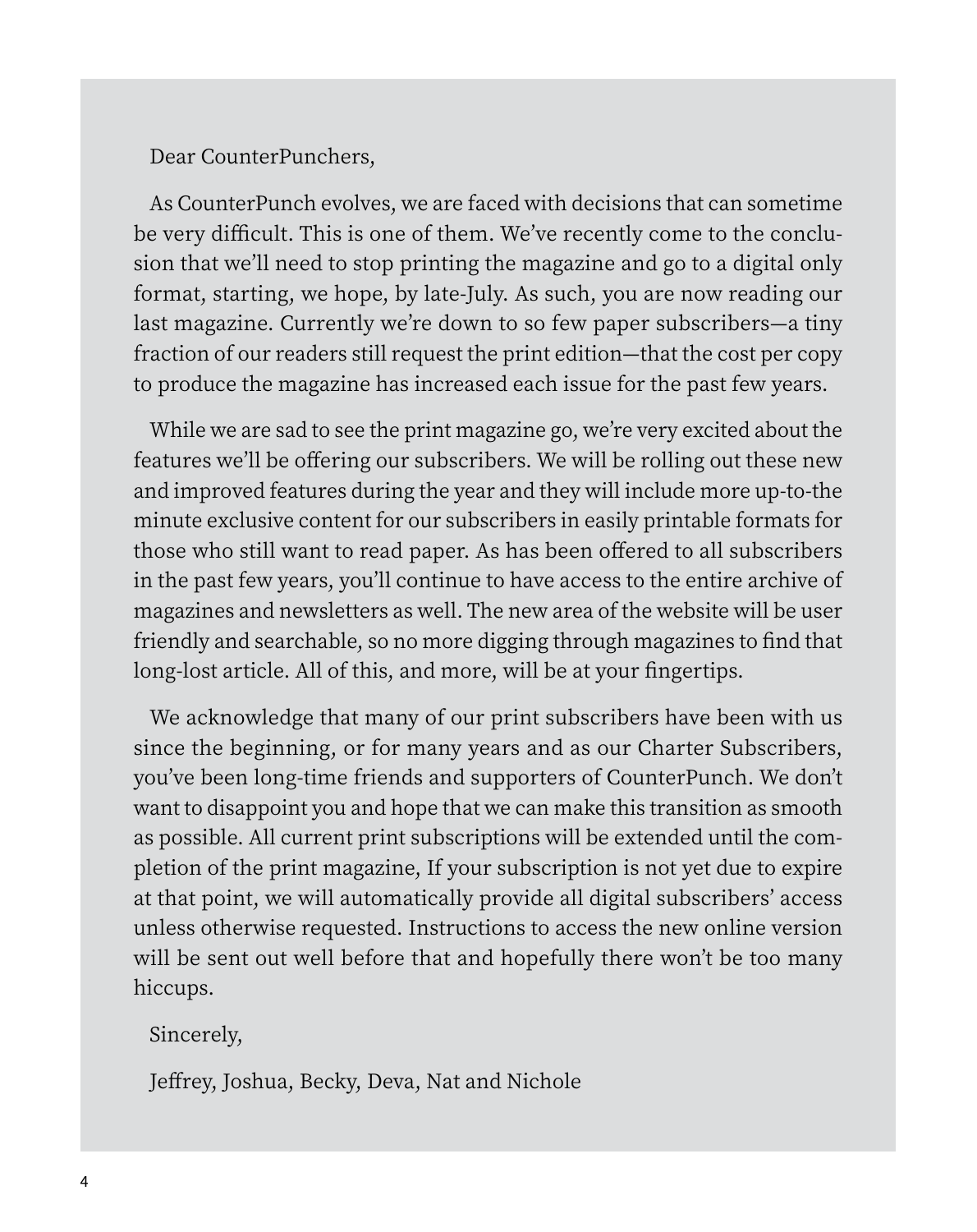

## Roaming Charges **400 Years in 8 Minutes**

By Jeffrey St. Clair

he difficulty of speaking about this "historical moment" is that the "moment" has been going on for 400 years, featuring a lot of speaking and almost no structural change. There is everything to say. There is nothing to say. It's all been said. It all must be said again. Words cannot express the rage we feel. Yet, words are all we have to express our rage. Words and the street. Who will hear us? What will it matter? The words have been spoken. The flames lit. The street has burned before. It will burn again. What will change? How can it be made to happen?

The body count stubbornly remains the same, year after year. A thousand people a year killed by cops in the US. With body cameras and without. With community policing and without. With stop-and-frisk or without. Before broken windows policing and after. Before Black Lives Matter and after. We've seen it play out again and again. Heard the cries for breath. Seen the hands held up. Watched the fear in faces. Listened to the sermons of contrition and vows for reform. Since Michael Brown was murdered by Ferguson police on August 9, 2014, police have killed nearly 6,000 people in the US. Despite six years of protests and vows of reform from liberal politicians, the blood flows, year after year at the same rate, almost to the ounce.

I am struck by the horrible trivialness of these recent murderous episodes. A man shot for jogging away from a house under construction. Shot by a former detective, acting as a hired gun for a white neighborhood in Georgia. A medical technician shot in her bed in Louisville when cops broke into her house on a no-knock drug raid, guns blazing. They had targeted her boyfriend. But they didn't care who they shot. A man buys a pack of cigarettes with a counterfeit bill in Minneapolis. The clerk says there's something funny about the paper. He apologizes, hands back the pack of smokes. The cops are called, find him sitting in his car, pull him out, hold him down, knee jammed to his throat. He pleads for his life, screams he can't breathe, passes out. The knee remains thrust on his throat for another two minutes and fifty seconds. Eight minutes in total. The time it takes to walk a half mile or boil pasta. The length of The Who's "Won't Get Fooled Again." Why? Why do police feel empowered to kill people on mere suspicion of petty crimes? Why does the government encourage it?

We are told we need leaders. But our leaders have failed, some more brutally than others. But all have been complicit. We are told that Trump has summoned demonic forces to the surface that have lain latent in the Republic for decades. And yet Trayvon Martin, Michael Brown, Eric Garner, Tamir Rice, Philando Castile, died on Obama's watch, in what had been dramatized as a post-racial America. America will never be post-racial. The entire idea of the nation, its founding principles, its operating system, is coded with racism. It's inscribed in the country's DNA. The divisions and animus now seem as stark as they were in the 18th Century. The country has gotten much richer for a few, but the gaps between us have grown even more immense. I get the sense that if the edifice of the nation could be burned down to the foundations, it would grow back pretty much the same. We exist on haunted ground. But we exist here none-the-less and must find

some way to navigate its mortal hazards.

We are urged to await moral instruction on race relations from the man who lied about doing Civil Rights era sit-ins, lied about visiting Mandela, palled around with segregationists, gagged Anita Hill, wrote the '94 crime bill, falsely claimed he'd been endorsed by the NAACP and says, "You ain't black" if you don't vote for him?

Yet, the paramilitarized policing system we watched violently crush protests across the country in the same ways, using the same tactics and equipment, was designed, funded, armed and catalyzed by the judiciary committees of Congress, where Joe Biden sat as a powerbroker for over 30 years.

Even now, the chances of a police officer being prosecuted and convicted of any crime committed in the "line of duty" are infinitesimal, about what they were during the days of the slave patrols. Over the last 15 years, there have been more than 16,000 police killings but only 35 convictions. Look no further than presidential aspirant Amy (Klobocop) Klobochar. As a prosecutor, the police were the only people Klobocop didn't want to police. It's how the carceral system perpetuates itself.

Yet, the arrest, prosecution and conviction of a very few police officers for abusive, torturous or murderous actions only serve to help legitimize the systemic repressive actions of the rest of the force. These periodic prosecutions don't even serve as a momentary inhibition, as demonstrated by the Seattle cops who a few days after the murder of George Floyd knelt on the throat of a protestor in brutal imitation of Chauvin, even as they knew cameras were recording their every savage move. The system itself remains immune.

But immunities break down. Or rather, they are broken down by resistance. So we must find the words to express our collective rage. Pick the streets for our fights, on our terms, in our time, unshackled by the failures of the past, as the American political apparatus begins to decay and fall apart before us. **CP**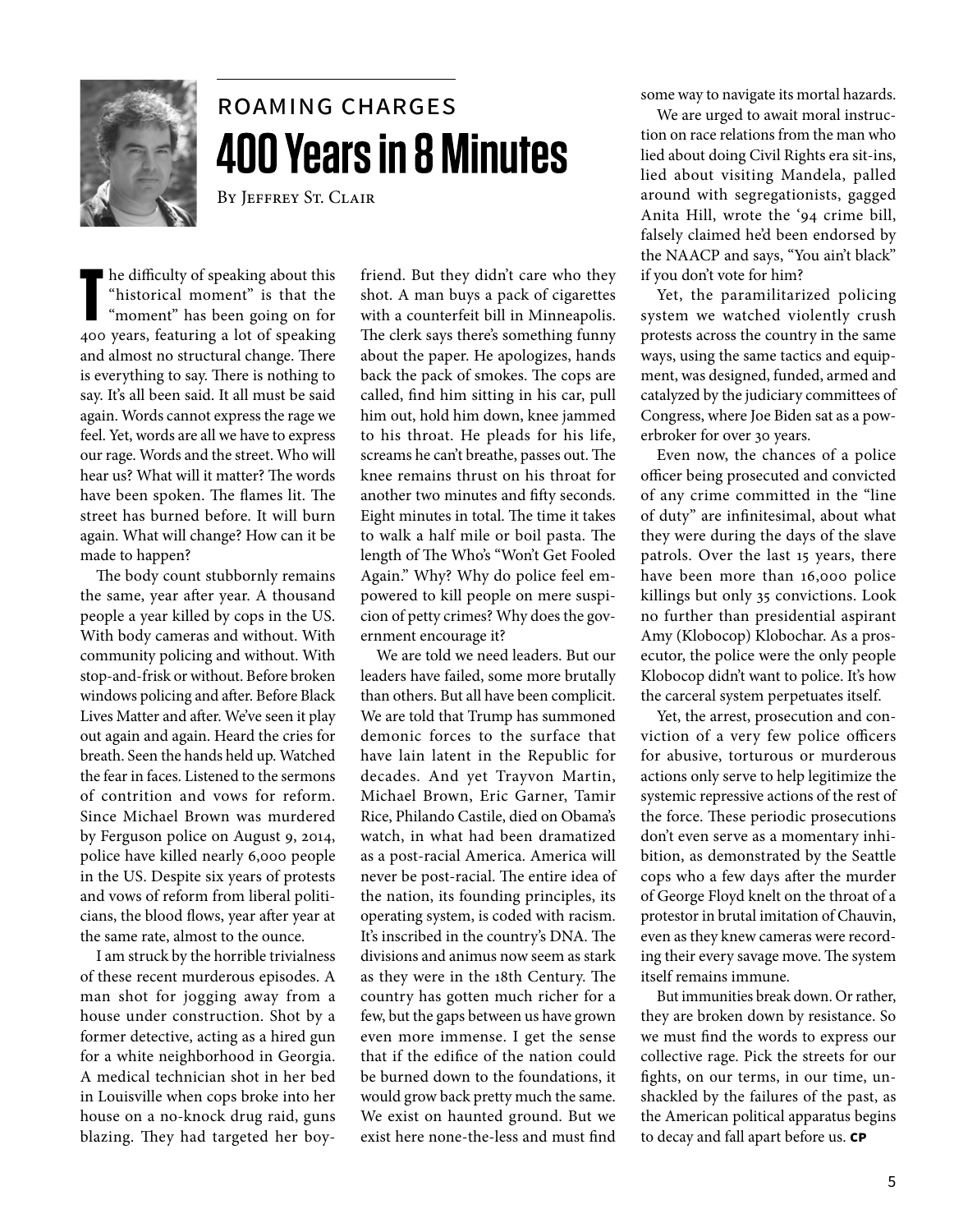

## empire burlesque The Buzzard in the Bardo

By Chris Floyd

n March 27, Bob Dylan released a single called "Murder Most Foul," centered on the assassination of John F. Kennedy but rippling far beyond that now-mythic event. For 17 minutes, Dylan sweeps slowly across a ravaged landscape, like an old buzzard peering down at the carcasses and smoldering ruins below. Voices rise up here and there, along with snatches of music fading in and out like the signal from pirate radio. Are they the cries of the living or the echoes of the dead, reverberating one last time before they dissipate forever? At some point, you finally realize it's not John Kennedy being conveyed to the afterlife: it's you, along with the particular jumble of history and culture that formed you, all of it now passing away.

"Murder Most Foul" is not a literary work, although Dylan is, rather infamously, a Nobelist of Literature. (An honor he himself seemed to treat largely as a joke.) It's barely even a song, meandering with no firm structure, shifting in and out of viewpoints voiced by different characters: some malevolent, some mournful, some speaking with a sarcastic sneer, and some—or perhaps one, perhaps the main one—speaking like an old man meditating through a sleepless night, a whiskey in hand as the fire flickers and the shadows dance.

So if not really literature or fully a song, what is then? Well, here's an idea. Dylan, who has played so many different, contradictory roles in American culture—from flaming young rebel to quiet country gent, from Rimbaud manqué to Americana avatar—has now come to perhaps the last of his public permutations: as psychopomp, the voice in the bardo, imparting instructions and

offering laments to the soul of our civilization, as it dissolves into a future when it will no longer walk in the world of the living.

Too much? I don't think so. This is not a claim of special knowledge or exalted status for the wizened old man from Minnesota. It's just to say that, for whatever reasons—reasons that he himself has expressed deep puzzlement about over the decades—Dylan has been one of those who receive, at whiles, the "echoes from the future" that Boris Pasternak spoke of. In the manifold mysteries of space-time, Pasternak—a former philosophy student under the heavy influence of Henri Bergson—was speaking of the weight of the future pressing ceaselessly back upon the present. He was talking of the way the future warps the weave of present time, in the same way that the past does.

But if Dylan (or Pasternak or Bergson) aren't your cup of tea, then look at it this way, through the prism of epidemiological statistics and the accelerating accumulation of data on climate change. We are passing from the paradisiacal conditions of the Holocene into an age of rolling thunder: a never-ending series of world-churning upheavals, with the pandemic blending into the floods and storms and famines and locust swarms and melting ice sheets and loosening methane and apocalyptic degenerations that are even now characterizing the nature of our planet and defining the lineaments of its imminent future.

To some, it may seem that the pandemic is a prelude to climate catastrophe—in the same way that most historians see World War I as the harbinger of World War II. But in truth, both world wars were part of the same centurieslong dehumanization of individuals and societies by capitalism and imperialism: twin bastards born from the barbaric, blinkered, fear-ridden, deeply ignorant understandings of reality that comprised Western Christendom as it spread its way, by gun and genocide, across the planet. They were not separate irruptions, but a continuum.

And in precisely the same way, the pandemic and climate catastrophe are not separate events, but part of the same process of the self-induced dissolution and destruction of our environment and, ultimately, our civilization.

So what is the answer to the horrendous fate laid out for us by our Bergsonian bards and our climate change scientists? There is none, if by "answer" you mean an easy solution that will assuage the consciences and preserve the comfort of the comfortable. There is no technology that will reverse this dissolution, no ideology that will overcome it (although there is a plethora that will accelerate it), no miracles that will undo it. We are here, now, in the reality that we have made in the present; in the reality that was made for us in the past; in the reality that the future is pressing down upon us like a stone slab.

What is left is … mitigation. What is left is the cultivation of a mindful, thoughtful, loving, generous attitude toward our fellow sufferers and those who will follow us. What is left is a heedfulness to those who—randomly, wildly, accidentally, mysteriously—were vouchsafed those strange and ambiguous echoes from the future. Those like the sarcastic, infamous, contradictory, Kennedy-keening singer who felt those echoes decades ago, when he sang these lines:

Eden is burning; Either get ready for elimination, Or else your hearts must have the courage for the changing of the guards

**cp**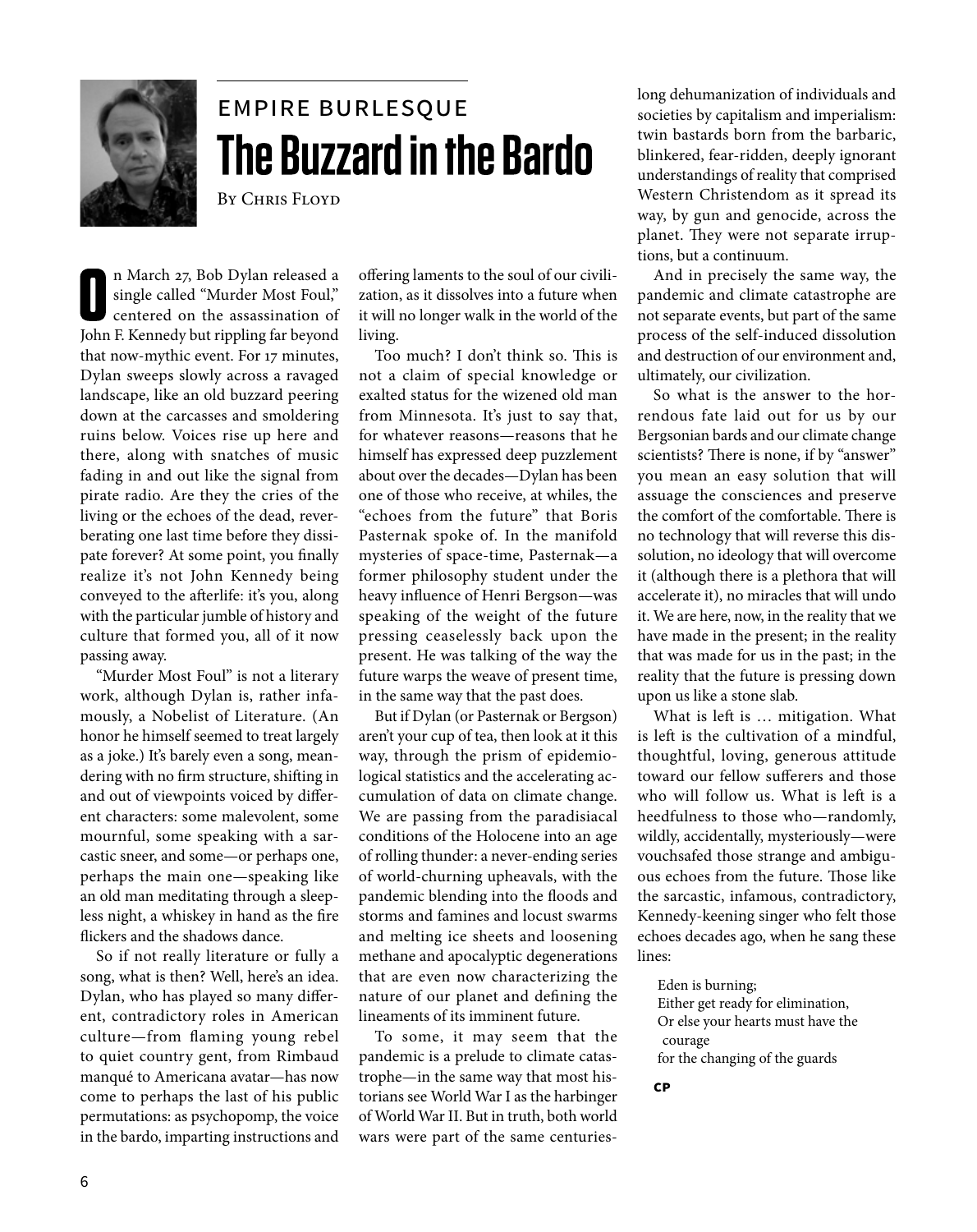

## **BOTTOMLINES Forward to the Past**

By Pete Dolack

s we plunge into a new great depression, happy days appear to be far off. Despite brave talk of the economy "snapping back" when shelterin-place restrictions are fully lifted, precedent says otherwise. The number of small businesses that are likely to not survive the pandemic's mass closures seem another grim augury.

For folks in the United States, an added factor is the spectacularly incompetent Trump administration, headed by an ignorant egomaniac completely absorbed in handing all responsibility elsewhere and his, if possible, even dimmer sonin-law, the world record holder for being in over his head. Switching overnight from denying there was any problem at all to predicting high death tolls so as to take credit if actual deaths prove to be somewhat less to ignoring the advice of disease-management experts, it is hard to imagine anybody worse in the White House. Although it must be admitted that as long as Mitch McConnell is around, crowning the most malevolent person in Washington will never be a clear-cut choice.

Denying the reality of a crisis and then pronouncing it over isn't unique to Trump. I remember the recession that hit during the Bush I administration; George H.W. Bush went months claiming there was no recession, right up to one Friday, then the following Monday announced the recession was over. Shortest recession in history—it lasted only a weekend. But as much as the Bush family purports to dislike Trump, they must have a little bit of a rooting interest because the Trump administration has displaced the Bush II/ Cheney administration as the worst ever.

With the pandemic bringing about

Great Depression-level unemployment rates in three months that took three years to reach after the 1929 stock-market crash, what does the rest of 2020 look like? History does not repeat itself so neatly, but the downturn that stretched across the 1930s with only incremental improvement doesn't provide a hopeful example. Nor does the long "jobless recovery" from the 2008 economic crash or the Reagan recession of the 1980s.

Wherever you are reading this column, difficult times likely will remain. Unemployment was high throughout the 1930s in the capitalist countries, but with the possible exception of Germany, the crash of 1929 hit hardest in North America. U.S. unemployment bottomed out at 24.9 percent in 1932 and at an estimated 30 percent in Canada in 1933. By 1932, Canadian industrial production was 58 percent of what it was in 1929 and U.S. production had declined by a similar amount.

Three years of cascading economic collapse wasn't going to reverse itself overnight and certainly didn't. By 1939, U.S. unemployment was 17.2 percent and that was with the New Deal and programs such as the Works Progress Administration in place. Canadian unemployment is harder to determine because the Canadian government didn't begin keeping that statistic until the early 1940s. One way we might extrapolate the unemployment rate is to use the statistics gathered by trade unions. In 1932, Canadian trade unions reported 22 percent of their members were out of work. If we assume the same ratio of trade union unemployed to overall unemployed, then we can estimate the 1939 Canadian unemployment rate was perhaps 13 percent.

It was the massive government spending to win World War II that brought the North American economies back to life. Worry about deficits went out the window thanks to the existential threat of fascism. The next peak of U.S. unemployment was 10.8 percent in 1982 during the Reagan recession; it took seven years for that figure to halve. Canadian unemployment peaked at 13 percent in 1982 and took until 1988 to decline to below 8 percent.

What this history tells us is that we are going to be in a period of high unemployment for some time. It would be foolhardy to predict how long a recovery will take this time given the unprecedented nature of 2020's plunge into depression, including the steepness of the economy's descent, but the mantra of the Trump administration and its enablers that we'll have a so-called "V-shaped" downturn with a rapid return to normality has no precedent. And no basis other than wishful thinking—this is a White House that believes if you yell loud and stamp your feet, that makes it so.

Compounding all this is that we were overdue for a recession. The pandemic, while certainly making the downturn steeper and deeper than it would have been otherwise, should be seen as the proximate triggering factor, not the ultimate cause.

Shoveling piles of money at big capital while giving crumbs to small businesses and local governments hasn't, and isn't, going to bring the economy back to life.

Even if Trump is voted out of office, the neoliberal Joe Biden isn't likely to offer more than tepid help. That voters in the U.S. are again faced with a choice of two miserable alternatives speaks volumes to the system's inability to find solutions to fundamental problems thanks to the death grip of capital. Justin Trudeau has already shown himself the Obama of the North, so not much help is coming to Canada, either. Regardless of who is in what office, an irrational economic system is only going to provide more irrationality and misery. **cp**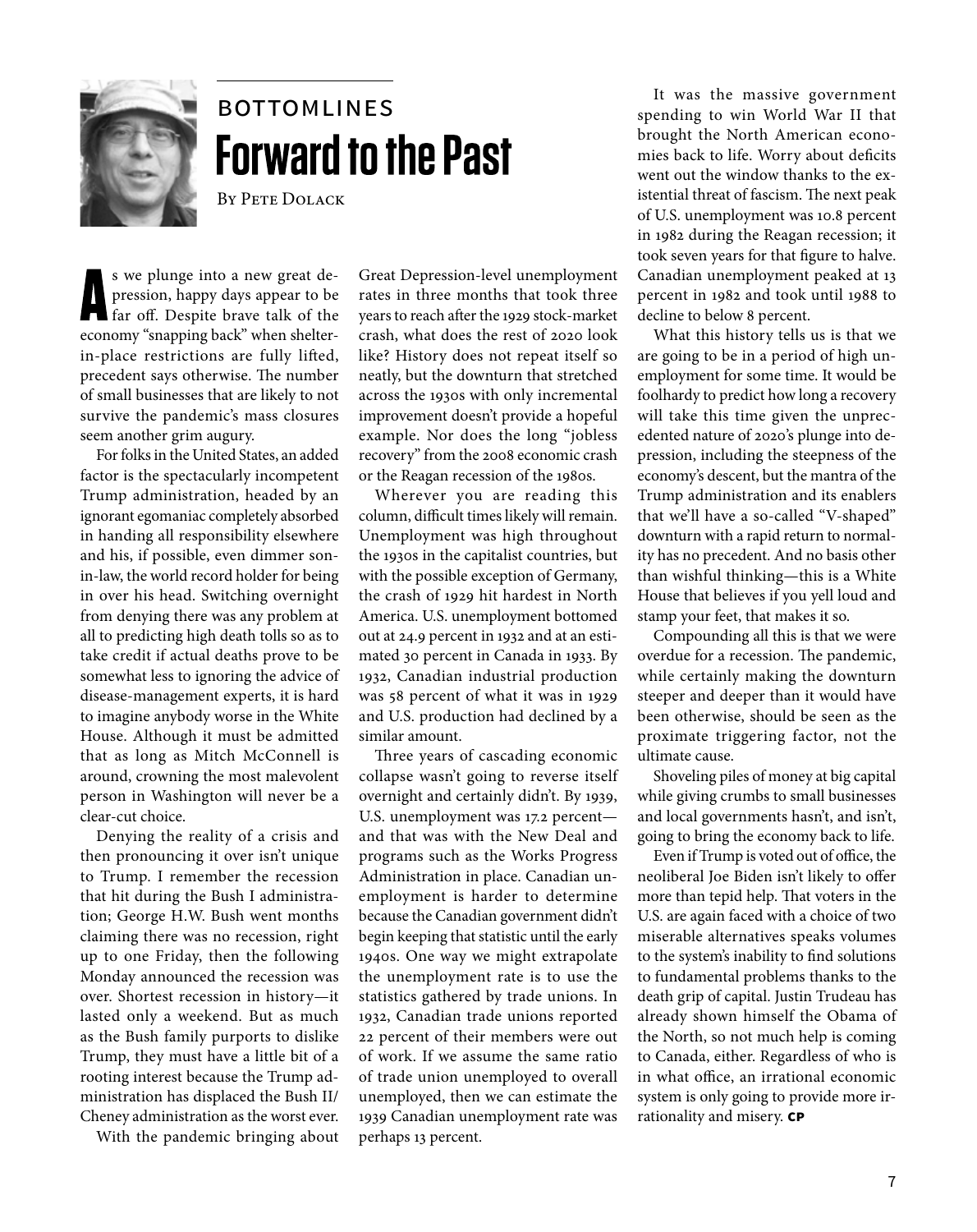

## Hook, Line and Sinker AI in the Time of COVID-19

BY JENNIFER MATSUI

**I**<br>**I**<br>fu t doesn't take a crystal ball, or even the powers of the imagination to divine an ever-present pandemic future. It's all unfolding now as Silicon Valley forges long-anticipated partnerships with government to provide the "solutions" that will eventually replace it. Already former Google CEO Eric Schmidt has been put in charge of dismantling New York City's existing institutions for public health and education, while New York Governor Cuomo has struck a similar deal with the Bill and Melinda Gates Foundation to implement "smarter" systems.

By now, we should be able to see where this is going while markets are rallying even as unemployment figures surpass the Great Depression's. As unhoused populations overwhelm New York City's subways and San Francisco's streets, their numbers rising in rhythm to the steady uptick of Amazon stocks hitting another all time high. As Wall Street celebrates what should be a funeral for global capitalism, it's hard not to draw the conclusion that an engineered demolition of the 'old' economy is already underway. Arguably, this risky maneuver was meant to stave off the inevitable and more unpredictable collapse that was coming down the pipeline, and hastened into its present implementation phase when a mysterious Coronavirus of disputed origin first hit the headlines.

From this corrupted looking glass, we can just make out the contours of the 'smart' city beginning to take shape on the horizon. Perhaps you vaguely recall this deferred utopia as a failed experiment by the Google owned company Sidewalk Labs to transform Toronto's waterfront district into a project dubbed "Quayside", a "sustainable", data-driven, showroom for subterfuge technologies

of surveillance. This time the "debacle" will be replicated with pandemic as its justification, rather than its downfall.

Unfortunately, for this Canadian prototype, its "innovations" were no match for the written-on-parchment laws still in existence that prioritized privacy over "progress", and citizen-led resistance to the digitization of all basic infrastructure and business transactions to the detriment of those surrendering their unprotected data. As Quayside's pioneering architects presciently considered, traditional urban centers were to become obsolete. Already, their their topography has proven incompatible with all the AI-driven infrastructure required to accommodate "new realities" like pandemic.

Quayside's current status as a project on permanent hold should not discount its braintrust's cockroach like ability to adapt to a climate of adversity: As Sidewalk Labs CEO Daniel L. Doctoroff stated recently: "The current health emergency makes us feel even more strongly about reimagining cities for the future". The Terminator, in other words promising "I'll be back" with the same threat implicit in the catchphrase of a cyborg assassin.

All this non-human and non-contact technology (remote learning and telemedicine) will be instrumental in eventually re-shaping society to conform to the misanthropic ideals underlying this soon-to-be revived utopia, "reimagined" to reduce public engagement down to the level of a coffee order, and as "inclusive" as an ICU ward during lockdown. The smart city of this foreseeable future is less a Brave New World than a feardriven fortress within it.

No longer a society mediated by images of wealth and prosperity (as French philosopher Guy Debord would define late stage capitalism) but a world wholly given over to dismantling the notion of society itself and divestment from the "spectacle" it engendered to reflect a falsely held notion of participation within it. False consciousness as Marx described this misidentification with the ruling class will soon give way to stark realization (and acceptance) of stagnation within a social vacuum administered by machines. An already anachronistic social order will shift from a single organism with diverse tendencies to diffuse, identical components prodded into service by a single intelligence.

In contrast to the cumbersome apparatus of analog governance, "instrumentarian" power will be a seamless integration of technology into every aspect of life, mediating every relationship to it, while burrowing itself deeper into our anatomies to extract value from all their plundered secrets.

This new and even more concentrated power base will demand a radical overhaul of what was once considered 'society', noting the present system is burdened to breaking point by human error. They will demand that we distance ourselves from each other.

Pandemic itself will be the underlying and guiding force of a new economy that has transitioned from the production, distribution, and consumption of goods and services in the social domain into a more abstract realm. Under this arrangement, the economy is no longer dictated by consumers or their demands, but the data they provide both digitally and biologically. Environmental destruction and the scarcity of natural resources has necessitated this transition from the failed "free" market to a centrally planned 'command' model overseen by leaders in tech and pharmaceutical industries. This intentional pivot from oligarch rule to an absolute and authoritarian technocracy, made possible by medically-imposed martial law, ensures that dwindling resources are not squandered on a surplus, no longer performing labor sector, but given over entirely to the class that rendered them obsolete in the first place. **CP**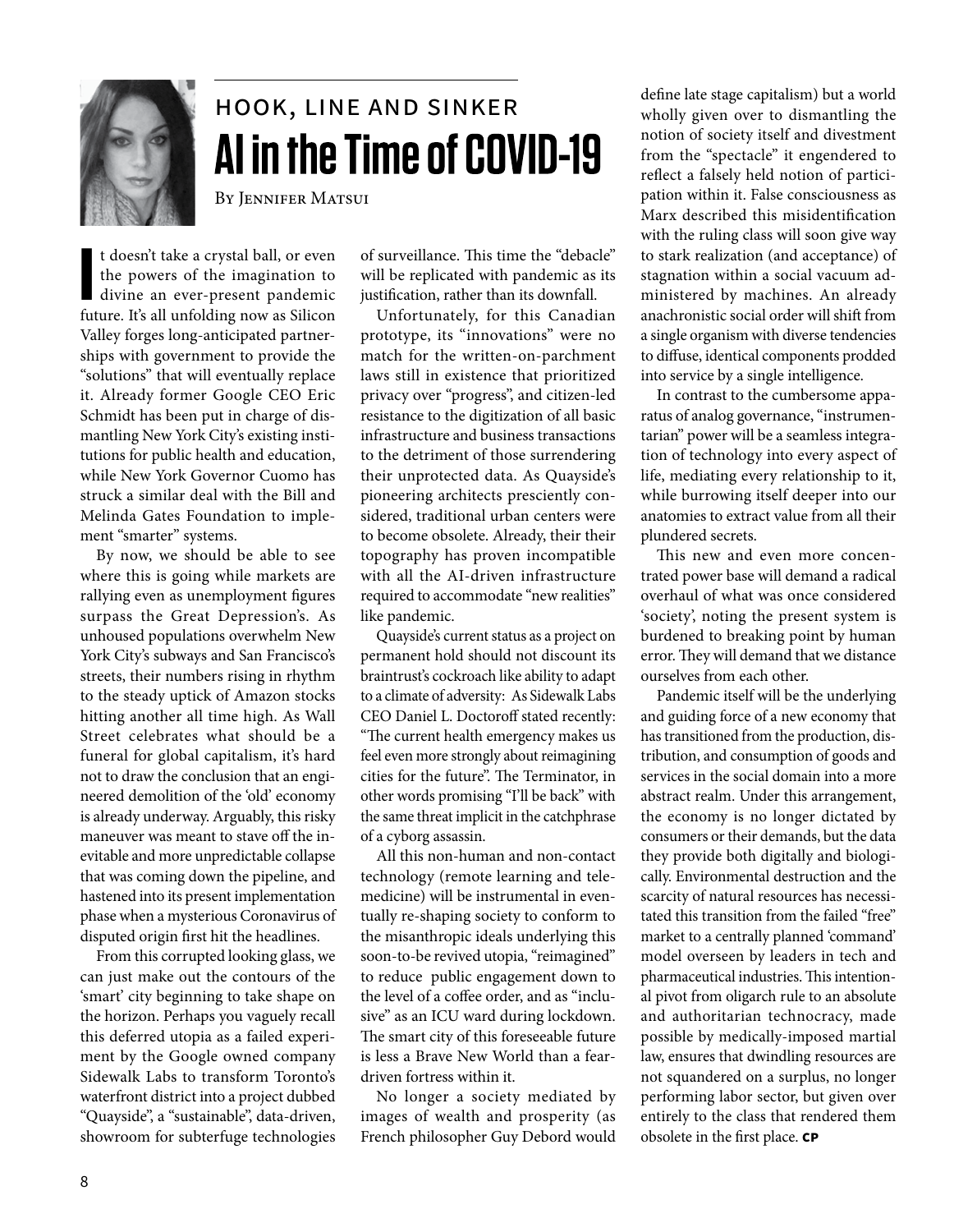## **borderzone notes Virus as Vehicle COVID-19 Advances Trump's White Supremacy Plan**

#### By Laura Carlsen

 $\blacksquare$  he physical paralysis of the present has fostered a flourishing of discussions about the future. As conservatives hanker for a pre-pandemic past, progressives have reached a consensus that the old normal was what made so many people vulnerable; the pandemic revealed just how lethal social inequality can be. The web is abuzz with debates on what the new normal should look like and how to get there. The pause has made us think about the world we want and dare to believe that we can get there.

But there is also at least some recognition—not enough—that we cannot expect an a-ha! moment of historic paradigm shift. The pandemic in itself will not rip off capitalism's guise of inevitability to give rise to a more caring, sustainable society with human values at the core. This is not the time when, after pining in confinement, the human race realizes the error of its ways and eventually emerges holding hands and singing on a daisy-covered hillside.

That's not going to happen. What we're facing is the battle of our lifetimes. The rightwing in many ways is better poised to seize this moment than we are, and it has made huge strides in the few months of the crisis so far. For the Trump administration, the first agenda to push on a demobilized society has been—you guessed it—the white supremacist crackdown on immigrants of color. There's no need for a conspiracy

theory here. The sequence of policy attacks on the immigrant community since the pandemic began tells its own story, backed up by Tweets and White House statements. What's important to remember is that although obscure laws and scrambled explanations regarding public health have been used to justify the attacks, they have no scientific application whatsoever. The antiimmigrant offensive began far before the pandemic—the coronavirus just cranked it up a notch.

When the pandemic began early this year, the relentless efforts of Trump and his weaselly senior advisor, Stephen Miller, had already achieved far more in limiting the entry of foreign immigrants, asylum seekers and refugees and harassing those already in the country than anyone would have believed possible a few years ago. The pandemic, while inconvenient for Trump's re-election campaign in other senses—such as provoking mass death and economic crisis on his presidential watch—provided a perfect vehicle for their anti-immigrant plans.

First, because it could be framed as a foreign invasion. Trump's first response was to impose travel restrictions from China on January 31. The measure, along with the repeated use of the epithet "Chinese virus", served its purpose to taint all Chinese people as dangerous pathogens. Human rights organizations reported a rise in hate crimes against all Asians in the U.S. and in many other countries, prompting the UN Secretary General to tweet, "The pandemic continues to unleash a tsunami of hate and xenophobia, scapegoating and scaremongering." That's exactly the Trump formula for stirring up his base.

On the other hand, the travel restrictions had little to no impact on containing the virus. U.S. citizens were permitted to continue to travel back and forth to China, although those returning from the Wuhan area were subject to quarantine. Goods continued to flow and transportation personnel went between the countries. Several experts noted that restrictions targeting a single country in a building global pandemic are ineffective. Several cases had already been identified in the U.S., followed by no effort to institute systematic testing or contact tracing to limit the contagion.

Second, the health crisis provided a pretext for rapidly implementing racist policy goals that have nothing to do with health or the spread of the virus. As the administration fumbled with slow and contradictory responses to the disease, it moved quickly to shut down the border. On March 18, Trump announced that the US-Canada and US-Mexico borders would be closed to "non-essential travel", citing immigrants' "potential to spread infectious disease". A March 19 memo from Customs and Border Patrol called for 1,500 soldiers to be sent to the borders with Canada and Mexico, heightening the perception of threat from immigration as fear rose within the United States with the rising death toll. The Canadian foreign minister irately opposed the troops as "an entirely unnecessary step". Mexico's president Andres Manuel Lopez Obrador has continued his policy of avoiding confrontation with Trump even when migrants' lives are at stake.

A March 20 order signed by Robert Redfield, chief of the Center for Disease Control (CDC), applied an 1893 quar-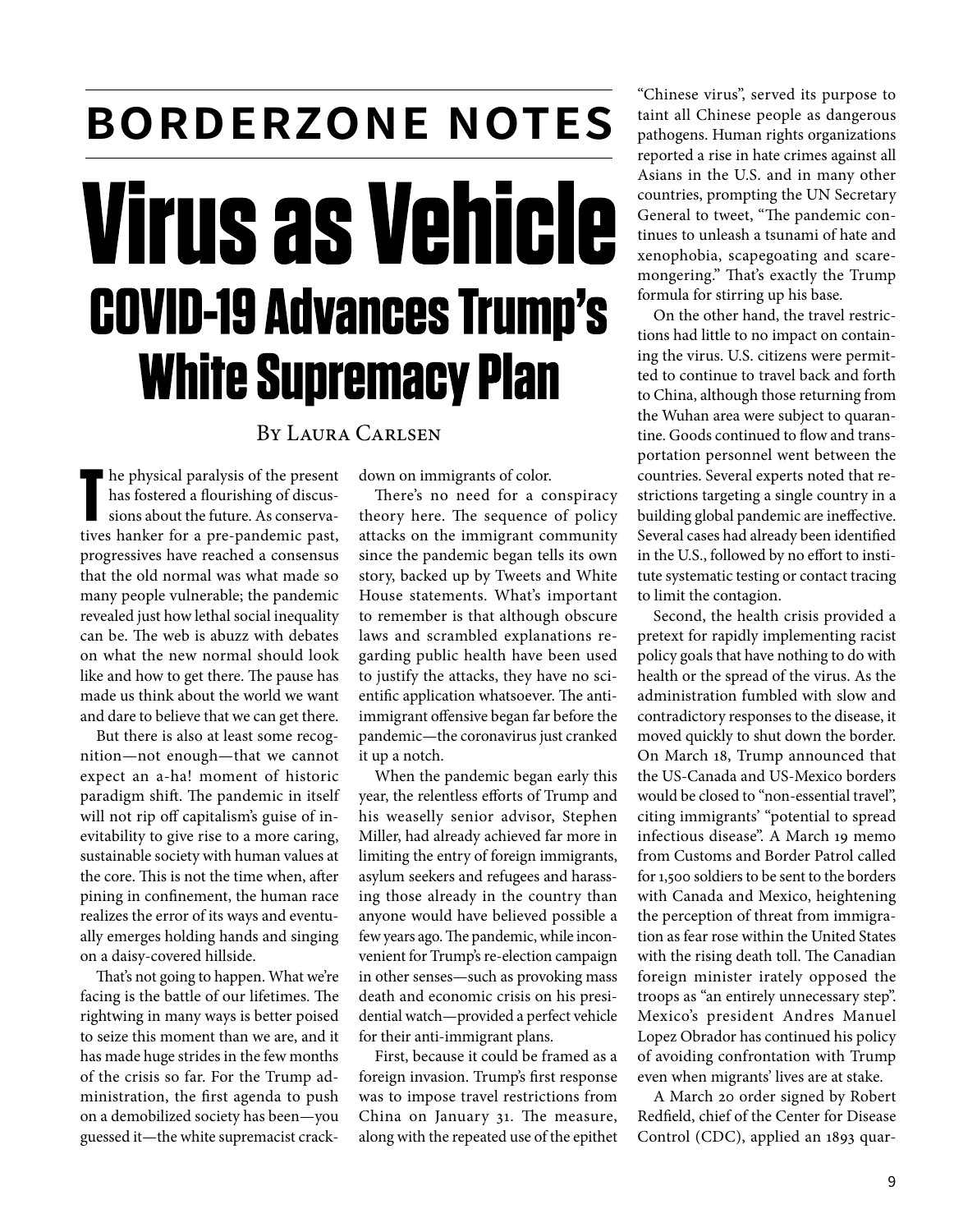antine law to justify sealing the Mexico border to immigrants, stating, "The existence of COVID-19 in Mexico presents a serious danger of the introduction of COVID-19 into the United States for these reasons [Mexico's more limited social distancing response at the time and the calculation that the pandemic would hit later], and because the level of migration across the United States border with Mexico is so high." The premise was absurd, considering that at the time of the order, the World Health Organization reported that Mexico had 53 confirmed cases and the United States had topped 25,000—clearly in the stage of community transmission. The idea that immigrants were the cause of the deadly coronavirus pandemic in the United States defied all scientific evidence and politically justified the anti-Latinx immigrant measures Trump and Miller had long sought.

Homeland Security announced it would take on the task to "no longer detain illegal immigrants in our holding facilities and will return them to the country they entered from—Canada or Mexico." The argument went that since the U.S government did not have the infrastructure to apply health measures during processing in accordance with its own immigration and asylum rights laws, it would simply eliminate those rights. The measure sweeps up unaccompanied minors and asylum seekers, who do in fact have rights under national and international law, in the automatic deportation order, speed of expulsion being a major goal. The Washington Post reported that the average time for return to Mexico is just 96 minutes—no questions, no due process, and no legal protections for children. In just the first two weeks of the order, more than 20,000 people were turned away, including at least 400 children. Only two migrants have been allowed to pursue asylum claims. The dangerous and unsanitary refugee camps on the Mexico side of the border are swelling as experts warn they are a natural breeding ground for the virus.

Some migrants are being bussed to other parts of Mexico, while others are forced to return to the same countries they fled under threat of death.

El Salvador is under strict lockdown by orders of President Nayib Bukele, who seems to have found his true vocation in the crisis as a budding dictator. All deportees must go into a month-long state quarantine. The Guatemalan government blocked deportation flights from the U.S. when it discovered that scores of deportees tested positive for COVID-19. Promised U.S government screening proved to be a sham. Guatemalan President Gianmattei was forced to back down and accept the flights again after only a week. Now deportees face expulsion from the United States and discrimination and rejection back home, as Guatemalans fearful of becoming the next New York have barred migrants from their own communities of origin.

In perhaps the cruelest irony, the Trump administration has rammed what are called "Third Safe Country" agreements down the throats of the Central American countries, which force migrants to seek asylum in other nations instead of the United States. The Trump administration considers Honduras, a narco-state experiencing widespread riots of people starving under lockdown, a safe country for asylum seekers.

The order that effectively ended the right to asylum was extended for another thirty days on April 20. Now the Trump administration has dropped all pretense of tying it to the health crisis and according to a report in the *New York Times* will seek to make the ban "indefinite." In addition to using archaic laws to deny asylum and stop immigrants, the pandemic has halted naturalization ceremonies, slowed or closed immigration courts and led to the cancellation of flights bringing already approved refugees. Social cleansing of the white supremacist variety had begun under cover of COVID-19.

Lest there be any doubt, on April 20

Trump announced in a Tweet that he was suspending all immigration: "In light of the attack from the Invisible Enemy, as well as the need to protect the jobs of our GREAT American Citizens, I will be signing an Executive Order to temporarily suspend immigration into the United States!"

This caused a predictable uproar (Miller's preferred tactic) and pushback from business sectors. On April 22, Trump released a diluted executive order that basically bars visa applications from outside the country for 60 days, with exceptions. Temporary visa programs, like the H2A for agricultural workers now deemed "essential" to the U.S. economy are not affected. While the actual impact is limited, the message hit home: 'to protect our (white Americans) lives and livelihoods, we need to get rid of immigrants.'

Under quarantine, essential workers disproportionately immigrants—keep the country running and people fed at huge risk to their own health. The nation faces the worst economic crisis since the Great Depression, with unprecedented demands on public resources. Yet Donald Trump's favorite talking point and pork barrel project is still The Wall.

On May 4, he tweeted "Mexico is sadly experiencing very big CoronaVirus problems, and now California, get this, doesn't want people coming over the Southern Border. A Classic! They are sooo lucky that I am their President. Border is very tight and the Wall is rapidly being built!

What California, and other states, want is support to deal with their endemic pandemic the economic crisis. The U.S. has more than 110,000 dead and some 40 million out of work. Instead Trump's latest proposal is to paint the wall black, at an additional cost of \$500 million dollars.

Maybe there is something fitting about that—a useless structure that symbolizes hostility toward the most vulnerable and exploited, dressed in mourning for a nation whose leadership is morally dead. **CP**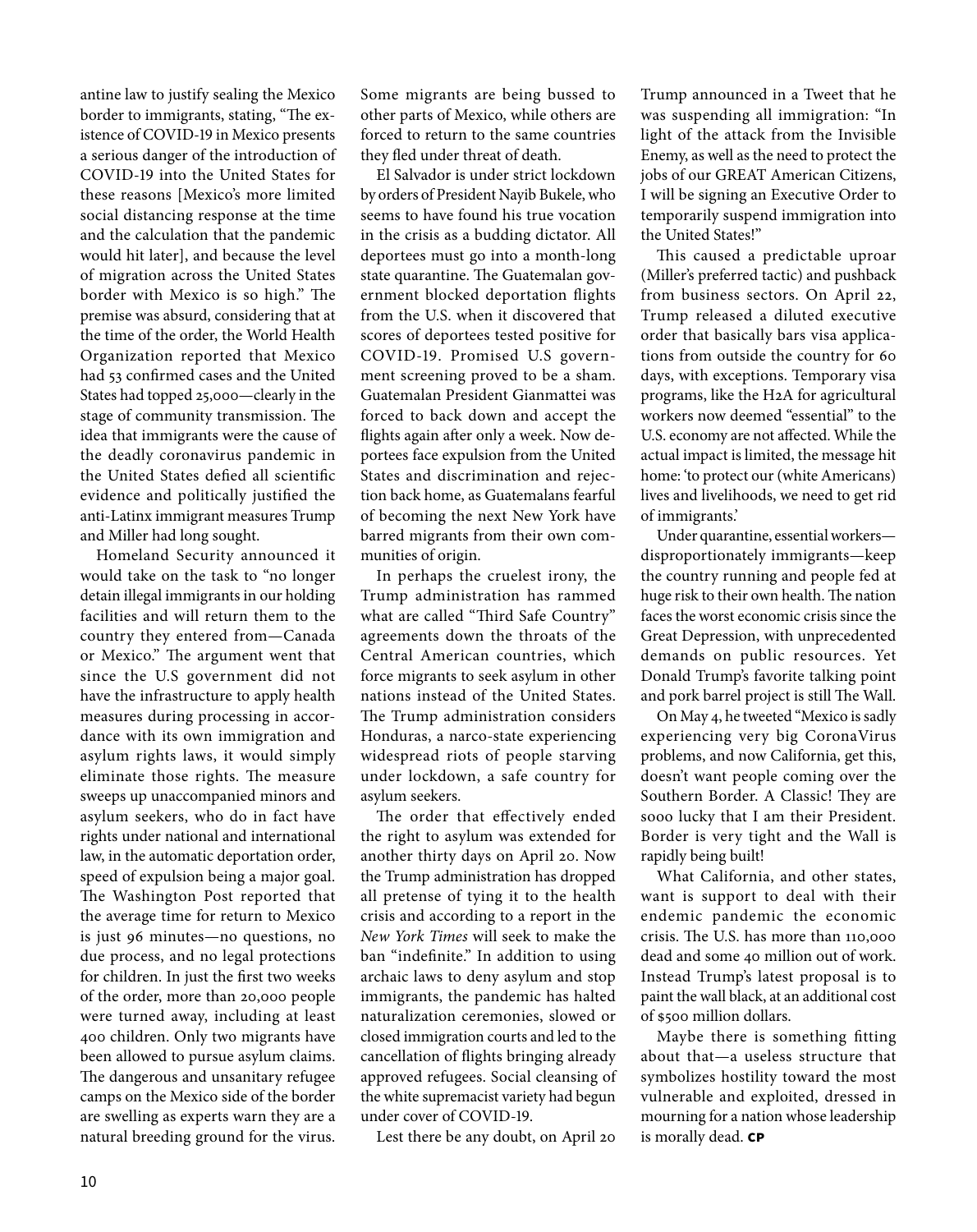## **eurozone notes The Camps of Lesbos**

#### By Daniel Raventós and Julie Wark

rom the Bronze Age to the Byzantine era the island of Lesbos in the eastern Aegean Sea consisted of several thriving city-states and was famous in antiquity for its wine and culture. Its history, through to the present day, has been shaped by its location at the edge of the Greek world, separated from Turkey by the narrow Mytilini Strait, with a maximum width of eight nautical miles. Its eminent early inhabitants included the poet Sappho, the philosopher Theophrastus, and the sage and statesman Pittacus of Mytilene. Lesbos appears in the Odyssey and the Iliad and is said to be where the head of Orpheus washed up, with his lyre, after he was torn to pieces by a pack of frenzied Maenads. In recent times, thanks to crystalline waters, picturesque villages, the famous petrified forest, and medieval fortress, its economy has depended on tourism but the visitors arriving right now haven't come to take selfies against a backdrop of ancient walls besieged by Achilles. Numbering approximately 20,000, they are among some 42,000 refugees scattered around the islands of Lesbos, Samos, Chios, Leros, and Kos, prisoners in a tourist paradise of the EU containment policy.

According to the UN High Commission for Refugees, there are more than 25.9 million refugees in the world. They have survived all kinds of horrors, have had to flee, and face many perils only to face different dangers in places they hoped would offer succor and safety. As national governments are adopting emergency measures against coronavirus to protect public health, international protection for refugees is

being undermined as the right to seek asylum is being suspended together with the legal norms that are supposed to protect them. Aren't refugees "public" too? Don't they have a right to health? They do, but in these times, they are the disease because using disease as a metaphor is an old nativist ploy which, with "scientific" presumption, is used to stigmatize people who are already doomed to exclusion and ill-treatment.

Europe's biggest camp, in Moria, Lesbos, with refugees mainly from Afghanistan, Syria, Iraq, Palestine, and the Democratic Republic of the Congo, is a microcosm of a global system of cruelty to refugees. It is filled to six times overcapacity. Malnourished people sleep in tents and meningitis, flu, tuberculosis, scabies, and lice flourish in horrendous conditions of hygiene and lack of healthcare. In one part of the camp, there is only one toilet for 167 people. They are depressed and under severe psychological stress. Some children are suicidal. Rape is common, as are fights, stabbings, and even murder. Now that Lesbos has announced its first coronavirus cases, authorities are trying to isolate the camp, even though doctors agree that it is the perfect breeding ground for the virus and calls are being made to evacuate the refugees.

Camps like Moria are lawless, inside and out. They represent flagrant violation of international law on refugee rights, including that to safe asylum, and others accorded to any other foreigner who is a legal resident. Anyone who seeks asylum at the border has a legal right to a hearing under international law, to access to medical care and

schooling, as well as the right to work. The Greek islands, left to cope alone, have no resources to guarantee those rights. And there is no intention to guarantee them. This deprival of rights is a form of murder. As Karl Heinzen wrote in his pamphlet "Murder and Liberty" (1853), "There are a number of technical expressions for the important manipulation by which one man destroys the life of another. […] The means, the pretexts, and the causes differ; but the object is always the same, viz., the annihilation of a hostile or inconvenient human life." The Trump supporter who yelled, "Shoot 'em!" understood this. Now politicians want to lock down the camps. How many others see coronavirus as a silver bullet?

On 2 March this year, on the western bank of the Evros River (on Turkish soil) bullets, shot by Greek security forces, took the life of Mohammed Yaarub, a 22-year-old from Aleppo. The following day, Charles Michel, president of the European Council, praised Greece for the support given by its security forces, including a secret, extrajudicial black site on the mainland where refugees or "migrants" are held incommunicado, beaten, and stripped of their belongings before being returned to Turkey without due process. The lawlessness is becoming more blatant. Recently, the Greek coastguard, supposedly a lifesaving institution, was filmed charging a loaded dinghy, attacking it with poles, and firing shots.

Camps, set up as contingent measures to "help" refugees become militarized, permanent mechanisms of exclusion, using the legal limbo of their emergency status and physical isolation to install a system of "mass detention without trial" as Andrea Pitzer, author of One Long Night: A Global History of Concentration Camps, describes it. Not only detainees are affected but local inhabitants, too, are sacrificed to the system. Society in Lesbos is strained to breaking point. At the end of 2019 when local people resisted the construction of another large camp, fearing it would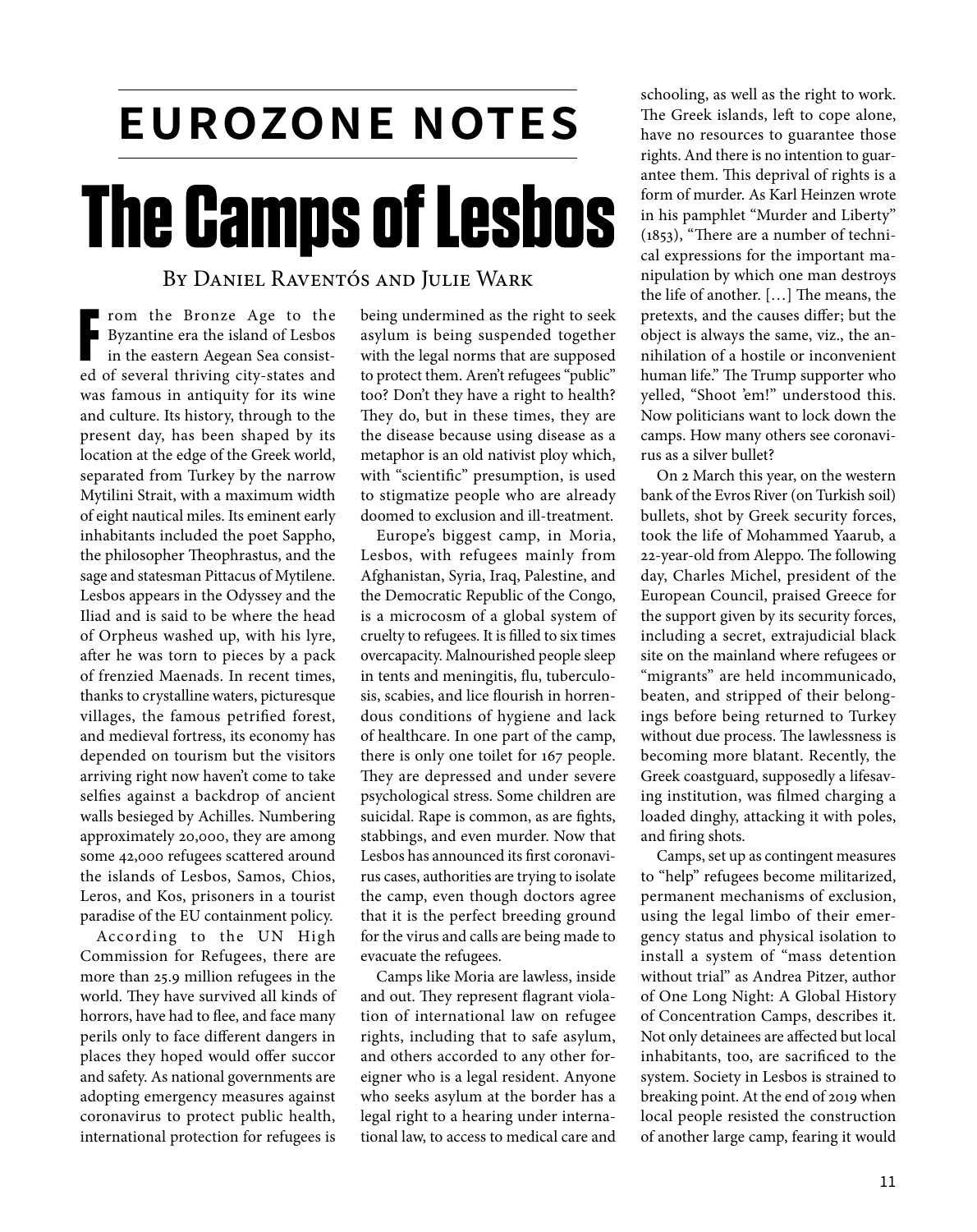end up as a Greek Guantánamo, the government brought in three hundred special police forces. They were eventually withdrawn but, more recently, farright thugs from Germany and Austria arrived to "defend the border" by attacking journalists and aid workers.

The Guantánamo camp comparison is apt because temporary camps easily become permanent, mainly because of their extrajudicial status. In the 1990s, it was used for refugees from Haiti and Cuba. Then, within a gray area of US law, it was easy to turn it into a site for indefinite detention, perfect for locking away the Bush administration's terror suspects. If camps exist, they'll be used, especially when they're cloaked in legal obscurity. Understanding the Guantánamo comparison, residents and refugees in Moria know that the prospects of that camp being closed any time soon are bleak.

Refugees are processed in a way that presents every possible obstacle to adjudicating asylum claims so paperwork morphs into endless detention, as Scott Morrison, Australia's prime minister, not a man noted for finesse, boasted: "If you choose not to go home, then you will spend a very, very long time here." This "here" is a camp in Manus island in Papua New Guinea. Out of sight and out of mind, the interminable confinement of refugees is "justified" by the language of crisis. The "crisis" refers not to the suffering of millions of people caught up in wars and famine caused by the crisiscriers, but to the inconvenience for states that have to deal with "illegal" "hordes", "floods", "waves", "the rising tide" and "tsunamis" that are "submerging" host countries and being a "drain" on the economy. Refugees are menacing water, animals coming in "herds" or "swarms", are "hunted" by vigilantes, and live in "jungles" like the infamous Calais camp. Animals, insects, or water, they aren't threatened people but are themselves the threat. And primitive mantras, endlessly repeated in the media, make citizens believe that something must be done to protect them from that danger.

The camps fulfil the prophecy. The longer people are locked up, the more bestial they tend to become. In his book *No Friend but the Mountains*, Iranian-Kurdish refugee, Behrouz Boochani writes, referring to the Manus island camp, that the aim "[…] is to turn the prisoners against each other and to ingrain even greater hatred between people". The hatred spills over outside the camp, as has happened in Moria, where aid workers are being attacked by once sympathetic islanders who now accuse them of attracting refugees. Some residents want more riot police. They are organizing vigilante patrols while leftwing groups are encouraging refugees to take to the streets and protest. Clashes between left and right groups, between refugee and refugee, between refugees and residents, and between local and national government reveal the huge political reach of the camp.

As of 1 March, the right to asylum has been de facto suspended by Greece, with support from the EU, which is therefore violating the Geneva Convention and the European Declaration of Human Rights. The refugees, who are given no information about their fate, are a European responsibility, and will be even more so if there is a coronavirus outbreak in the camp. When Turkey began transporting people to the border and encouraging them to cross in March, EU leaders, in a parody of support for Athens, praised Greece as Europe's "shield" in deterring "migrants" (avoiding where possible the word "refugees" who have bothersome rights enshrined in international law) and guaranteeing European "stability", and never mind that the whole island of Lesbos is falling apart under the pressure of EU refugee policy. Help was immediately offered but not for human beings because a refugee, an inhabitant of no-man's land, is the no-man, the non-human beyond the protection of human laws.

Since neoliberal economic dynamics create large redundant populations, dealing with them requires major infrastructure which is far more extensive

and militarized than refugee camps. Hence, Greece will receive EU funds to the tune of  $\varepsilon$ 700 million to upgrade border "security", which includes boats, helicopters, an aircraft, thermal vision vehicles, more border guards, and even a floating plastic fence to separate the islands from mainland Turkey. Meanwhile, inside the camp, soap is lacking.

Andrea Pitzer describes camps as "a deliberate choice to inject the framework of war into society itself" and this is what Europe is doing. It has created a huge industry stretching through North Africa, the Sahel, and the Horn of Africa, doing deals with Omar al-Bashar's Janjaweed militia, known for their genocidal violence in Darfur but now called Rapid Support Forces which are employed by the EU to hunt down migrants. Libyan coastguards, too, are trained and paid by the EU. As a leaked EU document recognized last year, capturing refugees or migrants is a "profitable business model" in Libya where militia and human traffickers, combined in a proxy force, are on the EU payroll for work that includes torture, starvation, rape, disease, forced labor, and other abuse of the 20,000 migrants they hold captive. They are doing what the EU cannot do openly since it is (still to some extent) bound by international law and conscious of its image. But, as one senior EU official says, "We have put our fate in the hands of crooks".

Whatever euphemism is used, arbitrary mass detention, torture and killing, are Fortress Europe policy. Voters who support their governments' strategies of "border security" should be honest with themselves and recognize that, by turning a blind eye, they're condoning torture and murder. Lesbos is just one case answering Karl Heinzen's description of the "important manipulation by which one man destroys the life of another". And Sappho was right when she wrote, "If you are squeamish, don't prod the beach rubble." **CP**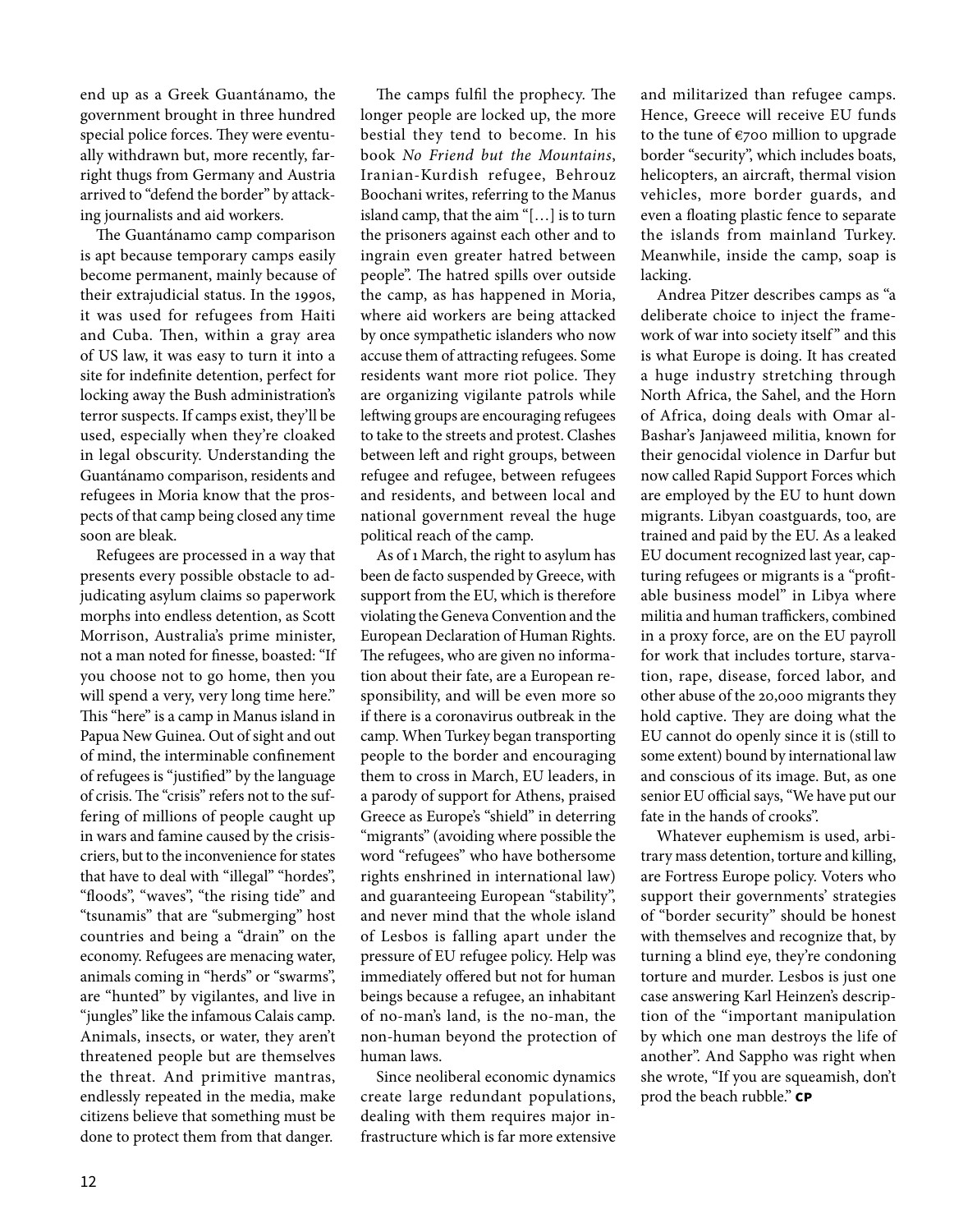## **Getting Beyond the Green New Deal**

#### BY STAN COX

Forget the small decline in greenhouse emissions we're seeing during the COVID-19 pandemic; the climate emergency remains as dire as ever. Meanwhile, tens of millions of Americans are suddenly out of work. Many in the environmental movement are putting those two facts together and calling for trillions of federal dollars to be spent on a massive new workforce that will build up renewable energy capacity and green infrastructure.

A recent survey of more than two hundred central-bank and treasury officials in the G20 group of affluent countries concluded, "Recovery packages that seek synergies between climate and economic goals have better prospects for increasing national wealth, enhancing productive human, social, physical, intangible, and natural capital."

Meanwhile, the Green New Deal—the vision embodied in a 2019 joint congressional resolution and now being written up in detail—included a "green jobs" push long before the pandemic hit. It also calls for social, economic, racial, gender, and workplace justice—all of which are needed, especially now that the economy's imploding.

The "New Deal" part of the Green New Deal, therefore, may turn out to be pretty straightforward. Where things break down is in the "Green" part. It lacks any direct mechanism to eliminate fossil fuels from the economy on a crash deadline. And there is nothing in it that would end our long-running assault on the Earth's ecosystems in pursuit of profit and wealth accumulation.

The national climate discussion appears to be based on an implicit assumption that as new energy capacity comes online in the coming decade or two, it will push an equal quantity of fossil-energy capacity off-line, joule for joule. History and research argue against that assumption, showing that with economic growth, new energy sources mostly add to the total energy supply rather than replace existing sources.

Growing economies need a growing pool of energy on which to draw, because, historically and materially, increasing GDP is accompanied by increased energy demand. For example, between 2009 and 2018, during a historically rapid buildup of U.S. wind and solar capacity, three-fourth of that new output went into increasing the total supply, without displacing fossil-fueled capacity.

Carbon taxes, sale and trade of permits, utility incentives, and other means of giving "renewable" energy sources a leg up in the market are being suggested and tried. But these and other market interventions are weak, indirect approaches to reducing emissions. None of these widely debated climate strategies has included any mechanism to directly and rapidly eliminate fossil fuels from the economy, without fail.

Eradicating emissions will require a statutory limit on all fuel extraction and use, one that lowers annually on a strict schedule, along with a system to guarantee justice and material sufficiency for all people and excess for none. The reduction or elimination of greenhouse emissions, however, will not reverse the broader ecological damage. That will require a transformed economy that operates on less total energy and resource extraction.

There is no time for trial and error. The top-priority target must be to drive emissions down to zero in time, without fail. It doesn't matter whether the target is set at 1.5°C, 2°, or even a catastrophic 2.5° above pre-industrial temperatures; any of those will require immediate, steep annual reductions through the next decade and beyond. If the action taken proves to be inadequate, it will be too late to try something else. By the time failure is apparent, no alternative policy will be capable of keeping warming within acceptable limits.

Go to zero. Go directly to zero.

Were the United States to get serious about climate, the first move would be a tight cap on the total quantity of fossil fuels extracted and allowed into the economy. Limits on oil, gas, and coal all would ratchet down simultaneously year by year until the burning of all three is eliminated on schedule.

If our rate of fossil-fuel phaseout is based on the 2019 United Nations' Emissions Gap Report, which calls for an annual greenhouse emissions reduction of 7 to 8 percent of today's supply, then we could reduce fossil fuel supplies by, say, 7 percent each year, thereby cutting them to zero in about fifteen years. The government would enforce the cap through a system of non-tradable permits. No company or individual could pull any amount of fuel out of the ground without handing over the permits to cover that amount.

The buildup of wind, solar, and other non-fossil energy capacity won't be able to proceed fast enough during that time to compensate for the precipitous decline in the supply of dirty energy. And the handy liquid fuels that for a century have powered road vehicles, farm tractors, freight trains, and air travel will be steadily closed off at the tap. The result will be a smaller, less flexible energy supply. We can easily live with less energy, but it will require massive changes in American life.

In The Green New Deal and Beyond, I cite extensive research and analysis demonstrating that "renewable" energy sources can never be scaled up to satisfy 100 percent of current U.S. energy demand, let alone growth of that demand. One scenario purporting to achieve that goal would result in wind farms covering 6 percent of the entire land surface of the fortyeight contiguous states. Global "100 percent renewable" plans would require solar installation on at least as many square miles of the Earth's surface as are now occupied by all food production and human settlement combined.

Then there are the twenty-plus minerals critical to the manufacture of a new electric grid and electric vehicle fleet as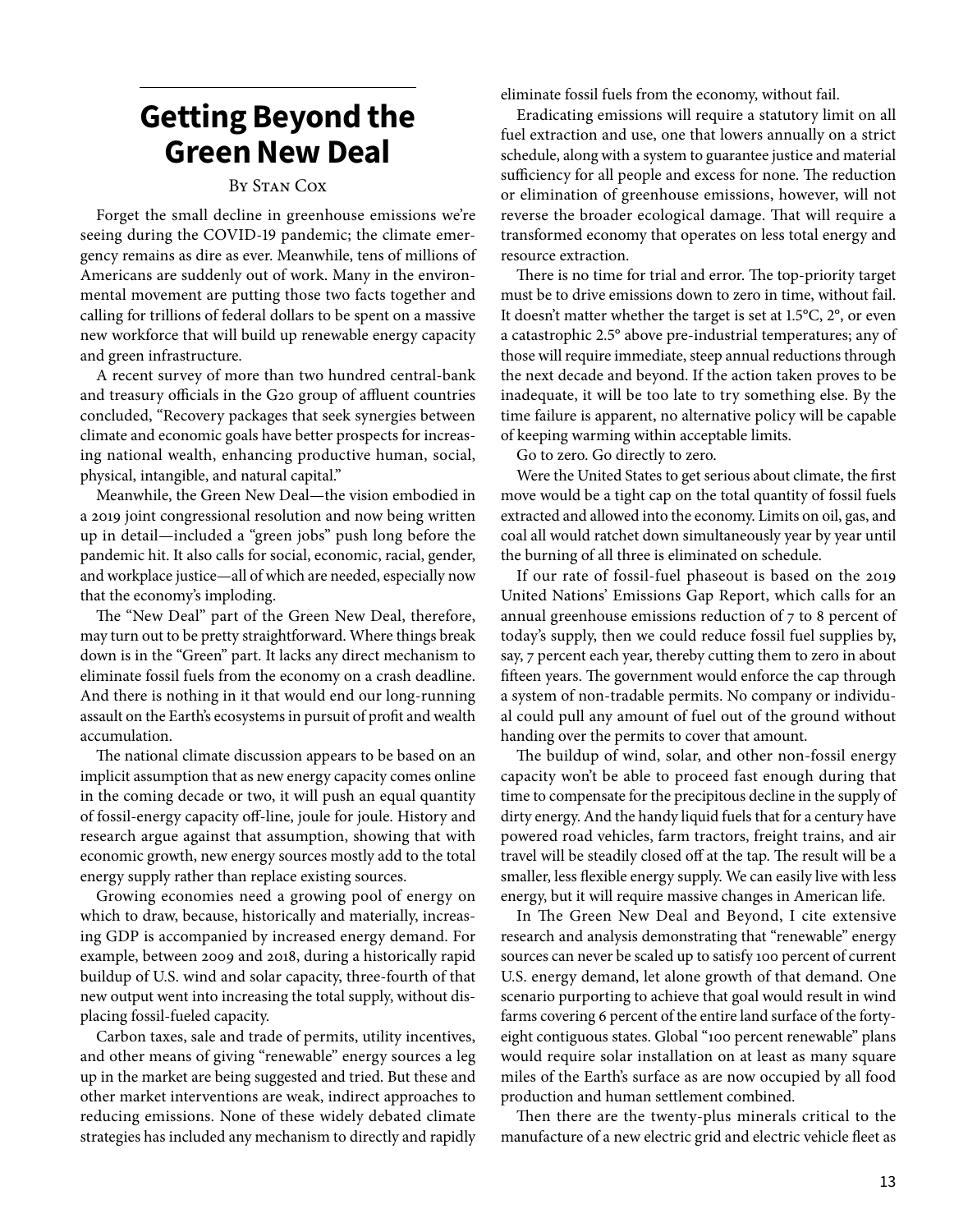well as components for wind turbines, solar arrays, high-speed rail, and other features of the new infrastructure. Even today, with the big electrification scale-up still in the planning stage, mining of those metals is creating ecological and humanitarian nightmares.

The world's reserves of critical metals lie mostly outside our borders, so people and landscapes around the world would endure the worst impacts of fully electrifying a high-energy U.S. economy. Just as America's quest for more and more fossil fuels has been a source of oppression and war across much of the world, a future quest to keep wind, solar, and battery factories supplied with resources dug up on other continents could bring further humanitarian disasters.

The only clean and just choice left to us as a society is to adopt a much leaner diet of energy and materials. That does not have to be a grim ordeal; in fact, it will provide opportunities to scale back the damage, by both military and civilian forces, that potent, portable energy sources, especially liquid fuels, have empowered.

#### **Coping with the cap**

With declining energy supplies, the production of goods and services, and therefore the accumulation of wealth, will slow. A smaller economy could mean an improvement in our circumstances. Decades of research have shown that when median incomes are high, further increases in GDP do not bring improve people's life satisfaction.

What will improve the quality of life for millions of Americans and make us a more humane and ecologically sound society is to cure our distortions of economic power and cruelly high level of inequality while at the same time bringing the bloated GDP down to size.

A slowing of economic activity is not going to be popular at all in the pointy part of the economic pyramid. Big Petroleum and Big Coal in particular will never go along with anything like a fast-declining cap on their products. As they have throughout their history, they will use their great wealth and pervasive influence in Washington to fight or sabotage any serious attempt to further regulate fossil fuels.

Given such resistance, the next Congress, if it's serious about heading off climate catastrophe, will have to nationalize the fossil-fuel sector. There will be worries about compensating those who own the oil, gas, and coal reserves, but that won't be a problem. The companies can simply be told, "Because under the law, the vast majority of your reserves can never be sold, they now have a value of zero. So they aren't assets anymore. Sorry."

The fossil fuel giants can be replaced with two brand-new public cooperatives—People's Carbon for coal and People's Hydrocarbon for oil and gas—whose business plan will be to put themselves out of business within the next decade or two. Their allocation of fuels must be conducted under democratic oversight nationally and administered locally.

The cooperatives will allocate their diminishing allotments of fuels into the various economic sectors. As the War Production Board did in the 1940s, they will direct fuels toward essential agriculture and manufacturing, and barring their use in wasteful or superfluous production.

With oil, gas, and coal use suppressed and new energy capacity still ramping up, there will be upward pressure on fuel and electricity prices. To avoid severe inflation, not only in energy but throughout the economy, the federal government will need to impose price controls on all energy, as the Office of Price Administration did in the 1940s and the Nixon Administration did in the 1970s.

As the flow of energy into the economy contracts, it will also be necessary to ensure economic security for all households and greater equality overall. In The Green New Deal and Beyond, I discuss policies for achieving economic sufficiency and justice, such as planned allocation of resources and production, shorter working hours with full pay, and price controls with rationing of essential consumer goods.

Meanwhile, contracts for the buildup of green infrastructure and wind and solar capacity must give preference to community and neighborhood power generation, prohibit profiteering, and prevent environmental harm. They will shut large corporations out as much as possible.

National home-insulation and efficiency efforts and affordable-housing construction will have to surge, starting in lower-income neighborhoods. Congresswoman Ilhan Omar of Minnesota has gotten a jump on this by introducing the Homes for All Act, which would provide for 12 million affordable, environmentally sustainable housing units.

Rail travel must displace air travel. Green public transportation within urban areas should expand, not by digging under cities but by taking over existing streets and expressway lanes, gradually displacing private cars completely.

#### **Fair shares for all, not a free-for-all**

Price controls will keep the energy affordable, but they won't increase its supply. The energy crisis of the 1970s and empty store shelves during the COVID-19 pandemic, among many other events, have shown the corrosive impact of shortages on society as a whole. Measures must be in place to deal with shortages before they develop.

With the cap lowering each year, supplies of fuel or electricity will become insufficient to fully satisfy unchecked demand. A fair-shares rationing system will be needed in order to ensure that households have equitable access to electricity, gas, heating oil, and vehicle fuel.

The simplest and fairest approach will be to allot to each household every week or month a fixed number of credits per adult, free of charge, to be surrendered when paying utility bill and fueling up vehicles. Because the total power supply will be decreasing, it will be necessary to ration all electricity, whether it's generated by fossil fuels or non-fossil sources, to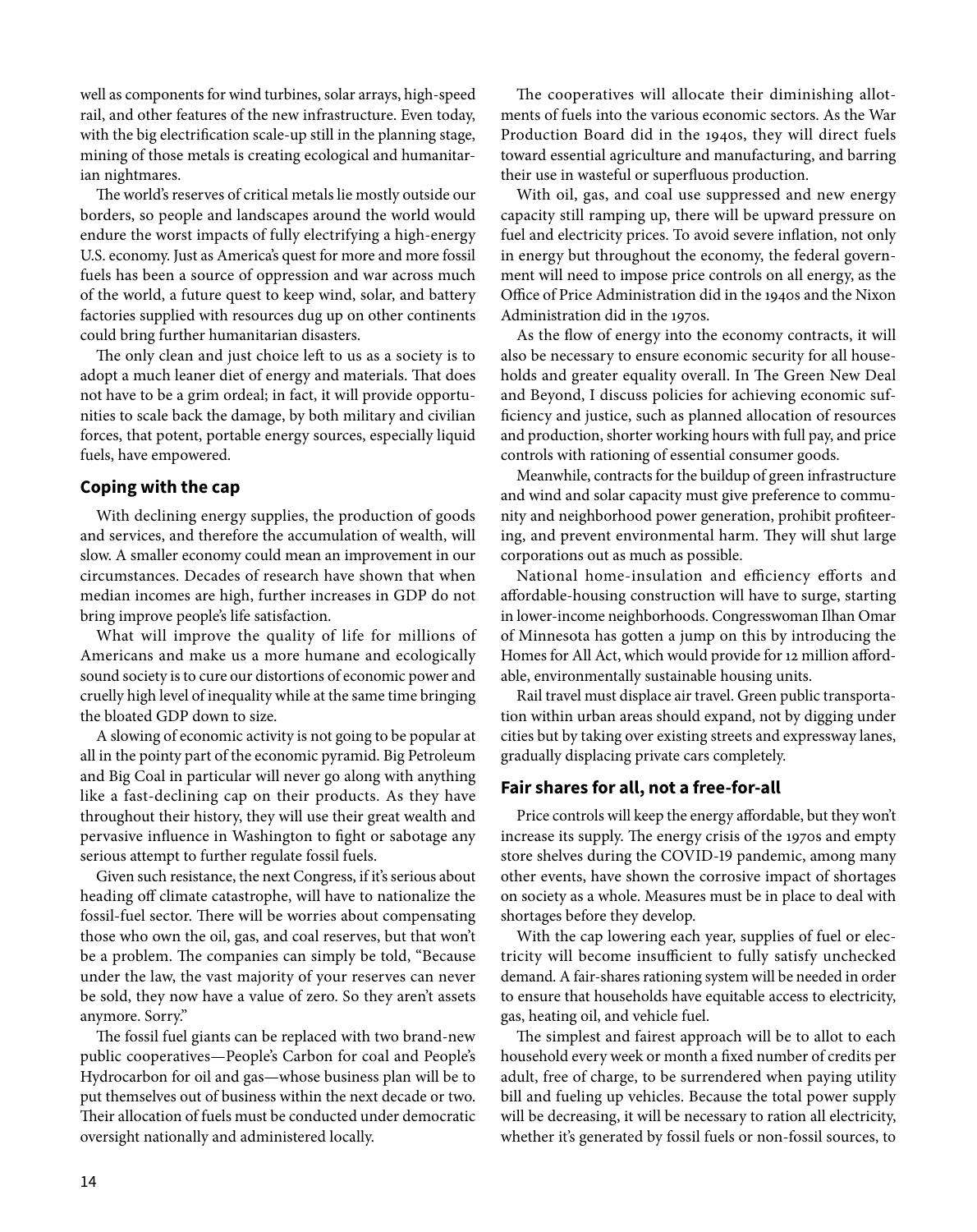ensure fair shares.

Even with price controls, however, economically stressed households will not be able to afford their full share of rationed goods. It will then be time to enact big national policies such as "universal basic services," which would guarantee access to energy and other goods and services regardless of income.

Whatever basic procedures and formulas end up being used for fair-shares energy rationing, they will need to be applied equitably throughout the nation. However, they could and should be administered locally, democratically, and inclusively. Local decision-making was the key to both U.S. and U.K. rationing systems during World War II.

With rationing of energy applying to everyone equitably, the more affluent households would see the biggest reduction in their consumption, because they are the biggest energy users today. How we use our energy allotments would still be up to us, our neighbors, and our local communities. We would all be living under the same energy limits, but individuals and communities would be the ones who decide how to use their share.

To emphasize the central point: A Green New Deal-style renewable energy buildup will not be the force that drives down emissions. That new energy infrastructure will serve one purpose only: to partially fill the hole left by the forced exit of oil, gas, and coal. The direct suppression of fossil fuels will stimulate demand for wind and solar energy; the conversion won't happen the other way around.

#### **Acceptability versus necessity**

The idea of a Green New Deal went viral in 2018 because it proposed to steer clear of regulation, carbon pricing, international obligations, punishment of polluters, and other policies that are viewed by politicians and their corporate patrons as threats to wealth accumulation. Therefore, it did not pose a threat to big business, aside from the coal and petroleum giants.

In contrast, the nationwide declining cap on fossil fuels that I am calling for, followed by adjustment of the economy to planned allocation and production (policies described in detail by Larry Edwards and me in the report "Cap and adapt: A failsafe approach to the climate emergency" at Resilience.org in 2019) would be about as welcome in corporate America as Carrie Nation at a cocktail party.

The Green New Deal vision, capital-friendly as it is, has not escaped verbal abuse by the Right. The attack has come from all the predictable angles—it's big government, it's socialism, it will hurt coal country. Donald Trump came up with some of the most hallucinatory inventions: that the legislation would mean "no more airplanes, no more cows," would include "trains to Europe, Hawaii and Australia," and would set a limit of one car per household.

In his ignorance, like the stopped clock that's correct twice a day, Trump unintentionally made some valid points. Achieving the deep, on-schedule emissions cuts that are essential in the

years ahead would indeed require deep reductions in car and air travel, elimination of confined animal-feeding operations, and many other profound changes in the "American way of life." There are Green New Dealers who acknowledge the need for such deep changes, but those policies did not make it into the joint Congressional resolution, nor are they envisioned as part of the grand plan.

Under the pandemic, most planes have been grounded and vehicle traffic has thinned, but corporate pressure to get all of those sources of greenhouse emissions revved up again will be intense. Meat consumption has dropped, but only amid the cruel sacrifice of that industry's workers. All of this to restart the capital-accumulation engines.

Few are questioning the drive for unlimited growth, including the group New Consensus, which is working to flesh out the full Green New Deal plan. In their publicity, they have predicted that it could be fully paid for by the growth it stimulates, that the prosperity generated by the Green New Deal will "rapidly grow the nation's tax base, vastly expanding federal revenue even without raising marginal tax rates."

Meanwhile, a fact sheet accompanying last year's House resolution for the Green New Deal stated, "At the end of the day, this is an investment in our economy that should grow our wealth as a nation, so the question isn't how will we pay for it, but what will we do with our new shared prosperity."

Paying for a green transition through economic growth sounds easy and painless, but it would be self-defeating. If, say, once this pandemic has finally passed, a twenty-five-year renewable buildup were to stimulate a consistent 3 percent growth rate in the broader economy, GDP would double during that time, swamping any achievements in decarbonization and energy efficiency.

If we're expecting the just transition to increase prosperity, then we're going to need a new definition of prosperity. The word should not signify rising profits and growing wealth; rather, it should indicate the high degrees of economic and ecological stability and justice necessary to sustain a much more just society far into the future.

#### **Race for the flag**

Eliminating fossil fuels on a tight schedule seems politically unrealistic, but that's no reason to surrender. Maybe, just maybe, we can find a political opening for necessarily bold climate action. We're seeing in pandemic time that when the predicament is dire enough, there can be broad popular agreement to set aside the pursuit of a boom economy and deal with the disaster at hand. Energy policies that would have been deemed too radical just a few months ago could finally get traction in the next year or two.

My purpose here is to plant a flag marking how far climate policy will have to go if America is to eliminate fossil fuels by the ecologically necessary deadline. Whenever more politically palatable but weaker proposals such as techno-fixes or carbon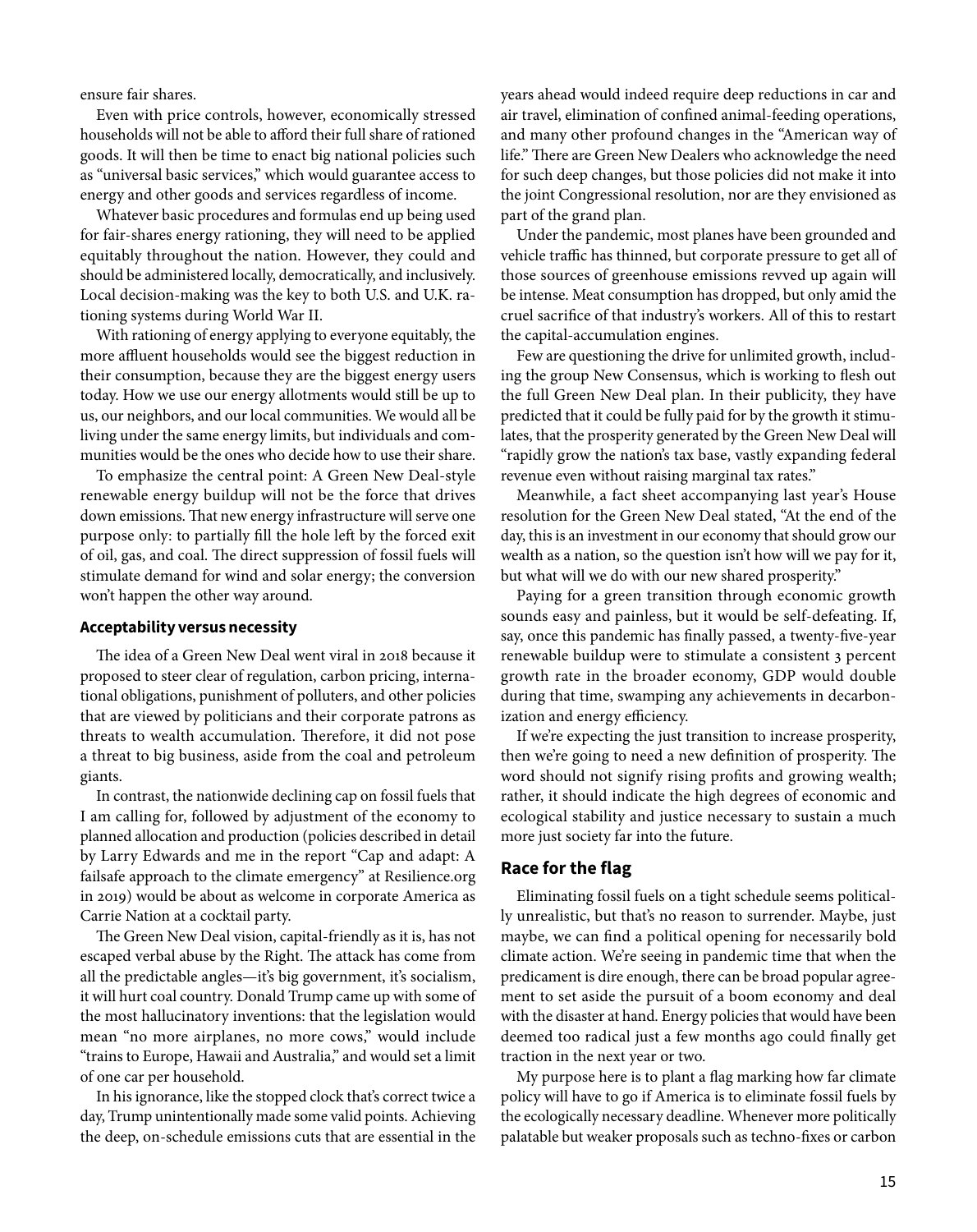pricing are floated, we must insist on the fact that speculative half-measures will not drive emissions down in time.

If half-measures are nevertheless adopted, we all need to be fully aware that we are still heading for an Earth-wide meltdown unless we stop, turn, and head for that flag before it's too late.

During the pandemic, we've seen a contraction of energy consumption as economic activity has plummeted. The World Meterological Organization predicts that global carbon dioxide emissions will fall by 6 percent this year, the steepest annual decline since World War II. But without decisive, transformative interventions, that decrease will be only temporary.

If our collective recovery from the coronavirus is left up to the political and economic powers-that-be, the singleminded drive for wealth accumulation will be re-established ASAP, with consequent increases in emissions.

If reckless re-expansion is achieved, it won't last long. We are already well into ecological overshoot, and growth of the human economy is going to end—permanently—one way or the other.

No one can predict when or where the irreversible contraction will begin. Nor do we know yet whether the degrowth will be achieved democratically, fairly, and peacefully, or simply happen, in a scene that looks something like a remake of Mad Max shot in a sauna. But we'll know soon enough. That choice will be made, either by us or for us, in the next decade, maybe two. **CP**

**Stan Cox** is a research fellow at The Land Institute and the author of *The Green New Deal and Beyond: Ending the Climate Emergency While We Still Can* (City Lights, 2020).

### **Antibiotic Resistance Big Pharma's Hand in the Disaster**

#### By T.J. Coles

The global antibiotic crisis has increased the COVID-19 death toll. From the Second World War onwards, drug companies overproduced antibiotics and health professionals overprescribed. Bacteria grew resistant to the drugs. One major solution is for Big Pharma to conduct R&D into new antibiotics to keep one step ahead of bacterial mutations. But that's not profitable. With few governments willing to intervene, the crisis will worsen.

COVID-19 is a virus, not bacteria. The World Health Organization, therefore, advises that antibiotics should not be used to prevent or treat the virus. But like the Flu Pandemic (1918-20), many COVID-19 victims do not die of the virus, but from bacteria-related secondary complications. It is important to note that the crisis of antibiotic resistance contributes to the deaths of many COVID-19 victims. In Italy, for instance, 8.5 percent of deaths from COVID-19 complications including bacterial superinfections, with many of the bacteria strains resistant to antibiotics. In March 2020, the World Health Organization said: "Dual infections with other respiratory viral and bacterial infections have been found in SARS, MERS and COVID-19 patients." The American College of Cardiology states: "It is important for patients with CVD to remain current with vaccinations, including the pneumococcal vaccine given the increased risk of secondary bacterial infection with COVID-19."

Worldwide, antibiotic-resistance to respiratory pathogens, including S. pneumoniae and M. tuberculosis has reached epidemic levels. Global antibiotic usage is expected to increase from 63,000 tons in 2010 to 105,000 tons by 2030: with nearly 100 percent increases in Brazil, China, India, Russia, and South Africa. The most frequently-used antibiotics are amoxicillin and clavulanic acid. These are regarded by the World Health Organization as first or second-line drugs. Others, including carbapenems, cephalosporins, and quinolones are recommended with caution due to their high levels of resistance. The second category accounts for around a fifth of all antibiotics used globally.

#### **Antibiotic Crisis**

Formal antibiotics and antimicrobials began with Paul Ehrlich's discovery of a syphilis cure in 1909 and Sir Alexander Fleming's discovery of penicillin in 1928.

From the 1940s to the 1980s, Big Pharma overproduced antibiotics and marketed them as a cure-all. One of the consequences was that bacteria mutated to survive. This led to widespread resistance to antibiotics. In 2013, Tom Fried, Director of the US Centers for Disease Control and Prevention, described humans as close to living in a "post-antibiotic era." Antibiotic drugs were widely produced by foreign companies as generics. The increasing privatization of global healthcare markets, beginning roughly in the 1980s, meant that the production of niche drugs was more profitable for Big Pharma than the continued research into and development of new antibiotics. Dr. Joan Butterton, head of antibiotic research at Merck, notes that antibiotics are "made to be used as little as possible, so therefore companies aren't making any return." Giants do not profit from antibiotics and smaller companies haven't the capital to wait to develop new products, ergo the giants are dumping their antibiotic arms onto smaller firms.

Most antibiotics work by inhibiting the ability of bacterial cells to synthesize their DNA and RNA proteins. After producing penicillin, the drug giant Eli Lilly produced the antibiotics vancomycin, erythromycin, Keflex, and Ceclor. From 1943 to 1960, penicillin, tetracycline, erythromycin, and methicillin were also developed. But, within the same period, the bacteria R. Staphylococcus, Shigella, Staphylococcus, and pneumococcus had each developed resistance. From 1967 to 1985, the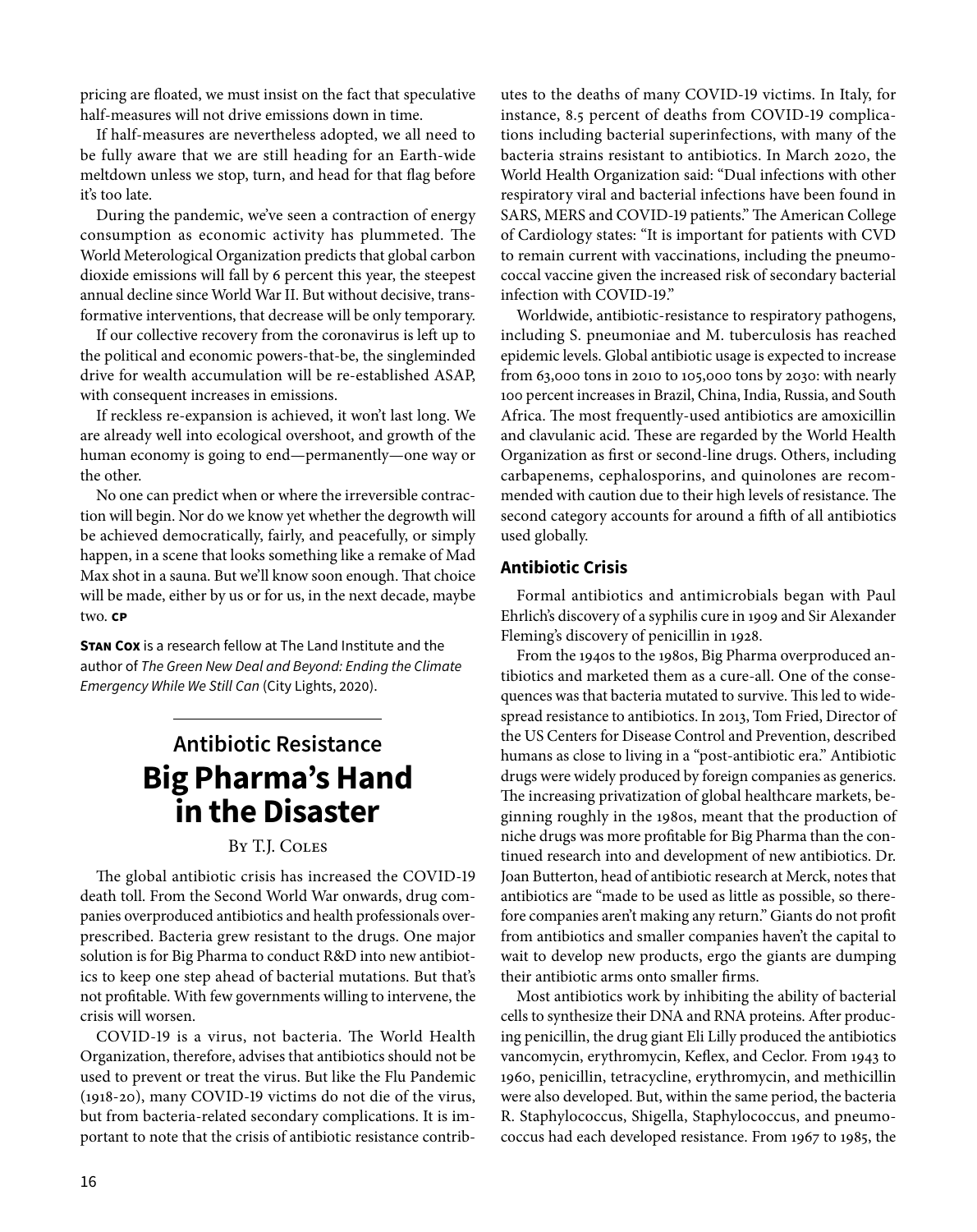drugs gentamicin, vancomycin, imipenem, and ceftazidime had been produced. But by 1988, Streptococcus, Enterococcus, Enterobacteriaceae, and Enterococcus had developed resistance. Lastly, between 1996 and 2010, the drugs levofloxacin, linezolid, daptomycin, and ceftaroline had been produced. But, by 2011, many of the aforementioned bacteria, as well as extensively drug-resistant (XDR) tuberculosis, pan-drug resistant (PDR) Acinetobacter, and N. gonorrhoeae, had also developed resistance.

Having created a crisis of resistance, Big Pharma is now abandoning the public. Fewer and fewer new antibiotics are coming onto the market. Kevin Outterson the head of CARB-X, a government-funded antibiotic resistance research project, said: "You'd never tell a cancer patient, 'Why don't you try a 1950s drug first and if doesn't work, we'll move on to one from the 1980s.'" Yet, that is what they are saying when it comes to the use of outdated genetics for treating bacteria. Per capita, rich countries are the biggest consumers of antibiotics, with the exception of a few poorer nations, including Turkey, Vietnam, and Saudi Arabia. Between 2000 and 2015, the consumption of antibiotics by low- and middle-income countries increased as followed: cephalosporins consumption by 339 percent), quinolones 125 percent, and macrolides 119 percent. Between 1999 and 2014, merely 12 new antibiotics went on sale across just 10 countries.

In June 2018, the French giant Sanofi sold its antibiotic branch to Germany's Evotec. Another pharma giant, Novartis AG, sold biotech startups to Boston Pharmaceuticals. Bloomberg Businessweek provides an anecdotal example of the unprofitability of antibiotic R&D and sales for Big Pharma. The superbug Enterobacteriaceae is resistant to carbapenem (CRE). The US drug company Achaogen developed Zemdri, which kills CRE. Because the deadly CRE kills relatively few people, there is barely a market for Zemdri, hence the collapse of the company in 2019. Dr. Helen Boucher of Tufts Medical Center said: "We have a broken antibiotic market, and this is a stunning example of how broken it is."

#### **Factory Farms**

At any one time on farms around the world there are 19 billion chickens, 1.5bn cows, 1bn sheep, and 1bn pigs. Each year 50bn chickens are slaughtered for food, as are 1.5bn pigs, and 500 million sheep. Worldwide, the amount of meat consumption by humans has tripled since 1970. Due to cruel factoryfarming practices, animals are forced to live in their own filth. It is cheaper to cram animals into dirty pens and cages than to buy land and allow them to move. The latter would be more hygienic. It is also more efficient for farmers to use spare land for crop cultivation. To solve the paradox of raising animals in cheap but dirty conditions, farmers pump them full of bacteria-killing antibiotics. But doing so means that antibiotics enter the human food chain and contribute to the crisis of resistance. The market says the bigger the animal, the bigger

the profit. Antibiotics are also used as growth promoters.

Factory farms have been expanding since the end of the Second World War. They resulted from mechanization and threatened the traditional factory farm. As family farmers either turned into factory farms or tried to compete with them, banks benefited from lending for technology purchases. Large amounts of animals were bred in confined spaces, risking the spread of disease. Antibiotics were used to kill animal disease. Industrial livestock breeding, rearing, and slaughter not only produced horrendous effects for animal welfare but also in the environment: dyes, methane, pesticides, and preservatives. Antibiotics entered the food chain in the 1940s, as farmers fed broiler poultry antibiotics as low-cost growth-promoters. Since the late-1970s, antibiotic animal feed was shown to have transferred to humans. Despite this, 80 percent of all antibiotics sold in the US are used in animals, the majority of which to promote growth and prevent infection. Up to 90 percent of bacteria are excreted by farm animals and widely dispersed via fertilizer, groundwater, and surface runoff.

A report by the US Agency for International Development (USAID), the World Food Programme, and the World Health Organization notes that in poor and rich countries alike, governments and publicly-employed veterinarians once treated animals. By the 1980s, however, fiscal constraints, notions of market efficiency, and suspicion of state-intervention led to privatized veterinary services. Both animal health and the supply of goods and services were affected, lessening the access of rural communities to vets, who favored more profitable urban markets. The report notes that "experiences with recent outbreaks of transboundary animal diseases such as HPAI H5N1 have emphasized the importance of public veterinary services." It is worth considering the fact that USAID, an organization designed to push privatization under the cover of a foreign aid program, is highlighting the importance of the public sector. "Tasks such as surveillance, prevention, control, and eradication of highly contagious diseases with serious socioeconomic, trade, and public health consequences, quarantine and movement control, emergency responses, disease investigation and diagnosis, and vaccination and vector control require public intervention and are unlikely to be adequately provided by the private sector alone." Yet, many of these vital public controls were missing when COVID-19 hit.

#### **America's China Market**

China is the world's largest producer and consumer of antibiotics, half of which are consumed by animals. Four fifths of Chinese chicken farmers use at least one prohibited antibiotic. The health of many Chinese people is already compromised by the quality of air, with nearly 100m people sick with chronic obstructive pulmonary disease. Such conditions make people more susceptible to bacterial infections. Antibiotic consumption increased by nearly 80 percent in China between 2000 and 2015, compared to the global average of 65 percent in the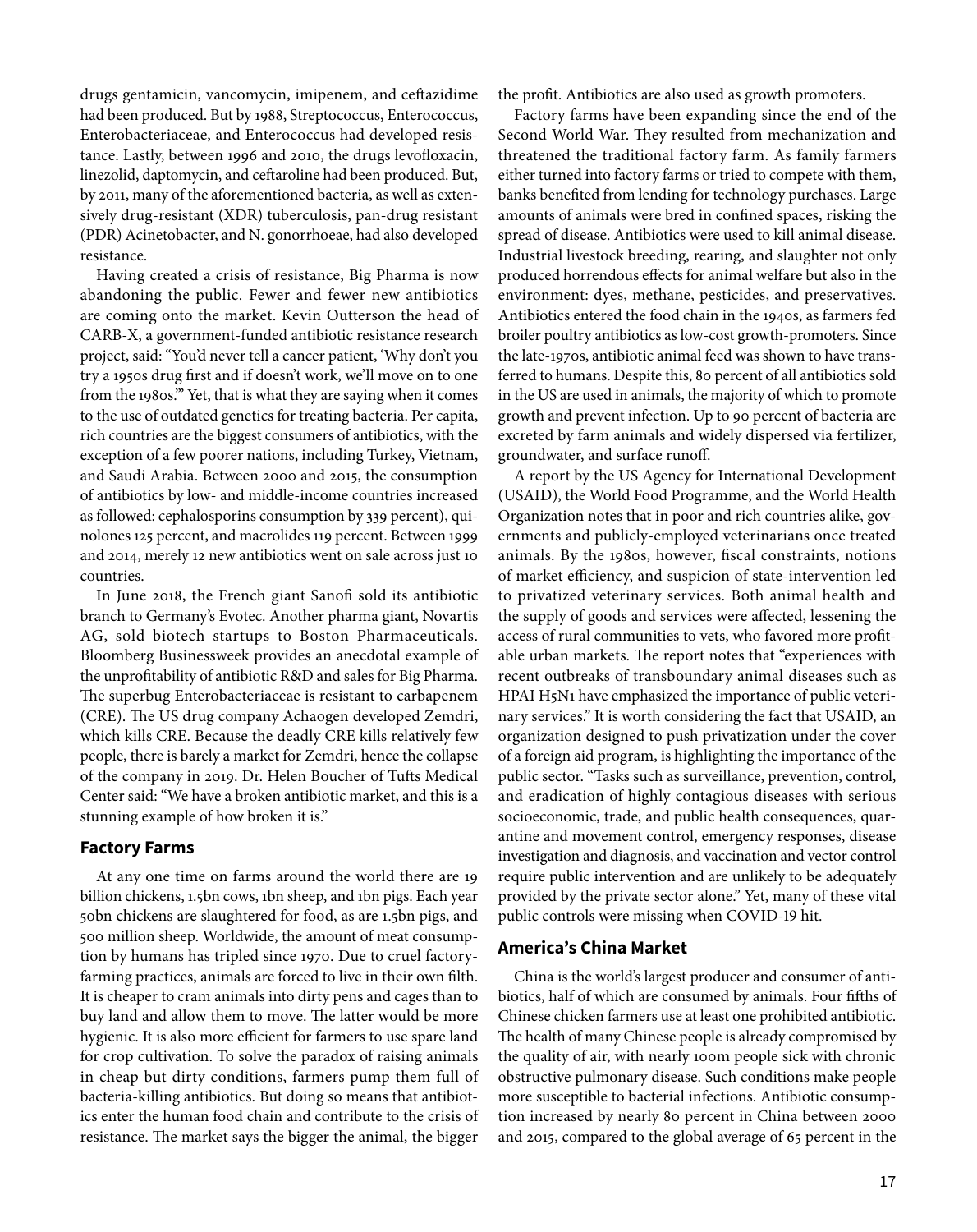same period.

Big Pharma had to create a national market for antibiotics in China, as the nation was run by semi-autonomous provinces, much as it is today. Hospitals bought 85 percent of all pharmaceuticals: antibiotics being the single biggest product by the 1990s. Despite being limited to urban referral hospitals, the antibiotic cephalosporin remains popular. Cephalosporins appeared in China in 1982, when the US firm Bristol-Myers Squibb (BMS) began exporting. A couple of years later, BMS worked with the Sanwei Pharmaceutical in Shanghai to produce the antibiotic cefradine. Aventis and Glaxo (later GlaxoSmithKline) led the market. According to The Pharma Letter, by 1997, "most of the top-20 pharmaceutical companies' joint ventures in China [we]re concentrated in Shanghai, Tianjin, Beijing, Wuxi and Suzhou."

By the late-1990s under foreign direct investments (FDIs), 18 out of 20 top drug producers had established plants in China: Novartis, Glaxo Wellcome, Merck & Co, Hoechst Marion Roussel, Bristol-Myers Squibb, Johnson & Johnson, Pfizer, SmithKline Beecham, Hoffmann-La Roche, Bayer, Astra, Eli Lilly, Rhone-Poulenc, Schering-Plough, Pharmacia & Upjohn, Boehringer Ingelheim, Takeda Chemical, and Warner-Lambert. Eli Lilly sold its antibiotic production to China "to better focus our resources on the exciting new therapies that we are launching in our core therapeutic areas," says expert, Amber Tong. US companies are "[c]apitalizing on the rich pipeline, faster and broader access in China."

Like post-WWII US farmers, Chinese peasants have also increased their agricultural mechanization to the point where, by 2010, labor productivity had stagnated as agricultural productivity using machines continued to grow. Liu et al. note "the declining importance of agricultural land." The government developed an industrial agriculture policy to meet the demands of accumulated capital. High yields resulted from the use chemical fertilizers and pesticides. Multiple cropping was extended to improve land usage. But it wasn't particularly efficient. By 1978, the grain output increase of over 80 percent led to an annual sector growth rate of less than 3 percent. In the broader economy, labor productivity grew by 58 percent, but in agriculture, it fell annually by 0.2 percent. From 2000, the average annual migration from country to town totaled 15 million people. From 2004, the agricultural machinery industry enjoyed a 6 percent annual growth, thanks to government subsidies in the form of procurement.

Chinese industrial farm policy also wiped out the centuriesold effective culture of natural medicine, such as garlic and horseradish for use as antibiotics. In 2000, China produced 40 million tons of pork. Four years later, it was producing 56 million, as demand exceeded production. The number of large farms raising more than 3,000 pigs increased from 5 percent in 2003 to 14 percent in 2010. Simultaneously, and in keeping with the overall trend noted above, the number of farms producing fewer than 50 pigs declined from 71 percent to 36 percent.

In Xinjiang Province, pork production was 0.025 million tons in 1978. By 2010, it was 0.231. Pig manure samples show significant antibiotic levels (of tetracycline, sulfonamides, and quinolones), above the levels found in chicken and cow feces. Each year, Chinese farmers feed their animals over 8,000 tons of antibiotics: sulfonamides, tetracyclines, fluoroquinolones, macrolides, and β-lactams. Some areas are what the authors Yang et al. describe as antibiotic "hotspots": Southwest China (Sichuan), Central China (Hunan), North China (Henan and Hebei), and the southeast coast (Fujian, Guangdong and Guangxi). To give some examples: In Hong Kong, over 80 percent of people tested positive for the aaaC2 gene, which resists the antibiotic, gentamicin. The  $acc(3)$ -IV gene confers resistance to the agricultural antibiotic, apramycin. Apramycin-resistant genes were found in swine-farm workers, where the antibiotic was used as a growth promoter. Certain cytoplasmic membranes contain proteinaceous transporters called the efflux pump. One such pump is called the OqxAB, after the genes that encode it. A study into E. coli in Chinese factory-farmed pigs found that the OqxAB gene was present in over 30 percent of E. coli.-infected human farmworkers. The fact that the farmworkers had never received antimicrobial or hospital treatment indicates the transmission of antibioticresistant OqxAB from swine to humans.

By 2015, nearly 60 percent of Chinese children had traces of antimicrobials in their urine, acquired it would seem from food and environmental pollution. Qu et al. outline likely candidates for why antimicrobial resistance is high in China: over-prescription during flu seasons, lack of public knowledge, "Financial incentives, such as mark-ups on drug price, is considered to be the main driver of over-prescribing in China." The Chinese government has taken swift but inefficient action to ban certain antibiotics, replace them with organic acids, improve husbandry and welfare standards, and enforce and surveille. Furthermore, Chinese specialists have researched detection (including quorum sensing) and resistance, such as a new class of antibiotics (arylomycins).

#### **Capitalist India**

India is one of the largest consumers of antibiotics, given the product's relative affordability, the size of the Indian population, and the potential market. Nearly 40 percent of India's antibiotics are either substandard or counterfeited. Given that India has one of the lowest doctor-patient ratios in the world (0.8 per 1,000 people compared to 2.8 in the UK), people often self-prescribe and/or are given poor or inappropriate advice. Between 2000 and 2010, India's retail antibiotic consumption increased by over 20 percent.

India is the world's largest producer of fish and milk. Chicken consumption is expected to rise by 577 percent by 2030, relative to 2000 levels. In West Bengal, antimicrobial resistance to Gram-negative bacteria (which are dangerous because they camouflage themselves) were found in nearly 50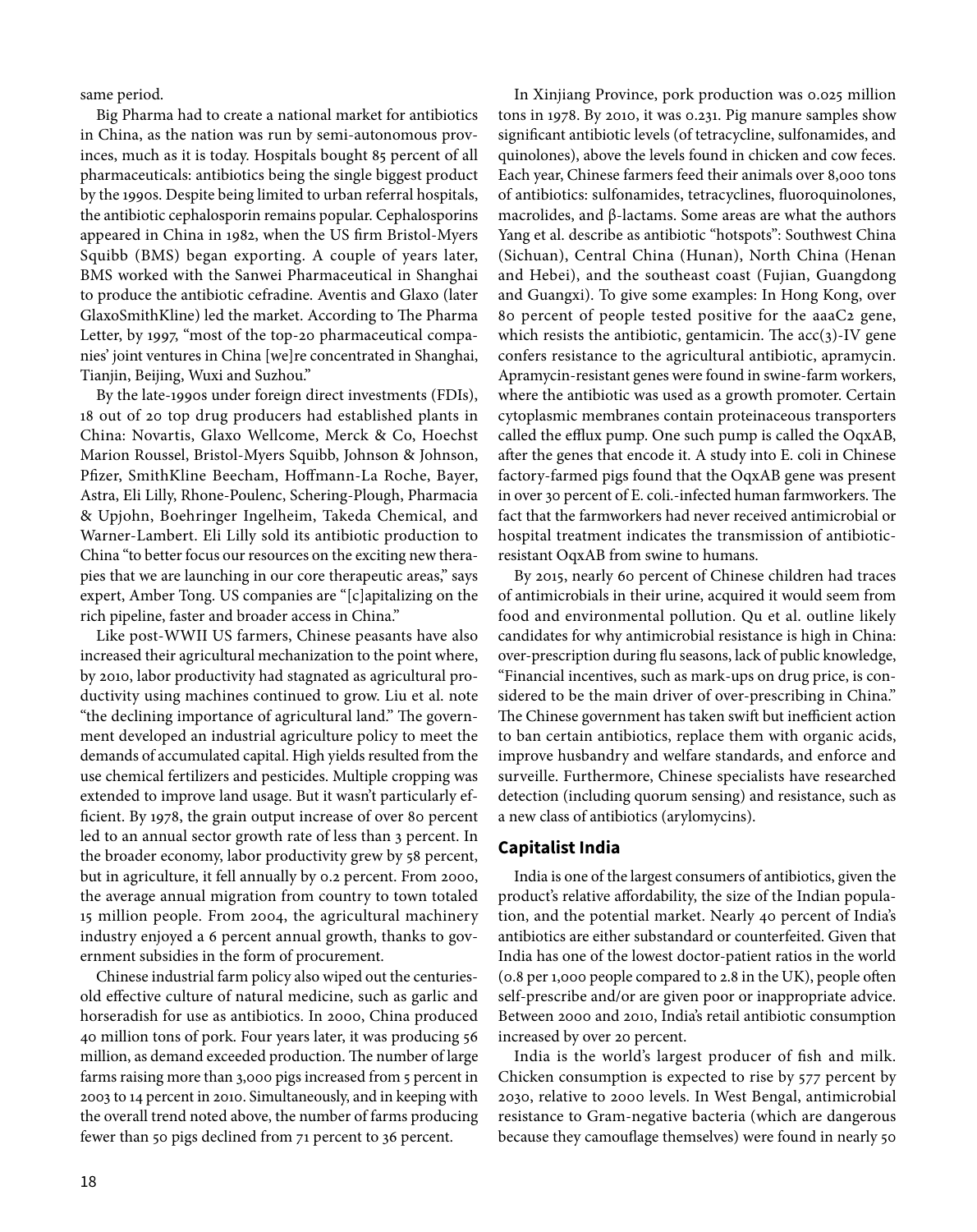percent of cows' milk. A fifth of samples were resistant to the drug vancomycin and a further fifth to methicillin. Among humans, "more than 70 percent isolates of Escherichia coli, Klebsiella pneumoniae and Acinetobacter baumannii and nearly half of all Pseudomonas aeruginosa were resistant to [the drugs] fluoroquinolones and third-generation cephalosporins." Alarmingly, 100 percent of crabs, shellfish, and shrimp in Kerala are resistant to ampicillin, as are around 70 percent of those creatures to ceftazidime. Bacteria in water are also resistant to antibiotics. In surface waters, 17 percent of E. coli cultures were resistant to antibiotic cephalosporin. Likewise, in the major rivers of India, 17 percent of enzymes produced by bacteria, called Extended Spectrum Beta Lactamase, were resistant to drugs.

In Hyderabad (population nearly 7 million), waterborne E. coli is 100 percent resistant to antibiotics. Specialists Taneja and Sharma note: "India is still striving to combat old enemies such as tuberculosis, malaria and cholera pathogens, which are becoming more and more drug-resistant. Factors such as poverty, illiteracy, overcrowding and malnutrition further compound the situation." In addition to animal products, the use of biocides, which kill "good" and "bad" bacteria, have been found to impair the natural bacteria-resisting vanA gene. India is also one of the biggest pharmaceutical water polluters, with over 28 mg/l of the antibiotic ciprofloxacin found in samples of effluent waters.

Unlike the US and China, India has not pursued an extensive policy of agricultural industrialization. By the mid-2000s, India had 140 million hectares of cultivated land directly worked by 225 million laborers. Despite the absence of centralized industrial policy, the laborers use 149 million pieces of farm machinery, 520 million hand tools, and 37 million animal-drawn implements. Work includes threshing, cutting, dusting, spraying, and crushing. There are 42 threshing accidents per 1,000 threshers. Around 22 per every 100,000 farmers are killed each year by their machines.

Over 700 million Indians depend on agriculture directly or indirectly for their livelihoods. Around 400 million Indians enjoy a strictly vegetarian and animal-milk diet. Indian Hindus tend not to eat cows and Indian Muslims tend not to eat pork. Indians eat 2 million tons of meat per annum. India has the second-largest goat population in the world after China, and 95 percent of goats are consumed locally. Chicken and fish are the preferred meats in rural areas. Urbanization has increased meat consumption. By 2014, India was the world's second-largest beef exporter, after Brazil. Nearly 40 percent of agricultural output between 2005 and 2011 came from animal products. A third of incremental food inflation since 2009 has resulted from increased animal production. Indian farmers continue an epidemic of suicides: 300,000 in 20 years. Suicides are caused by rising equipment costs, debt, impossible competition against international market forces (e.g., WTO rules which prohibit the saving of seed), climate change and resultant unpredictable weather, over-regulation of small farmers and underregulation of big agribusiness, and the monopolization of the once-lucrative cotton industry by biotech companies, particularly Monsanto (Bayer) which produced a self-destructive gene preventing cotton farmers from saving their seed. The Indian government banned the seed, but by 2012 it had already spread and was cultivated across 1.2 million hectares, compared to 6.2 million hectares of legal seed cultivation.

#### **The Good Ol' USA!**

By the 1950s, resistance to penicillin was already apparent. Efforts to defeat bacteria with beta-lactam proved ineffective, with methicillin-resistant Staphylococcus aureus being identified within a decade: a disease that kills over 10,000 Americans a year. Ten, years later in the 1970s, the drug vancomycin was introduced to treat Staphylococcus aureus and staphylococci. Again, within ten years, the bacteria developed resistance. C. Lee Ventola writes that in addition to the overuse and misuse of antibiotics, "the lack of new drug development by the pharmaceutical industry due to reduced economic incentives" has been another factor. Ventola advocates for coordinated R&D. But funding cuts due to the financial crisis (2007-08), as well as mergers and acquisitions, have reduced the amount of research being conducted. For instance, between 1980 and 1984, US authorities approved 19 new antibacterial drug applications. Between 2010 and 2014, they approved just six.

In the US, 2.8m people are infected with antibiotic-resistant bacteria or fungi, which kill 35,000 Americans each year. Per annum 99,000 Americans die in hospital from contracting antibiotic-resistant pathogens and associated hospital-acquired infections: pneumonia and sepsis being the most common. Lost productivity due to antibiotic resistance in the US costs \$35bn a year.

Over 60 percent of Americans with a bacterial infection are now resistant to antibiotics. The Infectious Diseases Society of America declared multi-drug antibiotic resistance a national security risk and a public health crisis. By 2010, the average American took 22 antibiotic pills a year. Incorrect prescriptions are a serious problem. In intensive care units, 30 percent of prescribed antibiotics are unnecessary, inappropriate, or suboptimal. Treatment indication, drug choice, and duration are wrong 30 percent of the time. Quality of healthcare is another serious problem. In the privatized, highly bureaucratic US, where under-diagnosing can save money for health providers, the pathogen of community-acquired pneumonia is correctly identified less than 8 percent of the time, compared to Sweden which has a near-90 percent identification rate. Resistance to nearly all antibiotics has development.

Profitability is a limiting factor. Big Pharma prefers to invest in medicines for chronic conditions. The net present value for a drug company producing an antibiotic is \$50m compared to the production of a neuromuscular disease-treating drug, valued at \$1bn. In addition, a course of antibiotics can cost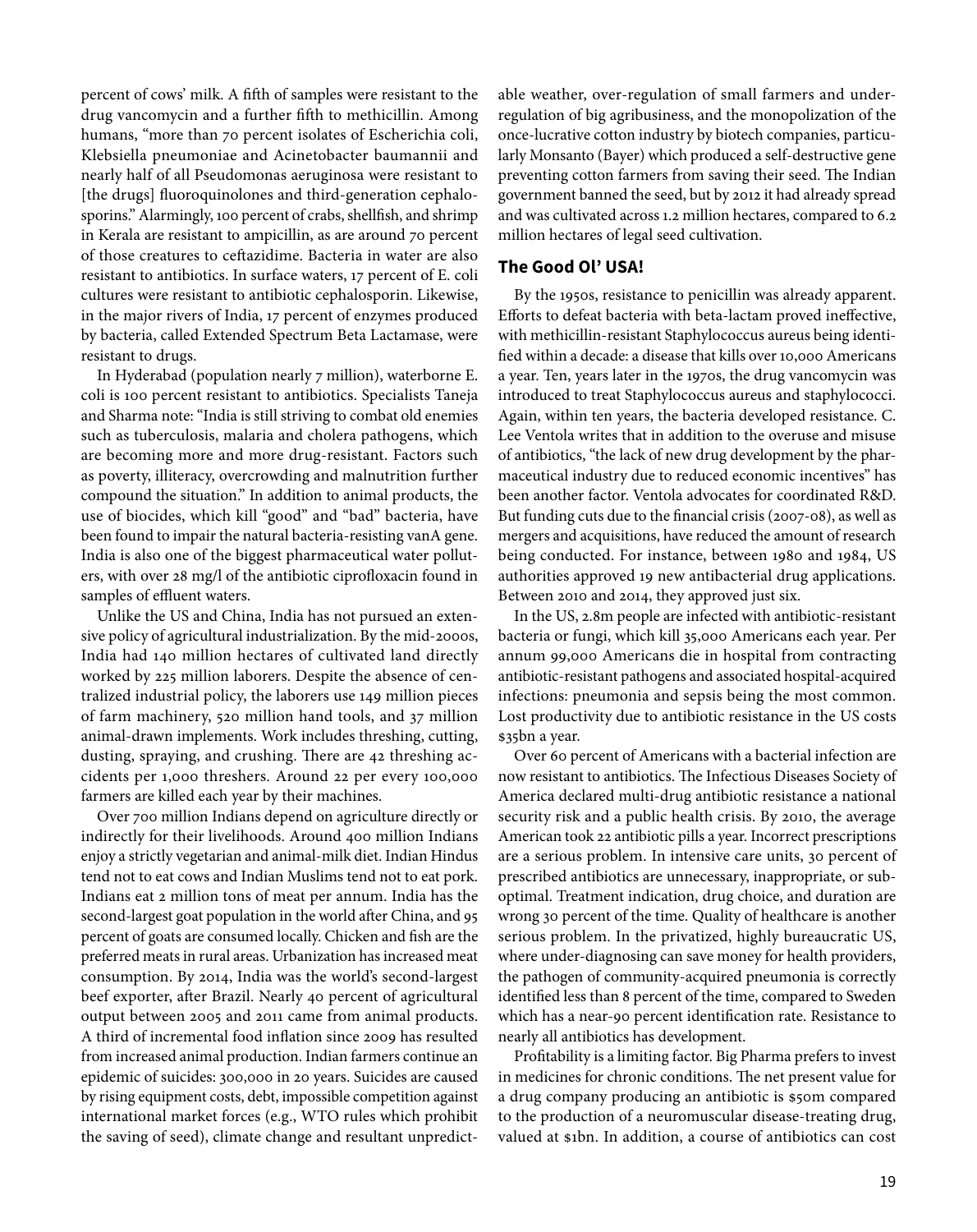\$1,000 compared to cancer and chemotherapy drugs which cost tens of thousands. The fear of antibiotic resistance has led physicians to increasingly prescribe only for the worst cases, essentially lowering the value of the product and further disincentivizing Big Pharma R&D. In addition, because many antibiotics are non-patented generic drugs, consumers expect specialist antibiotics to be as cheap; another disincentive for corporations.

#### **Wrap Up**

The COVID-19 crisis has exposed the many failures of the neoliberal model, including the reliance on Big Pharma to keep the population heathy. Many coronavirus victims died of complications, including bacterial infections. For Big Pharma, other drugs are more profitable, so having created a resistance crisis, the companies now turn their backs. A humanistic response would be significant government funding for and intervention in the global antibiotic industry to develop new, effective drugs. The government would also be tightening prescription rules and promoting healthier farms that do not require massive antibiotic usage. But, if the financial crisis is an example of governmental responses to disaster, the burden of COVID-19 will again fall upon the poor. **CP**

**T. J. Coles** is director of the Plymouth Institute for Peace Research.

## **Federal Appeal Courts Agree Facts About Nuclear Weapons Can be Hidden from Juries in Protest Cases**

#### By John LaForge

If you thought confronting nuclear weapons in the United States would be easier now that the UN General Assembly has approved a treaty outlawing them, think again.

The 2017 Treaty on the Prohibition of Nuclear Weapons will come into force after 50 countries have ratified the law. This may occur in 2020, since 34 nations have already done so.

However, the US court system has constructed a seemingly impenetrable fortress of legal precedent that provides nuclear weapons systems a heavy blanket of judicial security. Like a palace guard that keeps an Emperor safe from all foes, US Courts of Appeal have placed the Bomb and its producers on a throne of the highest order where the mere mention of its status under law is forbidden.

Between 1980 and 2005, seven separate United States Circuit Courts of Appeal have decided that federal judges may—and in one case must—prevent juries in nuclear weapons protest cases from hearing a "defense of necessity" or expert testimony about

international law, even if such law forbids nuclear weapons by name.

The First, Second, Seventh, Eighth, Ninth, Tenth, and Eleventh US Circuit Courts of Appeal have all agreed that in political protest cases, keeping juries in the dark concerning the outlaw status of nuclear weapons is legitimate. These seven federal US circuits are the controlling and precedent-setting tribunals for all federal trial courts in 38 of 50 states.

Most recently, in the October 2019 trial of the Kings Bay Plowshares 7 in Brunswick, Georgia, Federal District Judge Lisa Godbey Wood granted the government's "motion in limine" or gag order, agreeing with the government's wish to silence the defendants and quash their attempt to argue a "crime prevention" defense based on international law. Judge Godbey Wood even ridiculed the controversy over the legal status of nuclear weapons in her October 18 order granting the motion, writing, "… whether nuclear weapons are actually illegal under international or domestic law (a doubtful proposition) is not relevant or an appropriate issue to litigate in this case."

The judge' s order, issued 60 hours before trial, kept the defendants and their lawyers in a state of pre-trial overwork, unable until then to finalize their defense arguments, witnesses, and exhibits. Judge Godbey Wood's order denied the defendants' right to fairly and fully defend their actions in the context of a lawful excuse that turns ordinary criminal "trespass" and "damage to property" into justified intervention or crime prevention.

In his detailed Stanford Law Review history and analysis of the government's use of the motion in limine, Hofstra University Assistant Professor of Law Douglass Colbert explained that, "If the court grants the government's motion, the accused's right to present a full complete defense is placed in jeopardy, and the jury's role as a trier of fact is severely undermined." The government's motion in limine, "when successful in eliminating an entire defense, seriously erodes (if not completely nullifies) the crucial role of the jury as judge of fact. …[T]he motion in limine represents a direct attack on the accused's right to a trial by jury," Colbert wrote.

Judge Godbey Wood had plenty of legal precedents to rely on in her glib, last-minute court order. In the U.S. v. Montgomery (1985), the Court of Appeals for the 11th Circuit which covers Brunswick, Georgia and controls Judge Wood's court, the majority said the trial court was right to keep exculpatory evidence from the jury. "Defendants' most interesting claim," the majority found, "is that the trial judge erred in excluding evidence offered to establish the affirmative defenses of necessity and international law.… Other federal courts have considered the availability of an international law defense in cases like this one and have uniformly rejected it."

In a nutshell, the argument is that because nuclear weapons are so hideously poisonous and indiscriminate, and their effects so vast and uncontrollable, that threatening their use (deterrence) like the US Navy practices using Trident subma-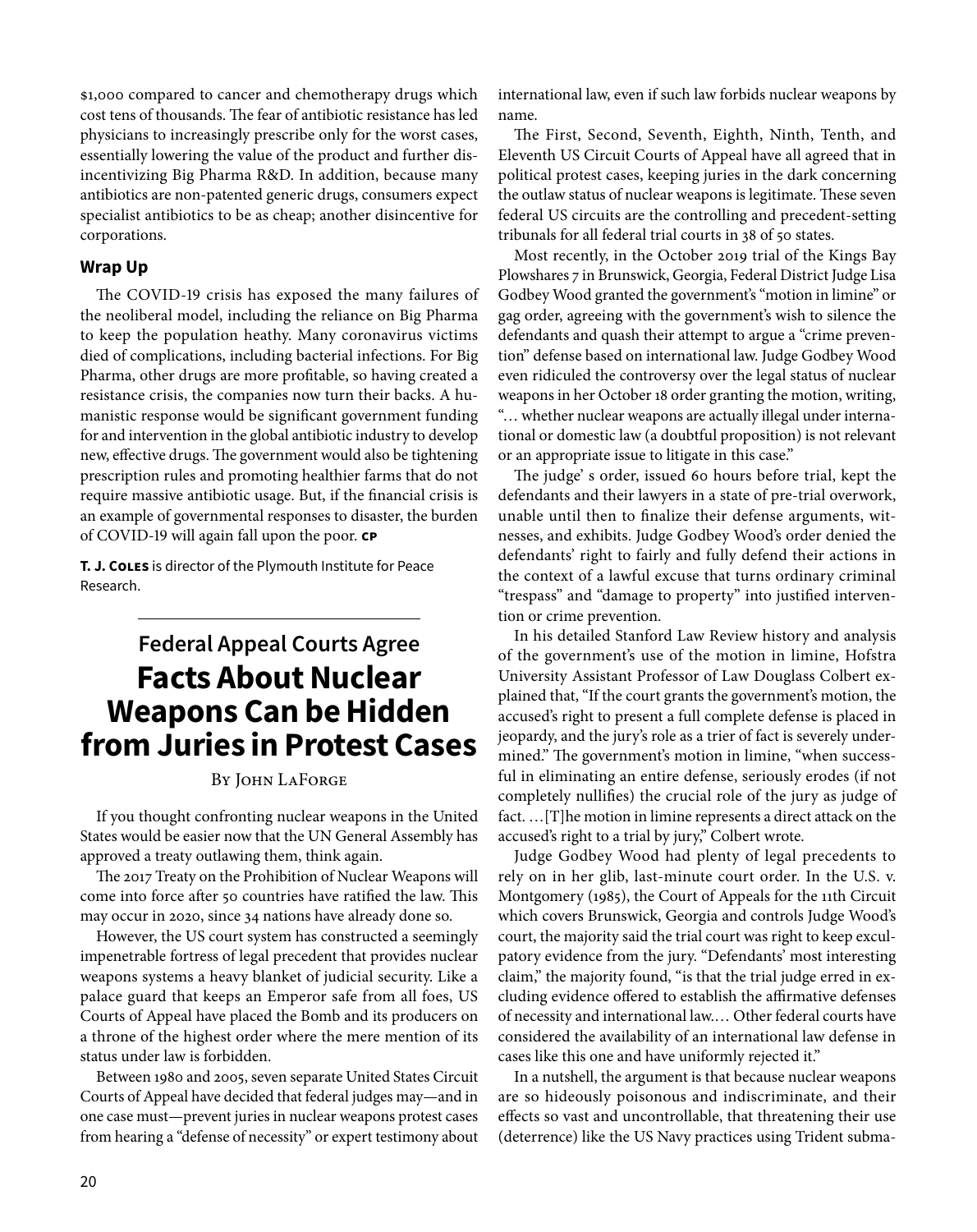rines out of Kings Bay, is a criminal conspiracy to commit war crimes, and therefore nonviolent interference with this ongoing criminal conspiracy is a justifiable form of crime prevention or a kind of citizen's arrest. Judge Wood sidelined this defense in a written order issued 60 hours before the trial began. The judge wrote in part, "[W]hether nuclear weapons are actually illegal under international or domestic law (a doubtful proposition) is not relevant or an appropriate issue to litigate in this case."

Trial court judges have regularly granted government "motions in limine" excluding evidence about international law, the effects of nuclear weapons, or the nature of the US nuclear arsenal. When the inevitable convictions have been III missile system, including" the defenses of "necessity; duress; choice of evils; privilege; justification; 'Nuremberg'; mistake of law; international law violations; US Army Field Manual violations; International Court of Justice judgment violations; Treaty violations; UN Charter violations; Vienna Convention violations; … Geneva Convention violations; and/or Tokyo Judgment violations.

The nuns appealed, but in 2005, the 10th Circuit Court of Appeals, also in Denver, upheld the trial court's allencompassing exclusion of evidence from the jury.

Matthew Lippman, Professor Emeriti of Law at the University of Illinois at Chicago, has argued that, "Civil resisters typically

appealed, US Circuit Courts of Appeal have declared, like the Second Circuit did in a 1985 case, that defendants "should not be excused from the criminal consequences of acts of civil disobedience simply because the acts were allegedly directed at international law violations."

Later, and as if anticipating the new Treaty on

the Prohibition of Nuclear Weapons, the Seventh US Circuit Court of Appeals wrote in 2002, "Even if it were contrary to international law for a nation to possess nuclear weapons, domestic law could properly and does make it a crime 'to correct a violation of international law by destroying government property.'" These 18- and 35-year-old decisions appear now to be an attempt to proactively and permanently shield nuclear weapons from legal scrutiny, making them sacrosanct forever on a pedestal above the law.

After their October 6, 2002 symbolic disarmament action at a Minuteman missile launch site in Colorado, Sr. Ardeth Platte, Sr. Carol Gilbert, and the late Sr. Jackie Hudson, all members of the Dominican Order of Preachers, were convicted of "sabotage" and of "depredation against government property." Before trial, by court order, the nuns' convictions were guaranteed and made inevitable by the trial court's granting of the government's motion in limine—turning the courtroom drama into a version of Kabuki dance—that formulaic Japanese stage play with elaborate costumes, caricatured roles, and a never-altered conclusion. Srs. Ardeth, Carol and Jackie were prohibited from presenting evidence—or jury selection questions, jury instructions, or opening or closing statements—regarding the effects of nuclear weapons detonations or the legal obligations of citizens under international law. The trial court in Denver—evidently having scoured every previous nuclear weapons protest case for any potential defense—forbade the three nuns from:

any defense based on necessity or violation of international law or that impugns the … legality … of the Minuteman

**By denying protesters the use of the necessity defense, courts are abdicating their constitutional duty to permit criminal defendants to introduce a defense.**

> … claim that their criminal act was a justified attempt to halt an ongoing governmental illegality." The government is, the resisters assert, "intentionally engaging in illegitimate criminal conduct"—nonchalantly called "deterrence"—which is the ongoing public, terroristic threat to commit massacres.

> Most of the trial court orders forbidding "necessity" defenses rely on the Chicago-based 7th Circuit's 1985 decision in U.S. v. Allen, which asserts, in error some would say, "Although their purpose may have been to uphold international law, their action disobeyed the wholly independent federal law protecting government property." Although federal law may be independent, it is not superior to or controlling of US treaties which constitute "the supreme law of the land" under Article 6 of the US Constitution. The 7th Circuit's error or subterfuge is obvious and egregious in view of five Supreme Court cases in which US treaty law was declared "supreme" and controlling of all the rest.

> Prof. Lippman explained, "By denying protesters the use of the necessity defense, courts merely are … abdicating their constitutional duty to permit criminal defendants to introduce a defense." Nowadays, most federal juries are prohibited from learning objective facts from expert witnesses about nuclear weapons—either about their uncontrollable, indiscriminate, and long-term radiological effects, or about what superior/ controlling law says regarding individual responsibility for the planning and preparation of mass destruction. Federal juries only hear what the prosecutor's military or weaponsbuilding witnesses (so-called "experts") say in testimony about the Bomb. (Occasionally, federal defendants are allowed to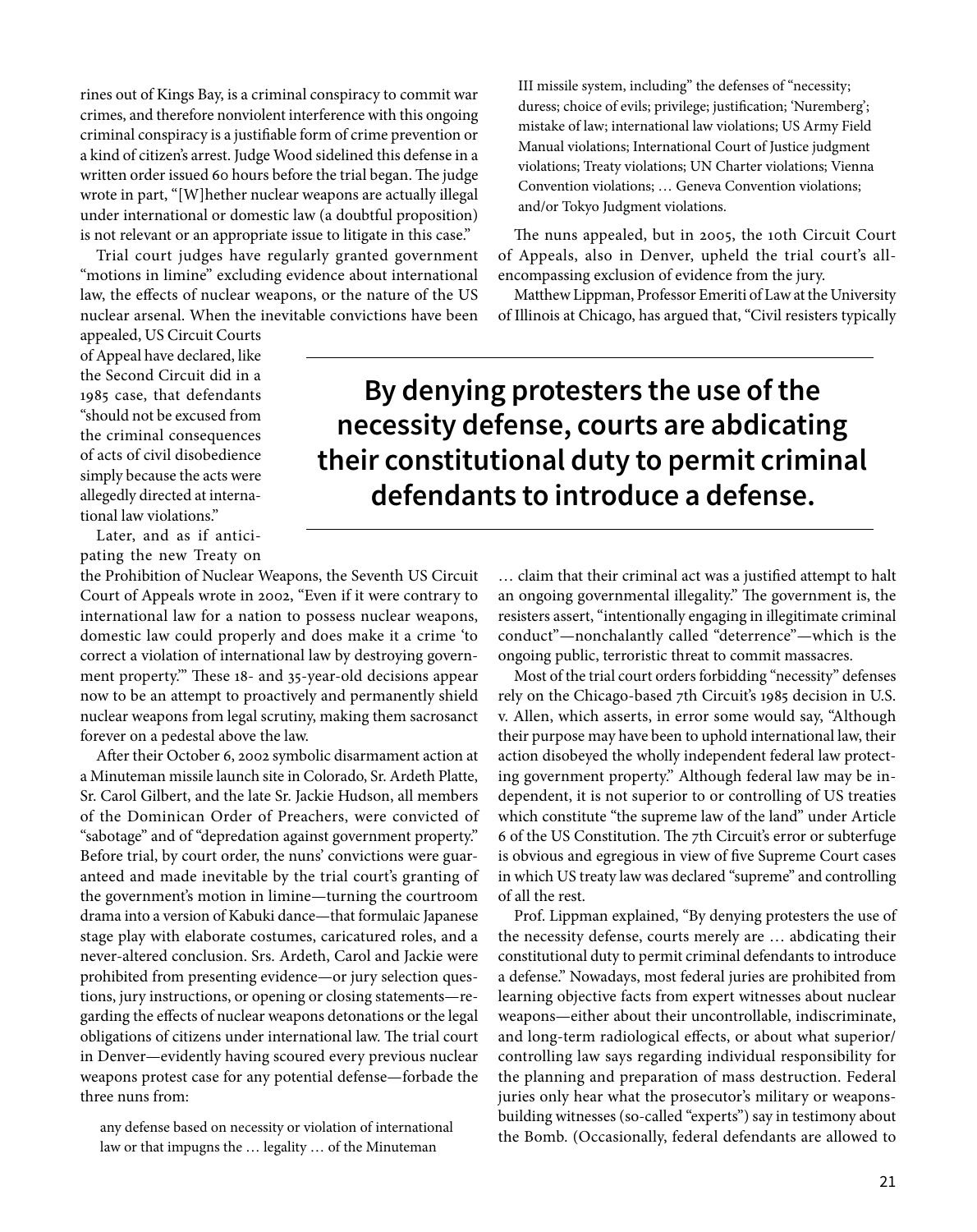testify about the facts, but their testimony is always dismissed as inexpert, and coming from alleged conspirators, saboteurs or terrorists.) The government witness's biased, self-interested testimony and "exhibits"—from the perpetrators of the crime being protested—become the only set of "facts" presented by authorities or experts the jury is allowed to consider.

Because of court orders granting "motions in limine," federal juries never hear any expert testimony (facts) that contest much less rebut or refute the government's claims that nuclear weapons are defensive and legal. The reason for excluding these facts is obvious. Any trial defense team can easily disprove the nearly axiomatic presumption that nuclear weapons are lawful. Judges at every level of the judiciary all know how easy it is to show that the effects of H-bombs are ghastlier and more heinous than all other banned weapons (poison, cluster munitions, land mines, and gas) combined.

This is my personal experience as well. In a simple Minnesota case of trespass against depleted uranium (DU) munitions manufacturer Alliant Techsystems in 2004, four civilian non-lawyers, myself included, proved to a jury that our refusal to leave the company's premises was an act of justifiable crime-prevention, not criminal trespass. The jury found us not guilty. It is so easy to show that radiological DU weapons are unlawful, that we established our successful defense of necessity even without the help of attorneys. Historically, court authorities react to such verdicts. Professor Colbert noted that, "The motion in limine to exclude an entire defense first appeared just after juries had acquitted civil rights protestors, anti-war demonstrators, and black liberation activists … in the late 1960s and early 1970s."

#### **A legal vacuum into which federal courts allow no air**

Binding international treaties in general, and US Air Force, Navy and Army Field Manuals in particular, all hint at the illegality of nuclear weapons by forbidding mass attacks on civilians and any use of poison. In view of the toxic, indiscriminate, long-term, and uncontrollable effects of nuclear weapons, military and international treaty law can be interpreted as having already prohibited them. Nuclear weapons are like other contraband, in a class along with land mines, cluster bombs, biological weapons, and poison gas. Yet federal courts cannot tolerate any airing of these facts—which might prove the Bomb is unlawful—and the "supreme" law can't be allowed within a jury's earshot. To protect the bomb from legal scrutiny, federal judges and appellate courts have created a legal vacuum, where the introduction of even the tiniest bit of fresh, treaty air would smash their bubble.

So frightened of this a puff of air are federal courts that even former US Attorney General Ramsey Clark, an expert on treaty law who helped negotiate the US adoption of the Nuclear Non-Proliferation Treaty, was kept away from the Tennessee jury in the notorious Y-12 nuclear weapons factory protest case

of 2012. (The 6th US Circuit Court of Appeals in Cincinnati ultimately nullified the three convictions and sentences in this case—May 15, 2015—but not because the trial judge excluded evidence friendly to the defendants in error. The convictions were vacated due to gross over-charging by the government which used the Patriot Act's draconian anti-terrorism language against three nonviolent, gray-haired political protesters: Sr. Megan Rice, 81, Michael Walli, 63, and Greg Boertji-Obed, 57.)

The court system appears nearly petrified that a jury might hear an expert explanation of the Bomb's unlawful status. In one extraordinary case, after a federal judge in Arizona agreed to hear a necessity defense by nuclear weapons protesters, the 9th US Circuit Court of Appeals in San Francisco rushed in before trial to prevent it. In pre-trial motions in the case, U.S. v. the Hon. Richard M. Bilby,(11) Arizona's US Attorney filed a complaint against Federal District Judge Richard Mansfield Bilby, warning that the defense of necessity would, "divert the focus of the trial", … "transforming routine criminal prosecutions … [in] to broad-ranging and time-consuming inquiries concerning the wisdom of nuclear … policies.…" The US Attorney even warned that, "If left uncorrected, the … order will … possibly result in the defendants' acquittal…"—a prospect so unthinkable that the 9th Circuit acted quickly to snuff it out.

Prof. Lippman noted that, "The judiciary, in ruling on necessity, must concede that the harm created by nonviolent protesters is minor when compared to the potential consequences of a nuclear…war…" But the judiciary habitually echoes appeals court precedents and US Attorney's speeches. One DA ominously warned that if the necessity defense were allowed in nuclear weapons cases, "the harm to the government … would be substantial."

As Lippman reported, dozens of lower courts have allowed juries to hear necessity defenses by war resisters, after which juries have returned not guilty verdicts. "In my rather extensive experience, in civil resistance cases in which defendants have been permitted to rely upon the necessity defense, a significant percentage have been acquitted by a jury of their peers," Lippman wrote. In U.S. v. Ashton, a judge ruled in 1853 that the crew of a faulty ship was justified by necessity to demand that the captain return to port. They were not bound to continue on a voyage that presented a risk to their lives. Lippman found in the Ashton case a perfect analogy to our dilemma of being involuntarily conscripted into the "ships' company" of what could be called our nuclear weapons flotilla. "[T]he crew," the judge said, "have a right to resist, and to refuse obedience."

"It is time," as Lippman says, "to tear down the Berlin Wall that prevents civil resisters from pleading the necessity defense in an attempt to justify their formally criminal conduct—and to open the judicial politburo to the voices of change."

#### **Addendum**

For Elizabeth McAlister, 80, federal prosecutors are not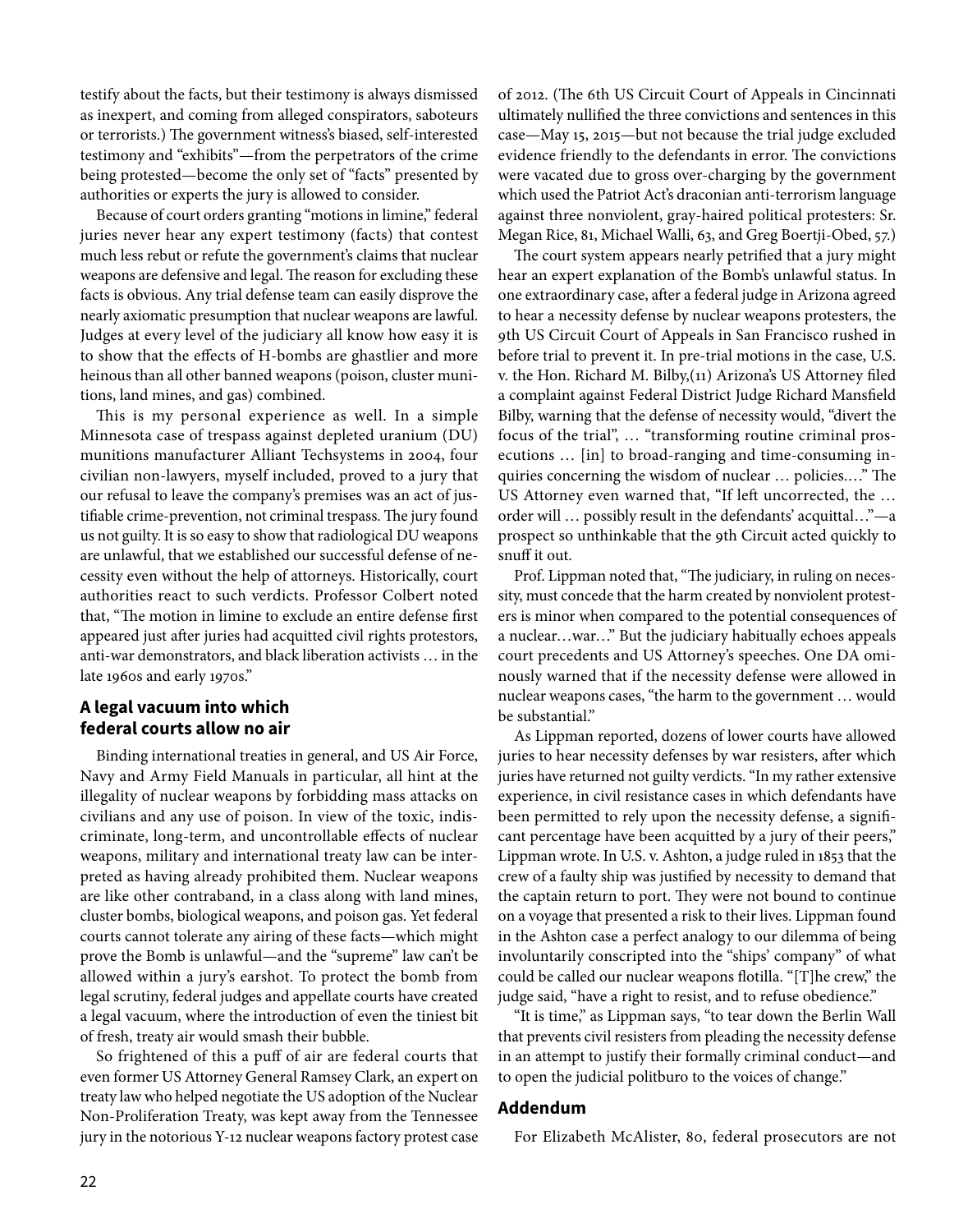asking for more jail time, and her sentencing date has been set for June 8. Still to be discussed and decided by the judge regarding all 7 defendants are the amount of restitution if any, and the so-called "risk of death enhancement" to the federal sentencing guidelines. Observers may be able to call in and listen to the hearings. Last week the other defendants filed for a continuance, and on May 22 were given new sentencing dates for June 29 and 30. **CP**

**John LaForge** is a Co-director of Nukewatch.

### **A Shared Perception of Harm The Disruptive Power of COVID-19**

#### By John Davis

Myth, magic and ritual largely define pre-modern thought. Now, and at least since the Enlightenment, science attempts an explanation of the world. It is around points on an epistemological spectrum, bounded by these simplistic characterizations, that societies cohere. From the time of Socrates, it is the analysis of these systems of thought that form the basis of philosophy, the modern version of which, since Kant, has developed as a critique of knowledge. Early in the twentieth century, the American philosopher John Dewey established the concept of 'Publics', arguing that within societies, smaller groups develop around shared perceptions of potential harm. Our general understanding of the world, and an awareness of the threats humans face within it, are now subject to a global transformation.

Science has revealed the SARS-CoV-2 virus in spectacular imagery rendered by the electron microscope. It is pictured as a florid, multi-colored, globular life form, but it is the virus's invisible-to-the-naked-eye transmission across the pervious borders of human skin that have infected our bodies and haunted our imaginations. Its colonization of humanity, having been previously confined to Asian bat populations, has enabled the pathogen to express itself dramatically in the form of a global pandemic. As image, performative infection, scientific phenomenon, and statistical event, the little microbe has assumed the role of protagonist in the world's unfolding present.

We, as a predominantly passive (as in locked-down) subject population, receive broad-brushed synopses of scientific findings and assume that a medical understanding of the virus, as well as therapies such as a vaccine, will be established within this system of thought—and will eventually halt the pandemic. What science leaves out are those forms of awareness contained in the fundamentals of pre-modern thought which I characterized as myth, magic and ritual. Yet science, founded on objectification of the natural world, may now be taking account of the co-mingling of the human and the non-human which has always been the creative province of non-civilizational storytelling, sorcery and ceremonial observance. There has been a disruption of modernity whereby new versions of ancient wisdoms may infiltrate.

Our common understanding of modernity, as it has developed over the last century and a half, depends on the work of Darwin, Marx and Freud and their respective explanations of evolution, capitalism and the unconscious. An awareness of the comingling of life-forms in a world in which we humans no longer enjoy sovereignty reveals the hard truth that our story is no longer all about us. Philosophy has usually designated humanity as the unique province of intentionality, of expressions of will, and rendered humanity's setting—its environment—as a largely mechanical world, allowing for its appropriation and exploitation entirely according to human appetites. Biology has previously tended towards a teleological version of evolution which establishes humankind as its final triumph. The unconscious is now explored in ways that are breaking down the mind-body binary in seeking the biological unconscious. As philosophers, social theorists, political theorists, biologists and ecologists take up the notion of a coevolved, co-existing world, reflecting their understanding of the entanglement within and amongst life-forms, the fortress of modernity is coming under siege.

Donna Haraway, Professor Emerita in the History of Consciousness Department at U.C. Santa Cruz, has given us the term, sympoesis, which denotes a sharing, multi-species approach to the processes of life-making. Bruno Latour, the French Philosopher and former historian of science, extends agency to biota (plants and animals) and as well as abiota (climate), which he collectively characterizes as willful 'actants'. Timothy Morton, the object-oriented ontologist, ascribes sensuality to objects, while Jane Bennett, a Professor of Political Theory at John Hopkins, is a vital-materialist who studies the human-nonhuman 'assemblage'—a word she uses to identify an 'arena in which stuff happens', inhabited by 'a spectrum of agentic capacities'.

Parts of this sort of thinking derive from the breaking down of scientific notions of individuality. Scott F. Gilbert, a Professor of Biology at Swarthmore College specializing in developmental genetics and embryology, challenges the idea of an anatomical individual by observing that, "Only about half the cells in our bodies contain a human genome. The other cells include about 160 different bacterial genomes." Each of these bacterial species forms complex ecosystems. He points out that what has been characterized as our 'sacred DNA', is in fact violable. Our bacterial symbionts (each half of a symbiotic relationship) also confer heritable traits which link to our metabolism and brain function. We know now that we are all holobionts—hybrid organisms that depend on persistent communities of symbionts. We maintain bacterial microbiomes within which viruses coexist, and they, in turn, form the human virome. Just as there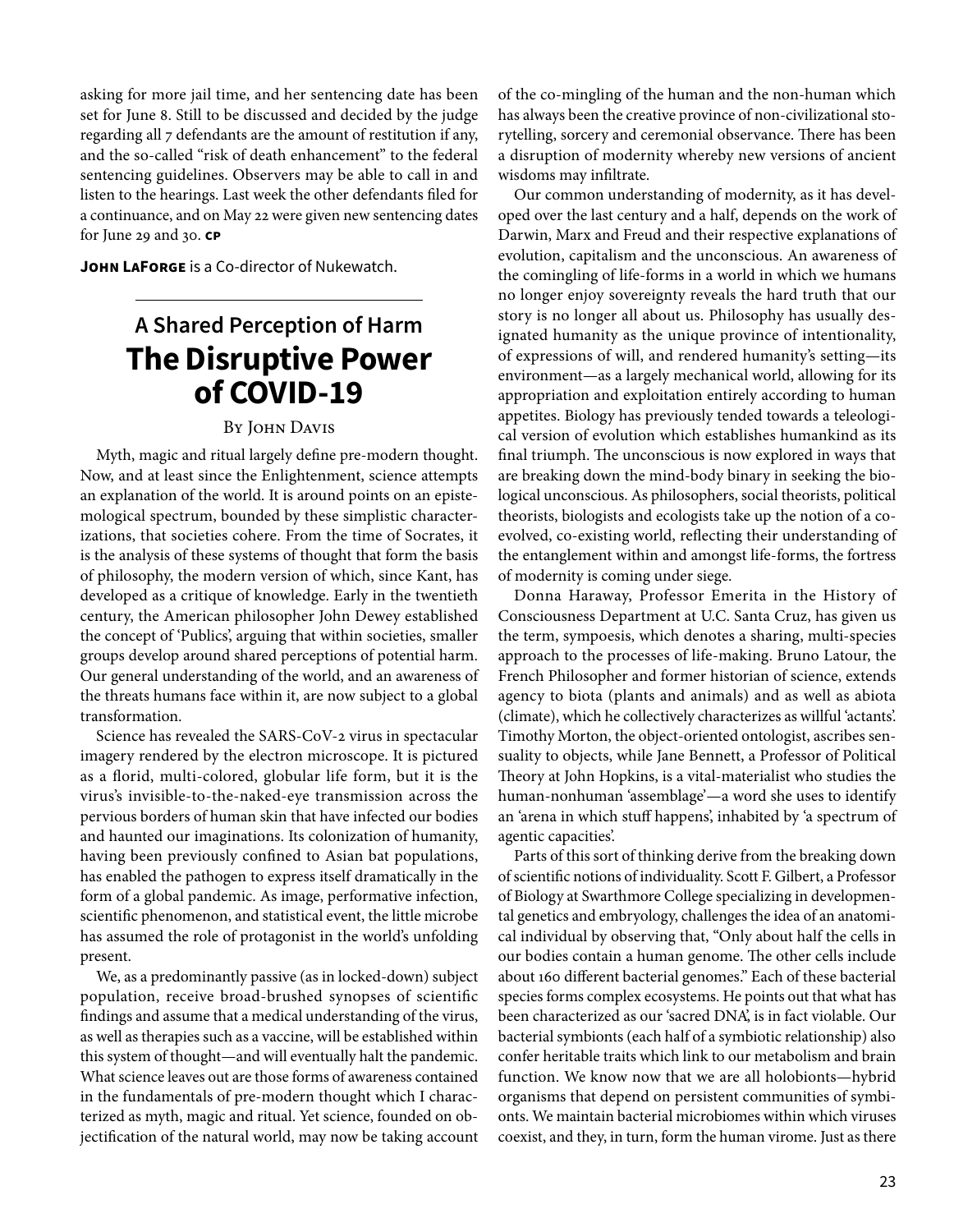are both healthy and deleterious bacteria, there are both benign and pathological viruses. So it is that we inherit, live and die, at least partly, by our non-human symbiont communities.

Each bacterial and viral member of its respective biome and virome has a face. But if we are currently haunted by just one, another 1.7M viruses are waiting to infect those who attend the continuing push of urban development into the farthest reaches of the global, but especially Asian, wildlands where they have long inhabited the viromes of native fauna. There is irony in this capitalist agenda of exploitation and extraction wreaking a viral revenge. The Dean of Yale School of Public Health, Dr. Sten Vermund, has opined that, "There is no greater threat to the economic well-being of planet Earth than pandemic respiratory illness." How long ago was it that the sages were suggesting that global warming—another byproduct of capitalism—offered a threat of similar magnitude?

Jane Bennett writes, in, *Vibrant Matter: A Political Ecology of Things*, 2010, that all matter is vital. But she goes further. She reprises John Dewey's idea, established in, *The Public and its Problems*, 1927, of 'Publics' which suggests that political communities function as ecosystems. Bennett sees this as confirmation of their literal organicism. She writes that, "Dewey imagines a public as a set of bodies affected by a common problem generated by a pulsing swarm of activities." We cannot be sure what Dewey meant, but Bennett's phrasing clearly indicates her interpretation. The spark of life retrogrades through her sentence, from 'pulsing swarm', briefly touching down on 'common problem' and then leapfrogging to 'a set of bodies'. It is a leap she makes, and I suggest that it is in these terms that we may now be experiencing COVID-19 as part of a human-nonhuman assemblage—sparking the vital matter of an organic political ecosystem.

She goes on to note that Jacques Rancière, the French philosopher, in his *Disagreement: Politics and Philosophy* (1999) suggests the radical potential of these politicized groups. He identifies a disruptive force within the public, or 'demos', that consistently trends towards exposing, "…the ultimate secret of any social order—that there is no natural principle of domination of one person over another." Additionally, he suggests that there is a protean force that flows through the demos that disrupts ways in which people see. A COVID-19 public has formed around the global presence of the virus. We may see, as members of this public, Wuhan, the sprawling capital of China's Hubei province, its eleven million be-masked people, even its famous cherry blossoms, its bio-labs, and its teeming wet market, as a part of our origin story—but more compelling are the personal, political and bureaucratic impacts of the arrival of the virus in our local communities. All these particularities and events cohere within Bennett's notion of the 'arena in which stuff happens', and it is in these swarms of vibrant materials that she discerns the comings and goings of 'agentic assemblies.' A decade ago, at the time of writing Vibrant Matter, she posed such questions as, "Can a hurricane bring down a

President?", and ominously, "Can an avian virus jump from birds to humans and create havoc for systems of health care and international trade and travel?"

Cruise ships and recalcitrant, populist, demagogic political leaders; the absence of medical equipment; freedom-loving, gun-toting deniers of prescriptive social distancing are some additional actants pulsing through our shared, global space. Within it, we now understand, bat-borne viruses can infect human populations in days, or weeks, and vaccines are likely to appear only after the virus has mutated to a less symptomatic version (which it tends towards in order to maximize its host population).

Meanwhile, many of us may feel more and more removed from the organic processes that support our lives—isolated from food production, desensitized to the violence of resource extraction, and, until very recently, by virtue of modern standards of hygiene and near-universal vaccinations, securely separated from the planet's miasma of bacteria, viruses, fungi and protozoa. Our modernity has been our protection against the nonhuman. But what Bennett and others have been preaching, and which science has been confirming since at least the beginning of the twenty-first century, is that we have always been thoroughly entangled in the nonhuman world—cosmically, biologically, and botanically.

The SARS-CoV-2 virus, arriving within the human population via an immensely complex human-nonhuman agentic assemblage, has now produced its own public—a global population that coheres around a common perception of viral harm. If Rancière is correct in identifying a disruptive, democratizing force within such political ecologies, then this public's power is immense. Its voice will be of excluded humans and nonhumans alike, but we must be attuned to its massive sonority if we are to respond, or take part, intelligently. Most have not heard its pre-modern bass tones, unvoiced for a half-millennium, and I suspect we are ill-prepared for the profundity of its message. **CP**

**John Davis** is an architect living in southern California.

## **Waste Commodified COVID-19, Surplus Humanity and the Coffin-dodgers**

#### By Dan Glazebrook

Amongst all its glistening commodities, one product has defined capitalism above all else: human waste. Superfluous people, not necessary for production, not able to participate in the market, and an ever-present threat to the stability of the system, are—and have always been—the main output of the bourgeois epoch; managing, containing, expelling and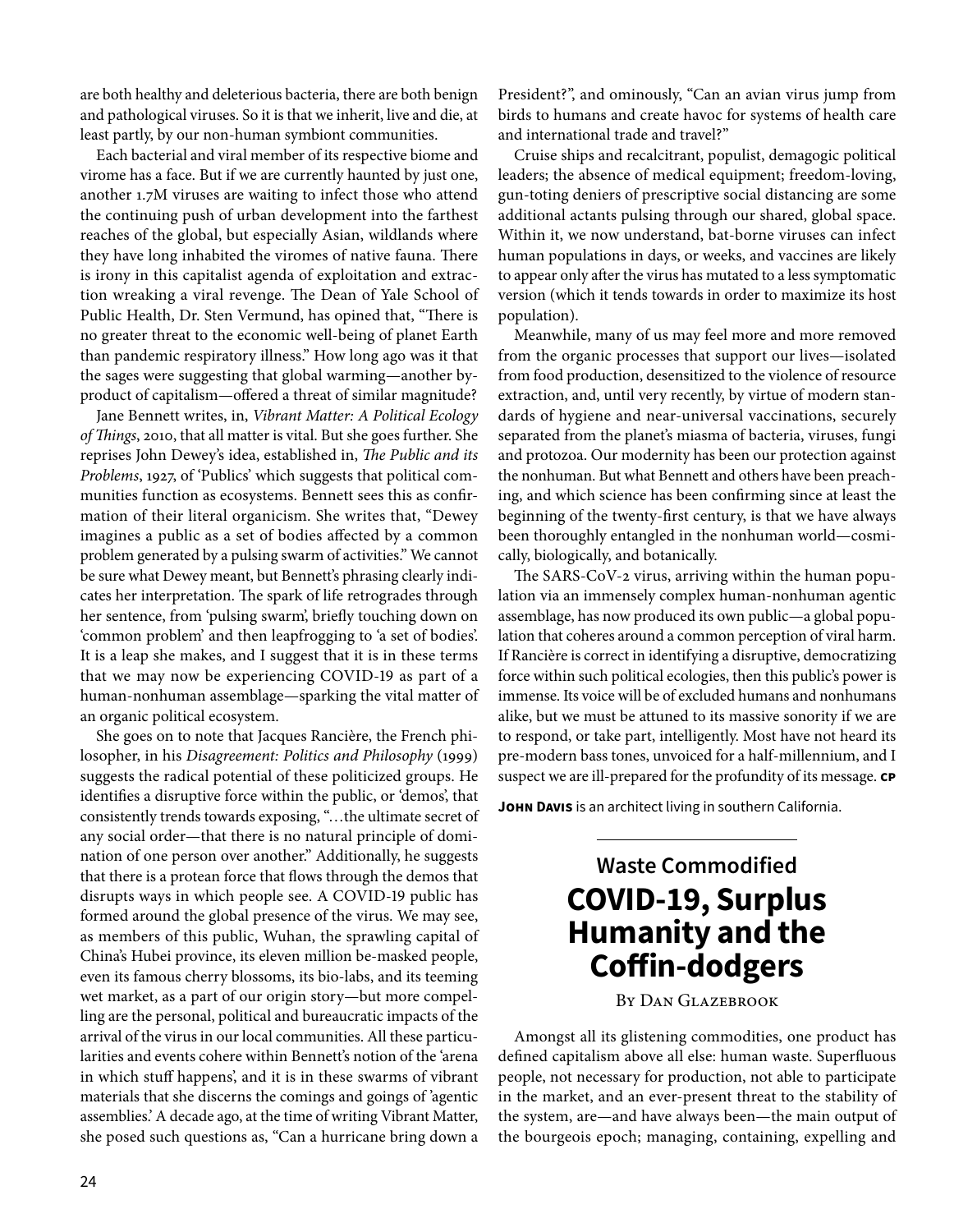eliminating this waste has always been its prime, if hidden, concern. In the nineteenth century, surplus Europeans were exiled, in their millions, to the colonies—to Australia, Canada, the US, Algeria etc—to continue the process of exterminating surplus non-Europeans. In the twentieth century, two world wars functioned not only to destroy surplus capital, but surplus humanity too, in unprecedented numbers.

But today, for the first time in history, it is a majority of humanity who face redundancy.

In 2004, Zygmunt Bauman published *Wasted Lives: Modernity and its Outcasts*. In this short book, he argues that "the production of 'human waste', or more correctly wasted humans… is an inevitable outcome of modernisation, an inseparable accompaniment of modernity." Indeed, in the eighteenth and nineteenth centuries, he wrote, "the disposal of human waste produced in the 'modernised' and still 'modernising' parts of the globe was the deepest meaning of colonisation and imperialist conquests," as these conquests produced outlets for the export of surplus human beings. As Europe 'modernised' itself, throwing people off the land and replacing them with, first, sheep, and then threshing machines, these 'surplus' humans were shipped off to the colonies. Thus did the modern European states "seek, and find, global solutions to locally produced 'overpopulation' problems."

But this situation, he noted, could only last

as long as modernity (that is, a perpetual, compulsive, obsessive and addictive modernisation) remained a privilege. Once modernity turned, as it was intended and bound to, into the universal condition of humankind, the effects of its planetary domination have come home to roost. As the triumphant progress of modernisation has reached the furthest lands of the planet and practically the totality of human production and consumption has become money and market mediated, and the processes of the commodification, commercialisation and monetarisation of human livelihoods have penetrated every nook and cranny of the globe, global solutions to locally produced problems, or global outlets for local excesses, are no longer available... the volume of human waste [is] outgrowing the extant managerial capacity.

As a result, the world now faces "an acute crisis of the human waste disposal industry". This issue—what to do with those growing number of souls superfluous to the requirements of modern capitalist production—is "simultaneously a most harrowing problem and a most closely guarded secret of our times."

The year before Bauman's book was published, in 2003, the UN issued a report entitled "The Challenge of Slums: Global Report on Human Settlements." This paper noted that almost a billion people—one third of all city dwellers globally—now lived in slums, with this number projected to double by 2020. The causes were straightforward: "The collapse of formal urban employment in the developing world and the rise of the informal sector is seen as a direct function of liberalization…. Urban poverty has been increasing in most countries subject to structural adjustment programs," imposed on the global South throughout the 1980s and 90s by Western-controlled financial institutions. Fragile national economies were forced to open up to heavily-subsidised, high-tech imports against which they had no chance of competing, with entire industries and farming communities devastated as a result.

Life in the slums produced by these policies consisted of "the most intolerable of urban housing conditions" whose residents "suffer inordinately from water-borne diseases such as typhoid and cholera, as well as more opportunistic ones that accompany HIV/AIDS."

By the year 2030, the report's authors predicted, the world's city dwelling population will consist of three sections, summarised by Mike Davis as follows:

- 1: .1 billion urbanites—owners, managers, technicians, and skilled information-sector workers—will provide the principal demand for branded international production.
- 2: . 1.5 to 2 billion workers—ranging from Mexican American nurses' aides in Los Angeles to Chinese teenagers in Guangdong sweatshops—will provide the metropolitan labor-power for the global economy.
- 3: 2 to 3 billion informal workers—at least 2 billion of whom live in classic slums or peripheral shantytowns will exist outside the formal relations of production, in Dickensian conditions or worse, ravaged by emergent diseases and subject to a menu of megadisasters following in the wake of global warming and the exhaustion of urban water supplies.

In other words—consumers; producers; and those superfluous to the reproduction of capital; the latter by far the biggest group. Of them, Davis wrote that "this outcast proletariat… is the fastest-growing and most novel social class on the planet. By and large, the urban informal working class is not a labor reserve army in the nineteenth-century sense: a backlog of strikebreakers during booms; to be expelled during busts; then reabsorbed again in the next expansion. On the contrary, this is a mass of humanity structurally and biologically redundant to global accumulation and the corporate matrix." Superfluous to the needs of capitalism, and with "little vested interest in the reproduction of private property," this class does nevertheless possess "yet unmeasured powers of subverting urban order… the contemporary megaslum poses unique problems of imperial order and social control that conventional geopolitics has barely begun to register."

Fast forward sixteen years today and it has certainly registered. Frase warns us that "A world where the ruling class no longer depends on the exploitation of working class labor is a world where the poor are merely a danger and an inconvenience. Policing and repressing them ultimately seem more trouble than can be justified. This is where the thrust toward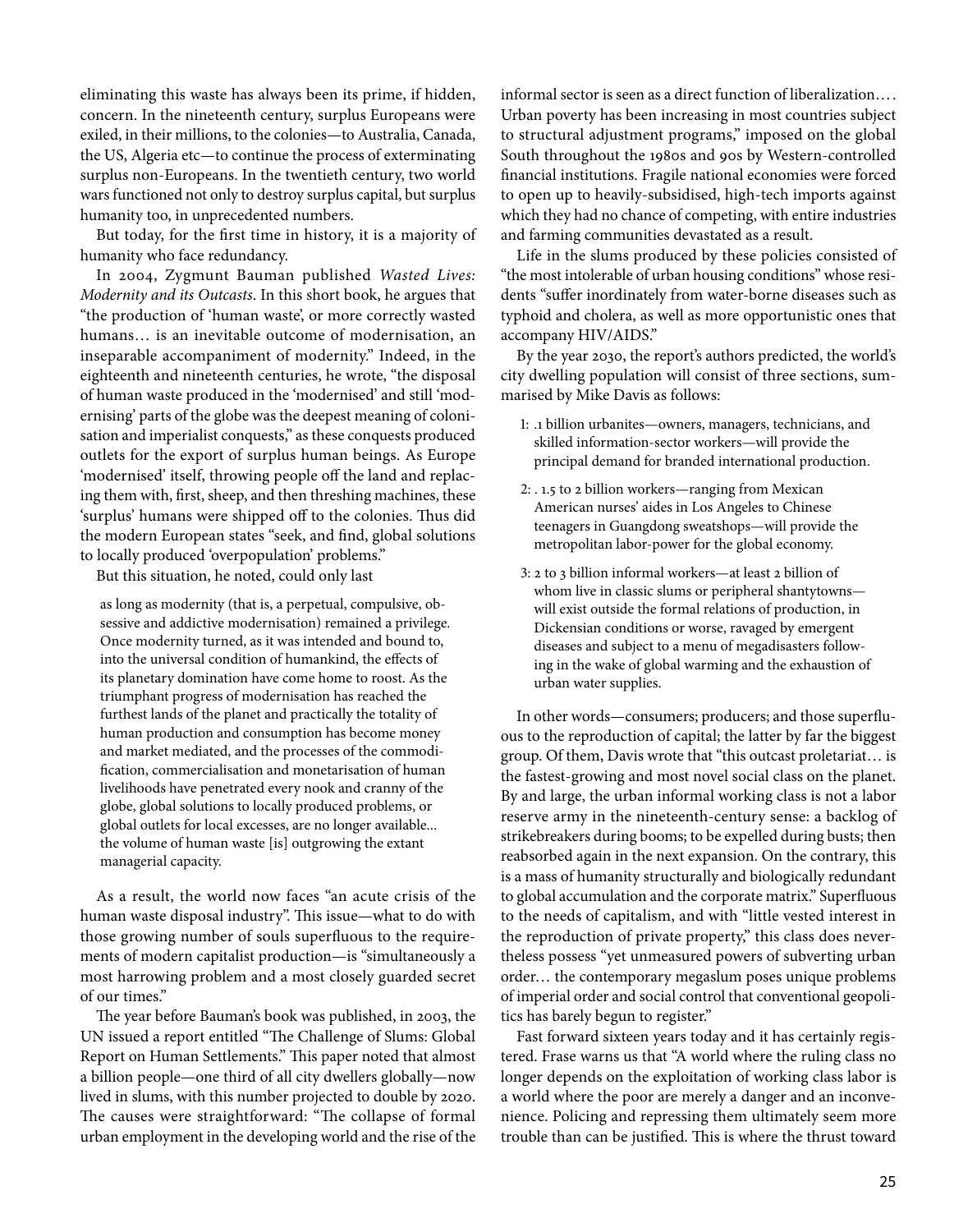"the extermination of multitudes" originates. Its ultimate endpoint is literally the extermination of the poor, so that the rabble can finally be brushed aside once and for all, leaving the rich to live in peace and quiet in their Elysium."

In the "dystopic robo-feudalism" that is our near future, Ian Shaw writes, "a policy of 'neo-exterminism' might be enacted."

\*\*\*

On December 31st 2019, China alerted the World Health Organisation to the existence of several cases of an unusual pneumonia in the town of Wuhan. Eleven days later, Chinese scientists published the genetic sequence of the virus causing it, identifying it as a new strain of coronavirus. That it was deadly was confirmed by Wuhan's first death from the virus, reported the same day. On 24th January, a study published in the UK's leading medical journal, the Lancet showed that a third of China's COVID-19 patients required admission to intensive care, with 29% worsening to the point where they needed ventilation. The authors made clear the lethal potential of the virus, making comparisons to the 1918 Spanish flu pandemic which killed up to 50 million people, and recommended measures be taken to suppress the virus. Understanding the seriousness of the coming pandemic, the British government convened its first COBRA emergency planning meeting on the outbreak. But underscoring their determination not to fight it, the prime minister refused to attend, as he would fail to attend the next four COBRA meetings that followed; as one senior government advisor told the *Sunday Times*, "There's no way you're at war if your PM isn't there."

A week later, on January 31st, the Lancet published another study on the new virus, concluding that: "On the present trajectory, 2019-nCoV could be about to become a global epidemic…for health protection within China and internationally…preparedness plans should be readied for deployment at short notice, including securing supply chains of pharmaceuticals, personal protective equipment, hospital supplies, and the necessary human resources to deal with the consequences of a global outbreak of this magnitude." The same day, the COVID-19 outbreak was declared a global health emergency by the World Health Organisation.

Since long before humanity even knew about viruses, the time-honoured method of dealing with them has been to identify those with symptoms, isolate them, and follow up everyone they have been in contact with, today known as "test, track and trace". These were the measures public health experts had been advocating since the new coronavirus was first identified, and have been used by all countries (such as South Korea, Singapore and Vietnam) that have managed to keep a lid on the spread of the virus and death rates low. As Mike Buckley has pointed out, "WHO advice is abundantly clear, based on existing guidelines and the experience of countries which have successfully contained and turned back COVID-19 and previous pandemics. The essential elements for success are mass testing, the isolation of the sick and those carrying the virus, contacting and testing people who may have been exposed to it, and social isolation to prevent its spreading by people yet to show symptoms. This is not theory, it is fact." Yet, in the UK, noted the Lancet in a scathing editorial in March, "they didn't isolate and quarantine. They didn't contact trace. These basic principles of public health and infectious disease control were ignored, for reasons that remain opaque… February should have been used to expand coronavirus testing capacity, ensure the distribution of WHO-approved PPE, and establish training programmes and guidelines to protect NHS staff. They didn't take any of those actions." Indeed, when the government's SAGE committee—an ad-hoc subgroup of COBRA tasked with providing scientific advice during an emergency—first commissioned a study on the impact of possible COVID-19 interventions in January, it specifically requested that test, track and trace was not included in the modelling. It was later claimed that this decision was taken because "not enough tests were available". Yet they had eight weeks to prepare; Vietnam had been able to produce its entire supply of COVID-19 tests domestically in far less time. As Anthony Costello noted in *The Guardian*, "The UK had been among the first countries to develop a COVID-19 test in mid-January, approved by the WHO, and has an exceptional national research infrastructure," including a sophisticated pharmaceutical industry, and 130 NHS labs which were never utilised. The idea that it was beyond Britain's physical capacity to produce the tests it required is utter nonsense; what was lacking was the political will. Clearly, a decision had been taken very early on that the only tried-and-tested measures of disease control were not to be implemented in the UK.

Instead, the UK government seemed determined to follow a policy of what could only be termed 'let it rip'. As the government's chief scientific advisor Patrick Vallance explained, the aim was "to reduce the peak [of infection], not suppress it completely". Graham Medley, the government's chief modeller, elaborated: "We're going to have to generate what we call herd immunity … and the only way of developing that in the absence of a vaccine, is for the majority of people to get infected". Robert Peston summarised it as follows: "The strategy of the British government in minimising the impact of COVID-19 is to allow the virus to pass through the entire population so that we acquire herd immunity". This strategy went into overdrive on March 12th, when the limited testing that had been occurring was stopped, and the advice to travellers coming into Britain from hotspots such as Wuhan and Northern Italy to self-isolate for fourteen days was withdrawn. At this point, noted the *Financial Times*, "there were fewer than 1,500 confirmed cases in the UK, while in contrast infection rates were soaring in Italy and Spain." The result, said the government's Chief Scientific advisor Patrick Vallance, was that a wave of infections were "seeded right across the country."

Advocates of the so-called 'herd immunity' (aka Let It Rip)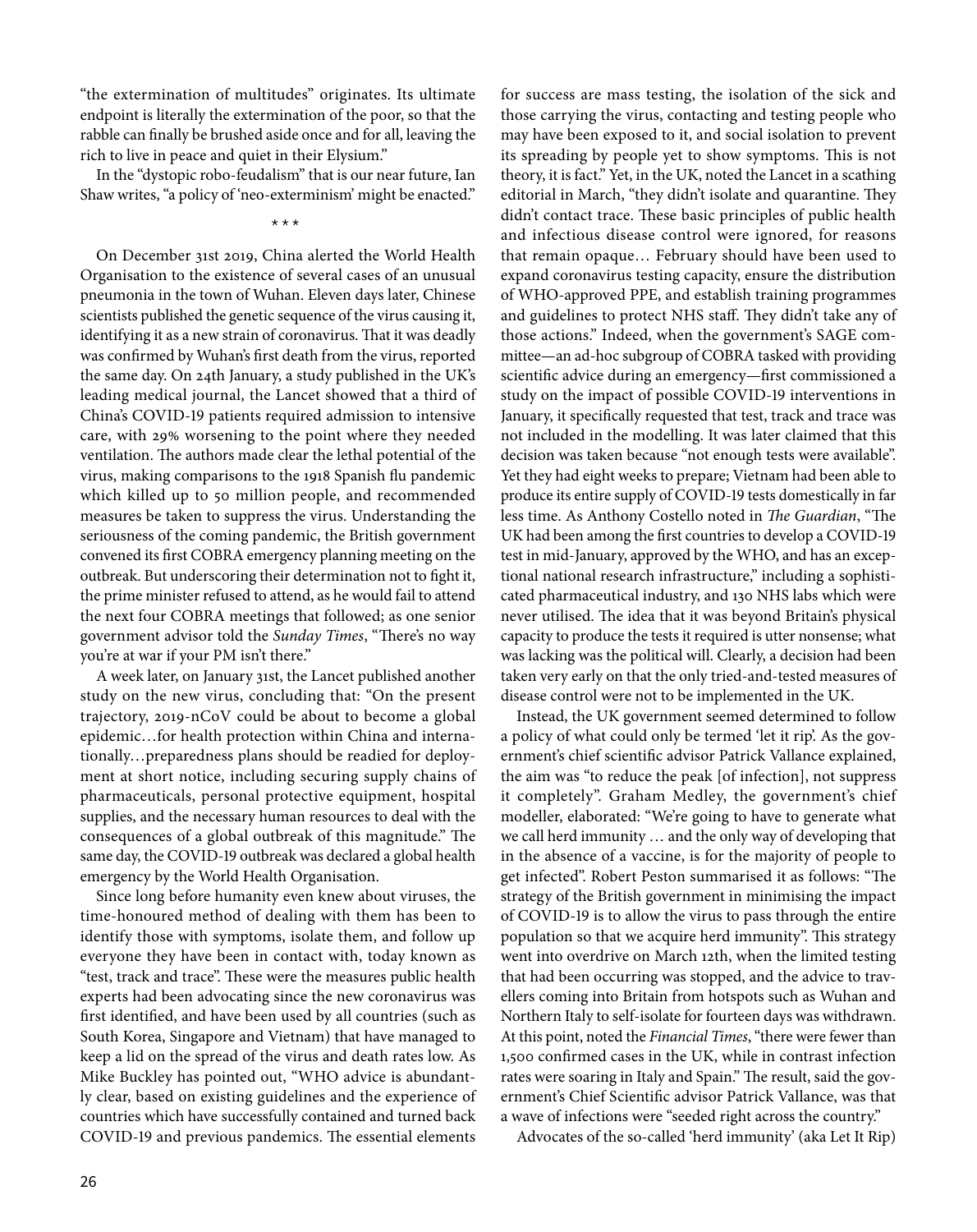strategy proposed that the most vulnerable should be shielded whilst the virus was allowed to flow through the population. Yet in practice, far from being shielded, those most susceptible to the disease appear to have been deliberately targeted. The particular vulnerability of the elderly to COVID-19 had been understood since the study of its first victims was published on January 23rd. Yet the government ordered that elderly patients be removed from hospitals, where they may well have contracted the virus, and sent back to their care homes, where they would inevitably spread it. As one NHS cardiologist told *The Telegraph* newspaper, "Our policy was to let the virus rip and then 'cocoon the elderly'. You don't know whether to laugh or cry when you contrast that with what we actually did. We discharged known, suspected, and unknown cases into care homes which were unprepared, with no formal warning that the patients were infected, no testing available, and no PPE to prevent transmission. We actively seeded this into the very

population that was most vulnerable." When discussing the policy of wilfully spreading the virus, Boris Johnson's chief advisor Dominic Cummings was reported to have said that "if a few pensioners die, so be it."

The cardiologist continued, "We let these people die without palliation. The official policy was not to visit care homes—and they

didn't (and still don't). So, after infecting them with a disease that causes an unpleasant ending, we denied our elders access to a doctor—denied GP visits—and denied admission to hospital. Simple things like fluids, withheld. Effective palliation like syringe drivers, withheld." By the start of May, 12,500 care home residents were recorded to have died from COVID-19.

Meanwhile, no effort was made to increase the population's ability to survive the disease by boosting their immune systems. In the 1940s and 50s, cod liver oil was provided free to children, pregnant mums and nurses due to its immunityenhancing properties; yet in 2020, government ministers made no effort even to promote immune-boosting vitamins or foods, let alone provide them. On the contrary, the government's lockdown guidelines actively prevented people receiving their daily dose of vitamin D by barring those without gardens from the sun, despite growing evidence of the vitamin's importance in fighting the disease.

That people would die, in their thousands, from the government's policy of 'wilful neglect' was painfully obvious, and indeed, was admitted at the time. As countries across Europe were announcing bans on mass gatherings and school closures, Johnson resisted such measures, and instead told the nation to brace themselves for mass death. On March 12th, the day the government formally announced its intention to roll the virus out across the population, Boris Johnson told a press conference that "It is going to spread further and I must level with you, I must level with the British public: many more families are going to lose loved ones before their time." This was at a time when Vietnam—which shares a border with China—had suffered zero COVID-19 deaths, due to their timely implementation of WHO advice. At the time of writing (17th May) they have still not suffered a single fatality.

Yet, far from being a cause for concern, the coming cull was positively welcomed in some quarters. Toby Young, old friend and fellow Etonian of Boris Johnson, and an advocate of what he calls 'progressive eugenics', said in his column on 31st March that "prolong[ing] the lives of a few hundred thousand mostly elderly people is an irresponsible use of taxpayers' money." Earlier that month, financial writer Jeremy

**The same day the government finally started recruiting contact tracers—four months and 30,000 deaths after Lancet recommended it–Boris Johnson low-paid manual workers back to work.**

> Warner in *The Telegraph* had written that "from an entirely disinterested economic perspective, COVID-19 might even prove mildly beneficial in the long-term by disproportionately culling elderly dependants." BBC radio broadcast 'moral philosophy' programmes debating which patients were more deserving of access to ventilators, the young or the old; the fit and healthy or those with obesity or diabetes. The idea that the sick and elderly should be denied medical care was being pushed further than ever before.

> As the 'herd immunity' strategy was greeted with universal horror by public health experts, the government performed an apparent (but only apparent) volte face and pretended it had never existed. Eventually, with infections doubling every three days, and a steadily mounting death toll, calls for action became irresistible. Yet the nationwide 'lockdown' imposed on March 24th—with all but 'essential' businesses ordered closed and the rights to assembly and association suspended—has been widely misinterpreted. Far from being a belated recognition and reversal of the reckless negligence that had characterised their initial response, it served as a cover for continuing that response but in a way that preserved the integrity of British state institutions such as the NHS.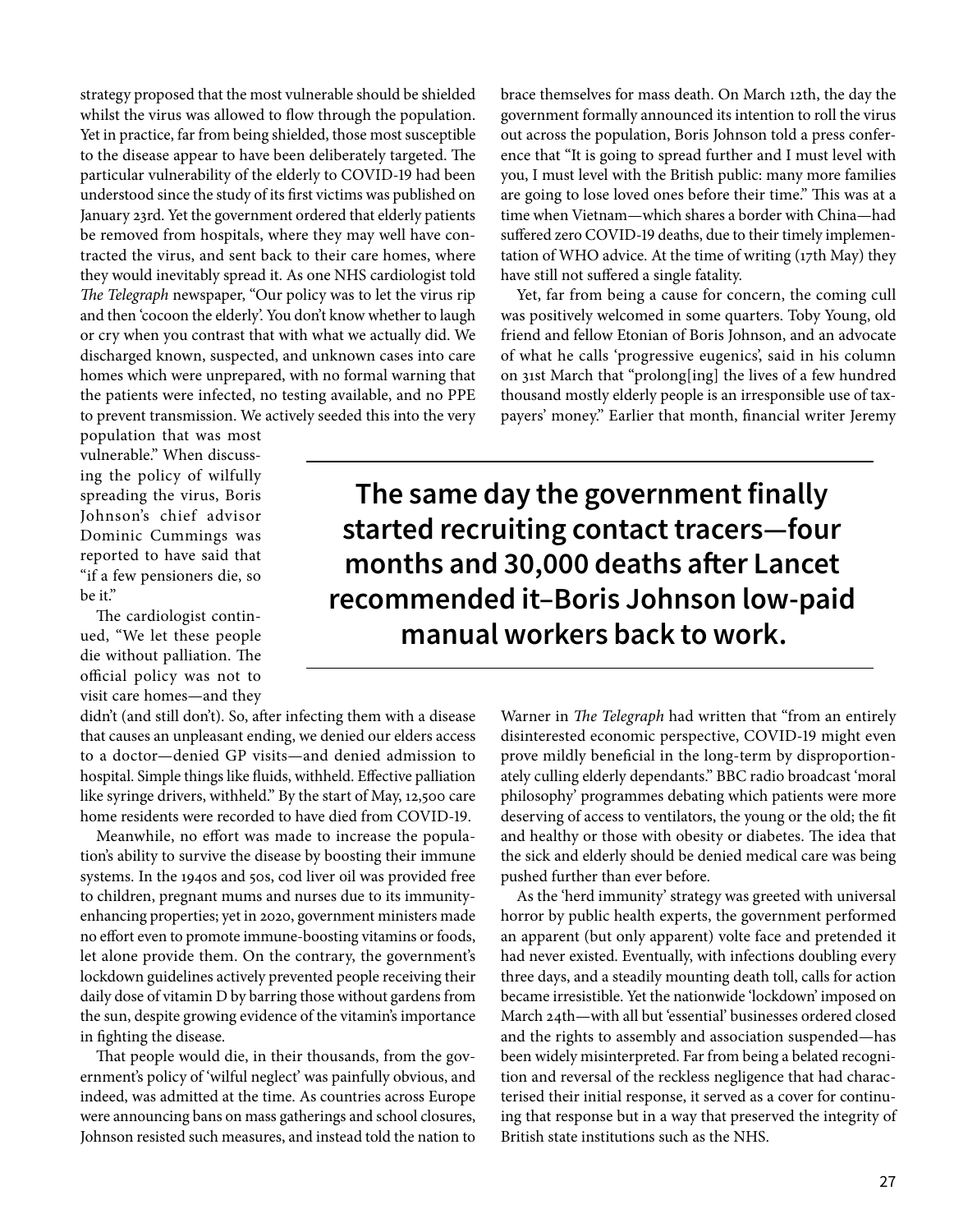Once the virus had spun out of control, a lockdown could have served the useful purpose of buying time to establish the basic disease control procedures that should have been implemented from the outset—mass testing, contact tracing and quarantining. But, even during lockdown, the government's stubborn refusal to take these measures continued. Travellers remained free to enter the country from known hotspots, without testing or quarantining, and no test-and-trace system was put in place. Whilst a symbolic target of 100,000 tests per day by the end of April was announced to placate the media, testing remained at a far lower level until right up to the 31 April, when the target was magically reached by testing tens of thousands of people twice on the same day, a horrific waste of resources when care homes were crying out to be allowed access to testing. The following day, the numbers slumped back down again. Meanwhile the British company delivering test kits for use in Germany told *The Telegraph*, on April 16th, that it was ready to provide one million tests per week to the British government, but their calls had been unanswered.

Those tests that were carried out were not done as part of an integrated programme of virus suppression; they were simply a standalone distraction for the media. To the extent they had any purpose beyond pure symbolism, it was to maximise staff turnout at hospitals (by preventing suspected cases from needing to self isolate) and nothing more. Care homes, who needed these tests the most, remained barred from them right up until the end of April. No system of contact tracing was established. And test results—carried out not by the 130 worldclass NHS labs ideal for the purpose, but by the accountancy firm Deloittes—were not shared with local Directors of Public Health or GPs; the entire infrastructure of public health was still being barred from the information which would have enabled them to identify and tackle local outbreaks. A successful contact tracing apparatus could have been set up in three days using the existing infrastructure based around Environmental Health Officers alongside retraining those furloughed in other lines of work, explained public health expert Allyson Pollock, if the political will was there. But it wasn't. The government only started advertising for contact tracers—via outsourcing giant Serco, to whom it awarded the contract—on May 10th, six weeks into the lockdown. Even now, it remains far from clear whether this is part of a genuine attempt to keep track of the virus or simply an excuse to award a lucrative monopoly to a major government-backed private company in order to help build up its global brand; once again, the existing public health infrastructure necessary for a holistic, integrated response has been cut out of the process. º

Meanwhile the government hammered out a message of "stay home, protect the NHS, save lives". Yet this was more than simply a benign injunction to ensure people avoided picking up or transmitting the disease; it also carried the more subtle message that you should not bother the NHS at this crucial time. People were being made to feel guilty for seeking treatment, especially if they were old. How dare they distract the NHS from its essential COVID-19 work? Old people were told they would almost certainly not get emergency treatment and were pressured to sign 'Do Not Resuscitate' orders en masse, whilst the NHS was effectively shut down for all but COVID-19 patients (and, in the case of elderly care home residents, even them). Hospitals were cleared, 'elective operations' cancelled and treatments stopped. The emptying of sick elderly patients led to an increase in care home deaths from an April average of 8000 to a staggering 26,000, only 8000 of which were attributed to COVID-19; the rest very likely a result of the abrupt termination of their treatment. Oncologist Dr Karel Sikora noted that cancer diagnoses were around 5000 in April, down from what would normally be around 30,000. All these missed diagnoses, along with the cancelled treatment for known cases, could, he estimates, lead to an additional 60,000 cancer deaths this year. Thus, both the 'let it rip' strategy and the measures supposedly taken in response to it, such as the clearing out of hospitals, have had unnecessary mass death as their result rather, it seems, than their target.

That same day the government finally started recruiting contact tracers—four months and 30,000 deaths after it had been recommended by the Lancet—Boris Johnson ordered low-paid manual workers back to work, to be followed by the reopening of primary schools three weeks later. This was in breach of WHO advice, and public health experts were united in their view that this easing of the lockdown without having put in place any system to trace and isolate the virus in was reckless and threatened a second wave of infection and death. As Oxford University professor of epidemiology David Hunter wrote in *The Guardian*, "the countries that have succeeded in taming their coronavirus epidemics—such as South Korea, Taiwan, China, Australia and New Zealand—all have in common "test, trace, isolate" as the centrepiece of their strategy." In Johnson's speech, however, "what we did not get was any list of the actions in place to pursue and contain the virus…. If we take the prime minister's advice and return to work in large numbers now—and without the ability to test, trace and isolate—then virus spread will increase." Yet this seems to be precisely the point; as Hunter notes, "emerging antibody data from hard-hit cities such as New York show that, with less than a quarter of the population affected, it would take at least another wave of devastation to get close to the herd immunity threshold." Far from using the lockdown to buy time to establish disease-control structures, the government appears to be using it as a 'tap', not to reduce infections, but to ensure their flow across the population in a timely manner. It is a tap they are now slowly turning back on, and will have predictable, and fatal, results.

COVID-19's results in the Southern hemisphere, however, are likely to be catastrophic. Here, noted World Food Programme's chief economist Arif Husain recently, "is where the winter is coming, where the flu season is coming. I'm really,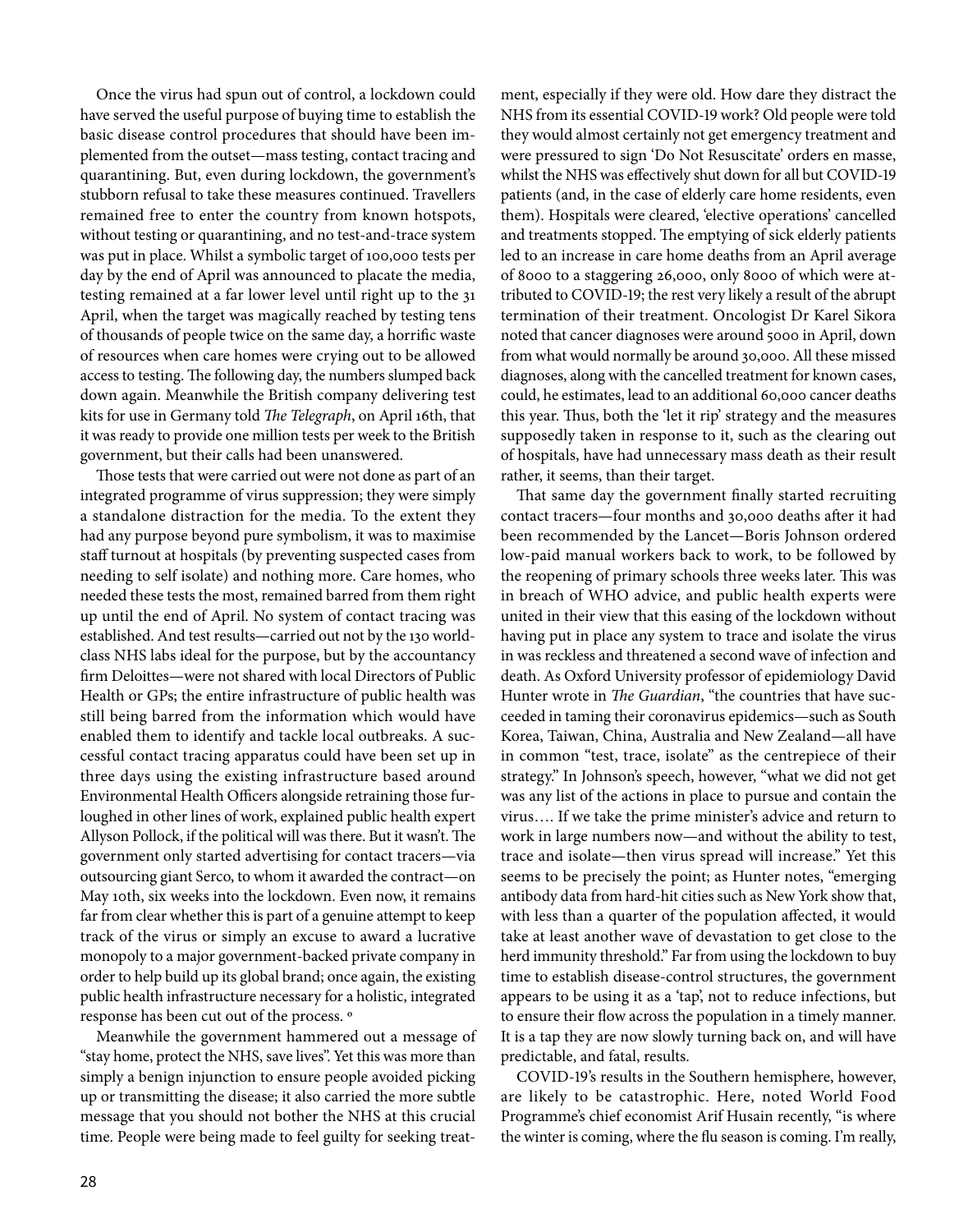really concerned about Southern Africa. Why? Because there's extreme poverty, extreme malnourishment, to begin with, and poor, poor, poor health infrastructure. There's already a history of HIV/AIDS and TB, and they've gone through multiple climate disasters. Now you get COVID-19 on top of that—what do you think is going to happen?" The WFP's executive director David Beasley, in a disturbing address to the UN Security Council in April, noted that the COVID-19 crisis had already sparked "the worst humanitarian crisis since World War Two". Yet COVID-19 itself is only half the story; the lockdown imposed by Western societies is also ravaging the global South. Siegfried Kracauer has written that "the measures provoked by existential fear are themselves a threat to existence," and this is certainly true of the 'lockdown' prompted by the fear of the government's refusal to tackle COVID-19. Remittances, which last year overtook foreign investment as the largest source of capital inflows to low and middle income countries*,* are expected to drop by \$100 billion this year, as migrant workers find themselves unable to earn money to send home, money on which millions of families depend to meet their nutritional needs. And the wiping out of demand consequent to the lockdowns is likely to prove equally devastating. As Beasley noted, there is "a real danger that more people could potentially die from the economic impact of COVID-19 than from the virus itself," warning that famines could break out in 55 countries in the worst case scenario, with 300,000 starving to death every day and 260 million ultimately at risk of starvation. "If we don't prepare and act now," he concluded, "we could be facing multiple famines of biblical proportions within a short few months." "In all," *The Guardian* concluded, "shortages are likely to affect a fifth of the world's population," some 1.6 billion people.

And yet there is no shortage. "The world is not running out of food," one humanitarian worker told *The Telegraph*. "Global food prices have been coming down for several years and we've had good harvests over the last few years. The main problem is access." This is capitalism being pushed to its depraved logical conclusions. People will be wiped out by a lack of food not because there is a lack of food, but simply because their labour is not needed to meet the demands of wealthy countries.

\*\*\*

We are living through the early stages of a massive extermination event. To deliberately and wilfully allow a deadly virus to rip through the population, fully aware of the consequences for the elderly and vulnerable is beyond negligent; it is the rebirth of colonial eugenics in the heartlands of empire, unprecedented since the foundation of the welfare state. As Bauman noted, with the universalisation of modernity, and the consequent drying up of 'non-modern' areas for the export of surplus population, "societies increasingly turn the sharp edge of exclusionary practices against themselves". The demonisation of the elderly and sick, the ideological war against their

right to life, tentatively floated with Cameron's proposition that obese people should be denied access to the NHS, appears now to have passed a major milestone. Our reactions are being tested; COVID-19 is being utilised as a canary in the mine for our willingness to be abandoned by any pretence of state protection in the face of the coming economic chaos and climate misery. The 1% and their state planners must be very pleased with the results.

Meanwhile, famines "of biblical proportions" threaten the global South, provoked by the gratuitous—because, had public health advice been followed, unnecessary—lockdowns which have strangled global supply chains. Saskia Sassen, in her 2014 book *Expulsions: brutality and complexity in the global economy*, notes that "the move from Keynesianism to the global era of privatisations, deregulation, and open borders for some, entailed a switch from dynamics that brought people in [to global capitalism] to dynamics that push people out". We appear now to have reached such an extremity of that process, however, that there is a new switch under way from the containment of those pushed out, to their outright elimination. Already the humanitarian agencies, tasked with keeping a lid on surplus humanity, are warning that their calls for an emergency \$4.7 billion to feed those "pushed out" by the COVID-19 response are nowhere near being met. With nativists like Trump in charge of the richest economies already terminating contributions to the World Health Organisation, what are the chances of a newfound love for the World Food Programme emerging anytime soon?

Order, Bauman reminds us, is defined by the *Oxford English Dictionary* as "the condition in which everything is in its proper place and performs its proper function." Yet in the capitalist order of the near future, there is no proper place or proper function for the majority of humanity, neither as producers nor as consumers. Asked how he obtained the beautiful harmony of his sculptures, Michaelangelo reputedly answered: 'Simple. You just take a slab of marble and cut out all the superfluous bits'. Comments Bauman, "In the heyday of the Renaissance, Michaelangelo proclaimed the precept that was to guide modern creation… through cutting out and throwing away the superfluous, the needless and the useless, the beautiful, the harmonious, the pleasing and the gratifying was to be divined." Today, the 'harmony' of the capitalist order can be preserved only by a massive intensification of this "cutting out and throwing away" of the superfluous who, quite apart from being a threat to stability, are an abhorrent reminder of the defects of the system. "As modern times went by," says Bauman, "an ever larger part of the designing zeal and design-drawing efforts was prompted by the urge to detoxicate, neutralise or remove from sight the 'collateral damage' done by past designing."

And yet, we must always remember, none of this is inevitable. The technical capability to provide the housing and nutritional needs of everyone on the planet has never been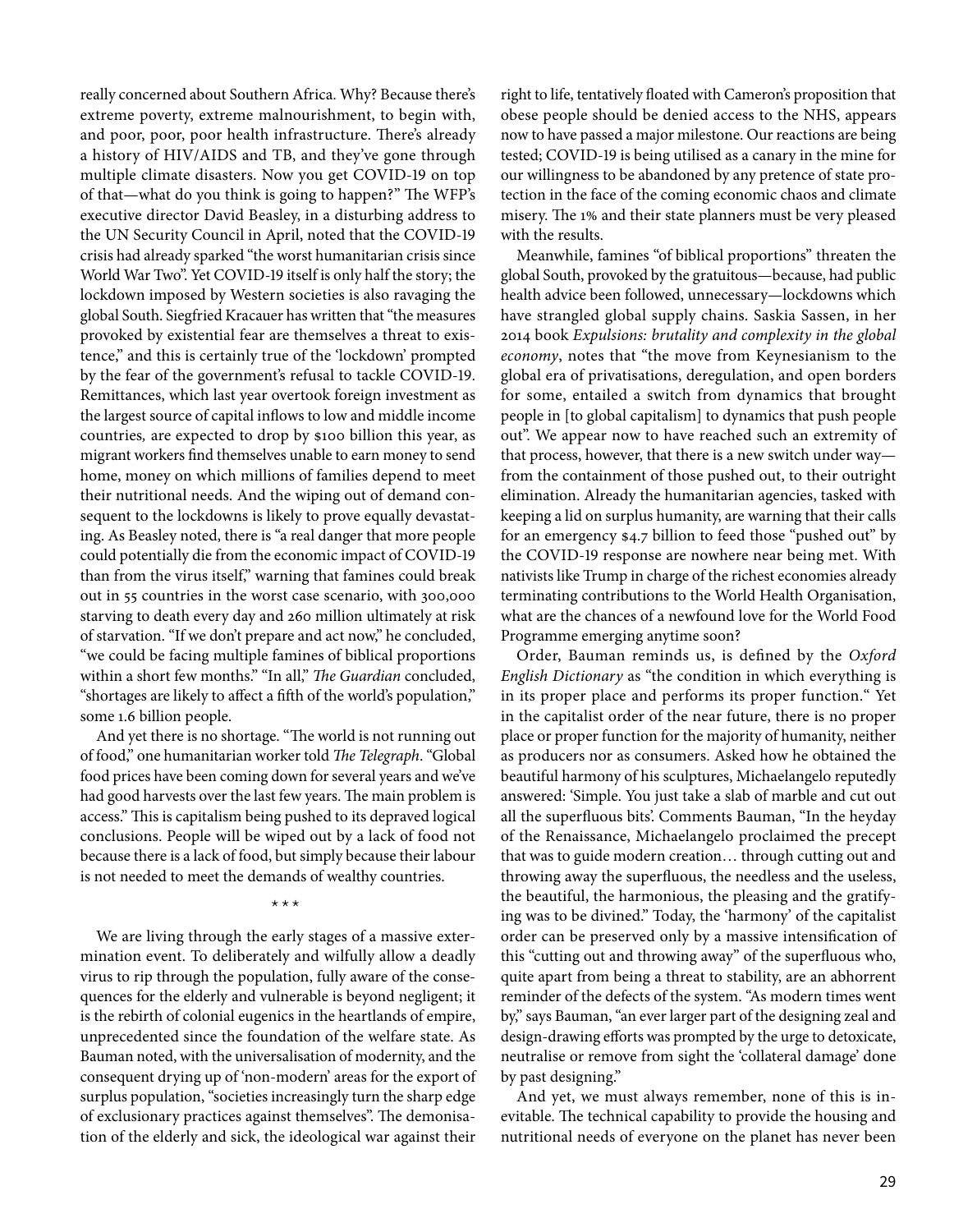greater. Charity has never been more than a sticking plaster, nor intended to be more; what is needed is the realisation of Article 25 of the Universal Declaration of Human Rights the right to subsistence. All are capable of making a dignified contribution to the global provision of subsistence, regardless of their economic circumstances, and none should be denied food or shelter simply because their labour is superfluous to the requirements of capital accumulation. A new global movement with this principle at its heart is needed—and needed urgently. **CP**

**Dan Glazebrook** is a political writer and journalist.

## **The Deadlock of Predator Management in the American West**

#### By Maximilian Werner

Life has one final end, to be alive; and all the tricks and mechanisms, all the successes and the failures, are aimed at that end. — John Steinbeck

#### **1. Theory**

Dismayed by human hostility toward predators, I often turn to great books of the past for ways to rethink predator management in the American West. *The Land of Little Rain, Of Wolves and Men*, and *Sand County Almanac* come to mind. But no book has done more to untangle the animus toward predators than John Steinbeck and marine biologist Ed Ricketts' *The Log from the Sea of Cortez*. This book is a must read for everyone, though wildlife and land managers who want to improve the quality of their thinking and surpass the limitations of their own perspectives will find it especially useful. But first we must acknowledge a truism among wildlife managers with any degree of autonomy, which is that predator management is more about managing humans. And to manage humans, we must understand what makes them tick.

While the notion that humans are the crux of wildlife conflcit has merit in wildlife advocacy circles, the agricultural community would likely consider the idea as just one more example of how environmentalists are placing the well-being of wolves, grizzlies and other predators above their own. But is that what's happening? Do we really have a predator problem and not a human problem? How do we decide? We need to explore these kinds of questions if we hope to bring fresh insights and new resolve to the deadly and litigious impasse of predator management. Although there are multiple data sets we could consider, we can start by examining anti-predator discourse, which is consistently characterized by lower-order thinking and emotion.

Although a collecting expedition on the Sea of Cortez might not seem relevant to our treatment of predators in the mountains and deserts of the West, Ricketts and Steinbeck's insights relate to how we think and therefore have broad ecological application. "We discussed intellectual methods and approaches," Steinbeck writes, "and we thought that through inspection of thinking technique a kind of purity of approach might be consciously achieved" (109). Granted, most predator advocates probably do not associate inspection of one's thinking (or any thinking at all, for that matter) with state and federal decisions vis-a-vis predators. But Ricketts offers a more charitable appraisal by distinguishing teleological (or subjective) thinking from non-teleological (or objective) thinking. Thus it's not that people don't think; it's that they think differently. The question is how do we decide which method will define our relationship with predators?

Teleological thinking "considers. . .what 'should be' in terms of an end pattern (which is often a subjective or an anthropomorphic projection); it presumes the bettering of conditions, often, unfortunately, without achieving more than a most superficial understanding of those conditions" (112). One could argue that most predator management decisions are teleological, but most humans are actually predisposed to subjective thinking because that is all we've needed throughout most of human evolution. In other words, early hominids didn't survive because their perceptions made it harder for them to act; they survived because their perceptions made it easier, which may explain why some modern humans still opt to destroy rather than coexist with predators. Non-teleological ideas or responses, by contrast, "derive through 'is' thinking, associated with natural selection as Darwin seems to have understood it. They imply depth, fundamentalism, and clarity seeing beyond traditional or personal projections" (112). We begin to think non-teleologically when we consider all that is involved in coexisting with predators in contrast with how little is involved in destroying them.

Despite our evolutionary predispositions, we have never been better situated, nor had greater wherewithal (and urgency) to "[see] beyond traditional and personal projections." In light of the unrelenting, brutal, and large scale destruction of predators, it is hard to believe that we are also living in a time of astonishing scientific knowledge, one that rivals the Enlightenment in terms of its implications. Discoveries in biology and ecology alone have raised serious questions about our uniqueness as a species and the extent of our dependence on the biotic communities of which we are part. But this knowledge is only valuable if we use it to overcome what Steinbeck describes as our "mental constrictions," a process that would "place the whole problem in a new and more significant light" (118). Sadly, our treatment of predators has not changed much over the centuries. Indeed, too many of us seem locked in a state of willful ignorance.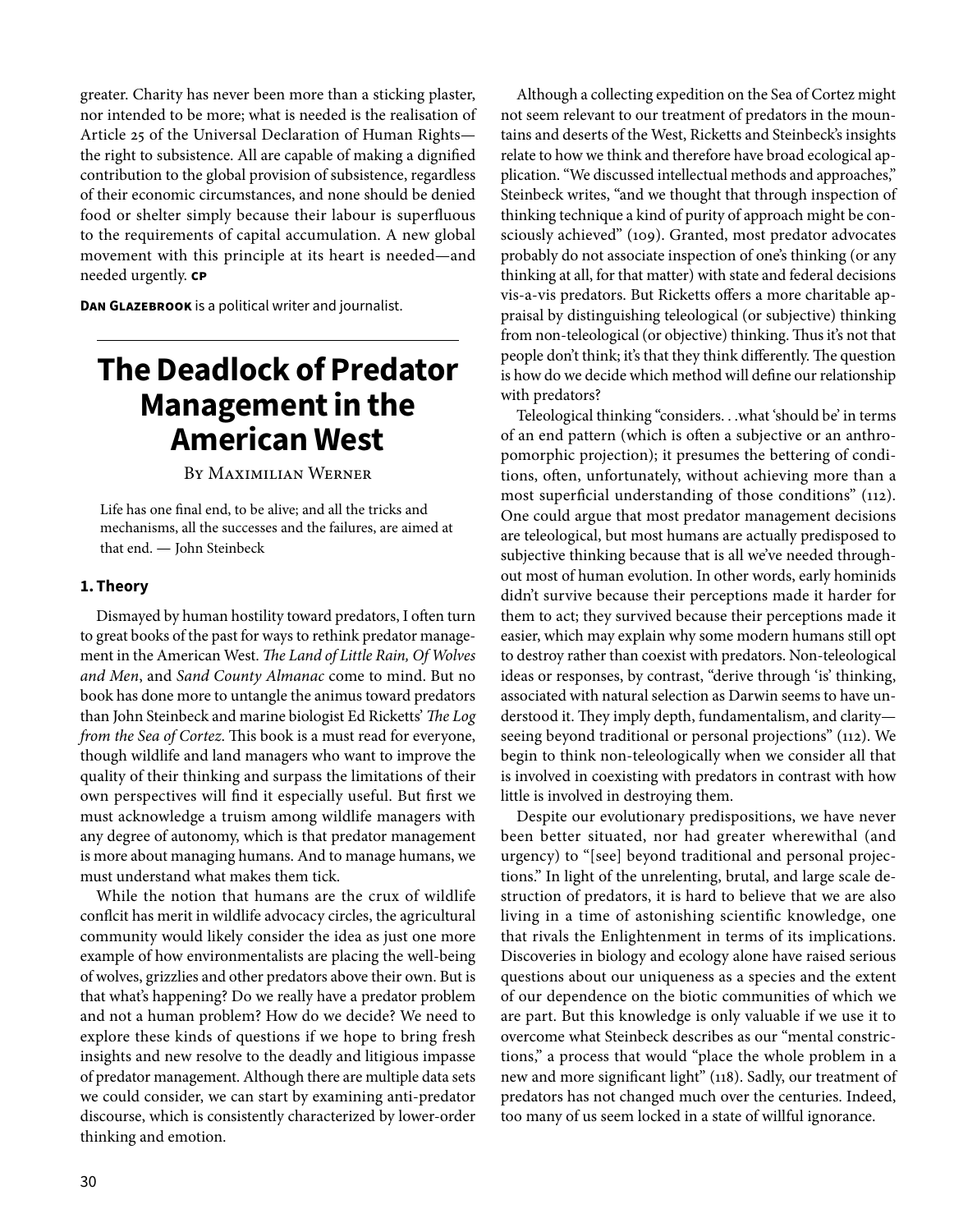#### **2. Practice**

Not everyone living in North America 400 years ago shared white, Christian settlers' maligned view of predators, but it is easier to understand why, given the challenges they faced and the limited knowledge with which they had to face them (e.g., the King James Bible was the authoritative text at the time), coexistence wasn't a priority. Thus, though it is still difficult to regard their slaughter of tens-of-thousands of wolves, grizzlies, and other predators as anything other than abhorrent,

they simply did not know any better. Not because they willfully ignored information that might have lead to a more enlightened perspective of predators and other novelties in the environment, but because for the most part (and notwithstanding any indigenous the House Natural Resources, Agriculture & Environment Standing Committee, surely they were prepared to give serious consideration to the opposition's arguments and valued the logic and science on which those arguments were based.

Given this context and the fact that the lives of hundreds of black bears, lions, and coyotes were at stake, I held out hope that committee members would subordinate their own and their constituents' personal beliefs in service of the truth. But the longer I sat there, the more I realized that the meeting was

## **Predator management is more about managing humans. And to manage humans, we must understand what makes them tick.**

knowledge they might have acquired) that information did not exist. This is meant to neither absolve nor condemn; it is meant only to illustrate how consideration of the broader (Steinbeck would call it the "relational") context might improve our understanding of how people could behave in ways that by today's standards would be problematic at best.

Understanding past events is arguably of tertiary importance compared to understanding the present with an eye toward future (and more responsible) outcomes. Unlike our 17th, 18th, and 19th century counterparts, modern humans have access to an extraordinary amount of information that could be used to prevent or mitigate our conflicts with predators. And yet it is precisely this information is absent from most predator management decisions.

A couple months ago I joined a handful of other likeminded individuals at the Utah State Capitol to oppose House Bill 228 (the brainchild of House Representative Casey Snyder), otherwise known as the Livestock predator removal amendment. The bill was one of two designed to do what all predatorrelated bills are designed to do, which is to make it easier to kill predators while all but eliminating accountability. But on that day in early February I was there to talk specifically about 228. Opaque, ill-defined, and ecologically illiterate, this poorly written bill was emblematic of the anti-predator mentality of legislators throughout the West, where each year more and more predators are killed for non-evidentiary reasons.

On a very basic level, I knew I wasn't going to change the hearts and minds of the people sitting around that table. They, too, are likeminded and many have built their entire careers on catering to the desires of the agricultural and hunting communities. On a rational or extra-tribal level, however, I was willing to give them the benefit of the doubt. After all, if the committee had read the bill they would see its many problems. How could they not? And as state representatives and members of not designed to consider objective truth; it was designed to remain impervious to it. This is likely obvious to anyone who has attended a predator-related legislative meeting anywhere in the West; what may not be obvious are the different ways this goal is achieved.

All the bill's proponents took a similar tack when making their case, but two comments stand out as particularly illustrative of the constricted thinking described by Steinbeck and Ricketts, and what we are up against as people who care deeply about predators and their right to exist. After hearing testimony from those who supported and opposed the bill, Representative Carl Albrecht made this observation: "We've heard from folks who represent science. I would state that those who live on the ground and live with predators every day and try to salvage their sheep herd, their cows, their calves over a period of 40 to 50 years as a family; that's observation; that's science."

Apart from being patently false, Albrecht's comment undermines truth-finding and responsible policymaking by dismissing the single most reliable and accurate means we have of knowing anything. Livestock producers do indeed acquire a great deal of hard-won knowledge during their time on the land, but most of that information is related to how environmental factors—predators, weather, disease, forage—affect livestock production. Wildlife biologists and ecologists are also interested in these factors, but they use the scientific method and precisely suited tools to conduct lengthy studies and experiments before drawing conclusions about what's happening. We would be wise to consider both ways of knowing in our bid to address these complex challenges. Albrecht would have us value the subjective gleanings of personal experience above all else.

Equally indicative of a constricted mindset was a comment made by Representative Casey Snyder in his closing remarks: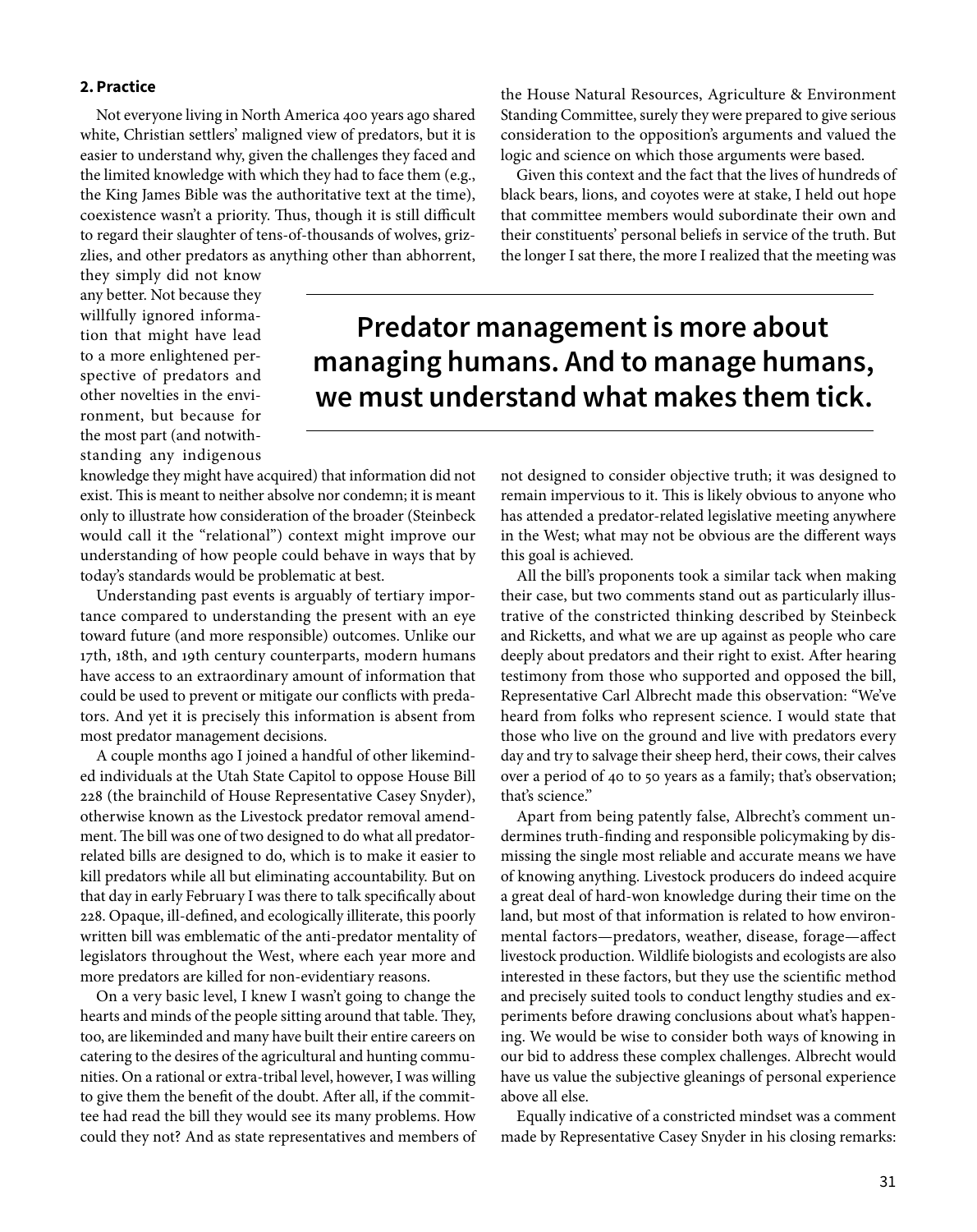"I would submit to you that those who supported this bill were not speaking in the abstract. This is real to them," he said as motioned to the ranchers and herders who sat with their hats in their laps. "This bill has real implications to them. It's going to affect them personally…. So I would encourage my colleagues… to listen to those voices and not to the voices that may not be impacted in a personal way." By suggesting that the reality of personal experience is somehow more important than the reality of the abstract, Snyder's comment echoes Albrecht's belief that observation outweighs science. But Snyder's comment also alludes to another signature of subjective thinking, which is the primacy of emotion.

Although the implications to which Snyder refers are never named, he is likely referring to the trauma of witnessing and/ or discovering depredated animals; and to how depredation threatens a livestock producer's ability to survive. These are indeed real concerns and they matter, but making wildlife policy decisions on the basis of them represents a dereliction of duty by any reasonable standard if only because they are not all that matters. If there is any doubt about Snyder's standard or where his priorities lie, consider his emphasis on the personal—as opposed to the collective or ecological—significance of predators. In a anthrocentric universe, wildlife management is about people. Animals are either resources or competitors with nothing in between.

I struggle to understand why people show such low regard for predators, but as much as I disagree with them, as much as I shudder at the thought of all the unspeakable ways they treat these important and amazing animals, unlike Mr. Snyder, I would not recommend that they be ignored. No matter how you cut it, it makes sense to listen to what people have to say and, when necessary, to change in light of it. We can do so much better than to follow the example of the Snyder and Albrechts of the world. The work of scientists and critically thinking people everywhere can help show us how to think objectively and thereby overcome the self-interested limitations of our own minds. **CP**

**Maximilian Werner** is an Assistant Professor (Lecturer) of Rhetoric and Writing Studies at the University of Utah. His most recent book is *The Bone Pile: Essays on Nature and Culture.*

## **culture & reviews**

## **Rap on Trial**

By Lee Ballinger

Under the leadership of Al Gore, in 1985 the Senate held hearings on the "dangers" of rock music. Musicians were called to testify and politicians preened as they slandered the music created by their constituents. The idea of music as an evil force—a narrative previously the province of the Klan and extremist religious groups—entered the mainstream.

That same year, the Parents Music Resource Center (PMRC) came out of the woodwork. The PMRC was a group of Washington wives who used the influence of their politician husbands to develop some clout of their own. They allied with the PTA to push for warning labels on records, tapes, and CDs. Shortly after the 1985 Senate hearings concluded, the music industry quickly caved in and agreed to put such labels on the music.

The real agenda of the censors was revealed at a secret gathering in the Maryland countryside in 1986. On its private invitations the event was billed as a "Pig Pickin' Barbecue," a benefit for the PMRC. The thoroughly bi-partisan "Benefit Committee" included Marine Corps commandant P.X. Kelly, Marriott vice-president Fred Malek, former Republican Party chairman Dean Burch, Al Gore, future HUD Secretary Jack Kemp, past president of the American Bar Association Robert Wallick, and Merrill Lynch vice-president Bruce Thompson. If its real purpose was simply to raise money, these wellheeled folks could have just sent a check. In reality it was a war council of America's power elite, brought together to discuss the threat that music posed to their unquestioned control of society. Music had become the conscience of the world. Musicians were using the corpo-

rate structure of the music industry to spread their messages.

The attacks on music began on a broad stylistic front but gradually narrowed to a primary focus on rap. The Beastie Boys and LL Cool J were arrested. The major record labels set up in-house lyric censorship committees and rappers who wrote songs criticizing the police weren't allowed to record or release them. Insurance coverage was canceled for rap tours. Police established local and national monitoring networks, disrupted shows and tours, and threatened to make it impossible for Time Warner, a major distributor of rap music, to do business.

One of the PMRC's primary allies, the evangelical Focus on the Family, used a chunk of its \$57 million annual budget to oppose Earth Day, child care, and the anti-apartheid struggle that was a big part of the hip-hop scene. FOF also put out an audiotape, Bringing Hope to the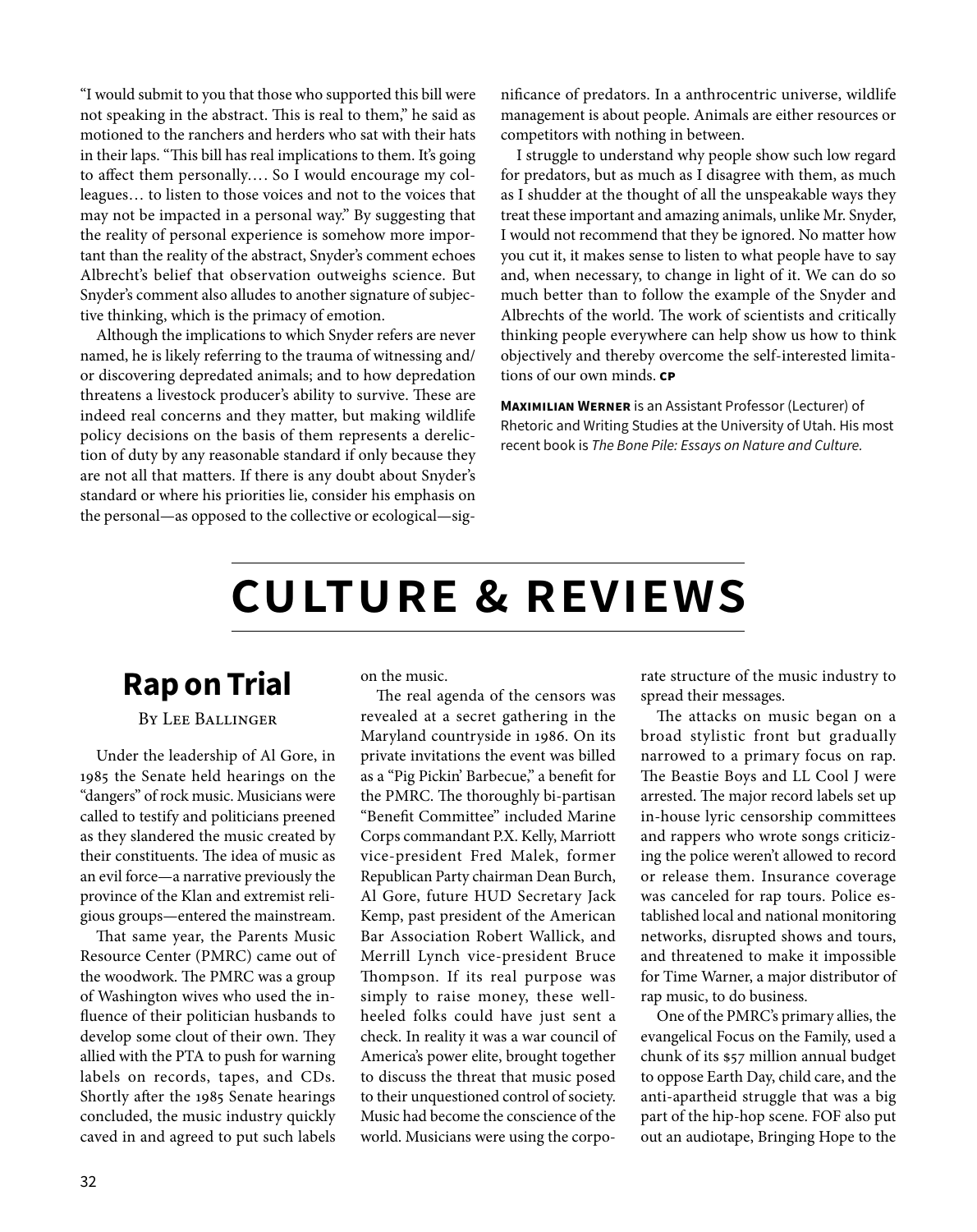Inner City, in which Dr. John Perkins warned against getting drugs out of the black community because "You'll have a generation of people who are going to get a leader and say the problem is society around us."

The Congressional Black Caucus, National Organization For Women, the NAACP, and both the National and Progressive Baptist Conventions backed a boycott of Tower Records for selling hip-hop music.

In 1996, the Clinton/Gore administration pushed through the Telecom bill, which made it a crime punishable by up to five years in prison to distribute or promote by any means music that is "obscene, lewd, lascivious, or filthy." The definition of those terms was left up to prosecutors, who were made legally free to go after not just artists or record companies but bloggers and DJs as well. Among the 91 Senators who voted for the bill were presumptive 2020 presidential candidate Joe Biden and Carol Mosely-Braun, convener of her own Senate anti-rap hearings.

Things have been relatively quiet on the censorship front for the past several years. The easy availability of downloaded music is one reason, but the main factor is that there was a war and the other side won the battle. A systemic censorship was put in place, part of an ever-growing web of control that includes the Patriot Act, cameras on almost every corner, gang databases, post-Occupy restrictions on protest, and privacy invasion as a fact of digital life.

Yet nothing could stop hip-hop from becoming the world's most popular form of music. Despite all the resultant pressures on the content of rap, it is omnipresent and remains a bone that would-be censors cannot swallow or spit out.

Erik Nielson and Andrea L. Dennis, authors of the new book *Rap on Trial: Race, Lyrics, and Guilt in America,* write:

In the early morning hours of August 9, 2014, eighteen-year-old Michael Brown was shot and killed by police officer Darren Wilson in Ferguson, Missouri. On the day of

Brown's funeral, a *New York Times*  article about Brown painted a picture of him as a troubled youth and referred to him as 'no angel.' The article described Brown's alleged criminal history, drug and alcohol use, and his residence in 'a community that had rough patches.' Brown reportedly 'had taken to rapping in recent months, producing lyrics that were by turns contemplative and vulgar.' The article then quoted one of Brown's lyrics: 'My favorite part is when the bodies hit the ground.' There were softer lyrics in which Brown complained about deadbeat dads and doted on his stepmother. But those didn't reinforce the narrative of Brown as a monster and were left out of the article.

The obvious message from the nation's paper of record? Michael Brown got what he deserved. Meanwhile a new and rapidly escalating war against rap has been gathering steam over the past fifteen years, as detailed in *Rap on Trial*.

This new book describes how prosecutors are using the alleged connection between violent crimes and "violent" rap music to get defendants, usually young black men, sentenced to long prison terms or even, in many cases, death.

"Police are using rap lyrics to identify and arrest suspects. Prosecutors are using them to charge those suspects. Those suspects are then pressured to accept plea bargains."

The general scenario is to identify a suspect who has recorded rap music, often accompanied by a video, and allege that the lyrics, which may or may not describe violence or drug dealing, prove that the defendant was guilty of a crime (a prosecutors training manual recommends this approach). This happens even if the lyrics were written by someone else years before the alleged commission of a crime. In almost every case the lyrics do not describe the actual crime in question. People have been found guilty when the evidence is merely that they were standing in the

background of a rap video. Prosecutors have even introduced as "evidence" the fact that there was rap music played as incidental music in a video.

According to Nielson and Dennis, there have been over five hundred instances nationwide of "rap on trial." In one case the court held that writing lyrics with drug references proves guilt in drug trafficking. In thirty cases, lyrics have been used to pursue death sentences.

Prosecutors use rap lyrics to show that defendants have bad characters and by nature are hyper-violent criminals who need to be removed from society...This approach relies on the assumption that rap artists unlike other artists—are incapable of separating their music from their real lives…. By this logic, the many actors who have played violent characters, singers who have recited violent lyrics, or authors who have written violent novels could find themselves persecuted.

If the actors in, say, Breaking Bad—a violent TV series of some note—were arrested for a crime, would their acting be submitted as evidence? Of course not.

On February 20, 2000, a rapper from the No Limit label named Mac was performing at Club Mercedes in Slidell, Louisiana, when a fight broke out and a young fan was shot and killed. Despite the fact that witnesses identified the shooter as someone who looked nothing like Mac, authorities arrested him for murder.

The authors go on to say: "At trial they produced a number of witnesses who would, nearly fifteen years later, recant their testimony completely, revealing that prosecutors threatened to put them in jail if they didn't finger Mac as the shooter. One of them, a pregnant woman named Yulon James, was told she could identify Mac as the killer or have her baby in prison." Mac was convicted and sentenced to thirty years.

How do prosecutors get away with such conduct?

As a lawyer friend told me: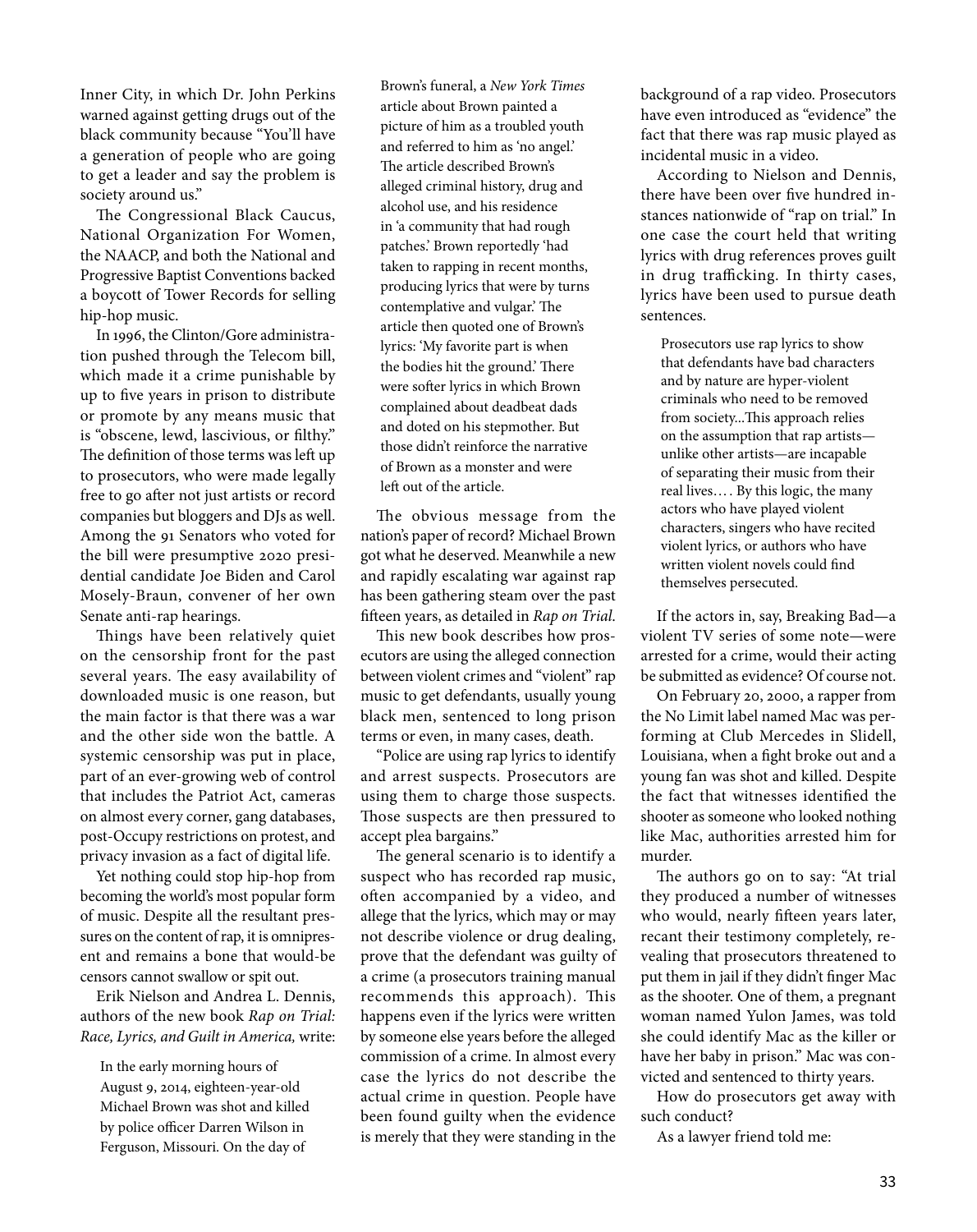A prosecutor holds all the cards, and the deck is stacked completely in his or her favor. A prosecutor has the entire law enforcement investigative power and money at their disposal; a prosecutor's evidence is based on what the same law enforcement investigators say was found or said meaning that the fact-gatherers are also the advocates. A prosecutor has unlimited resources and most defense attorneys have little to work with. When a defendant does have money and gains an acquittal, the hue and cry is always 'See, money buys acquittals.' No, money buys convictions.

In order to indict," add Nielson and Dennis, "grand juries do not have to reach a unanimous decision, and if the grand jury declines to indict, the prosecutor can simply present the case a second time to the same grand jury or to a different one. Because the process is so onesided, it's often said by prosecutors and defense attorneys alike that you could indict a ham sandwich.

But if you're innocent you've got nothing to worry about. You can always clear yourself at trial, right? Hardly. The grand jury indictment sets the stage for the prosecutor to intimidate the defendant into a plea bargain (over 90 percent of all felony cases are settled without trial). A heavy sentence is held over the head of the defendant, who is constitutionally presumed to be innocent. If they're a rapper, their lyrics are thrown into the threat mix. Often without effective counsel, the defendant usually takes the deal, saving the state the cost of a trial while creating another cog in the wheel of the prison industrial complex.

When a rapper is on trial, so-called "expert" witnesses, usually police officers, testify that the defendant's lyrics establish guilt. Such experts are seldom knowledgeable about rap music, often comically so. Rap on Trialdescribes one case where a juror had to speak up and correct the misinformation presented.

On the other hand, Davey D, unquestionably the most knowledgeable hip-hop journalist in the world, was called to be an expert witness in the trial of a rapper in Baltimore. The judge would not allow Davey D's credentials to be presented and he was denied expert witness status.

At the same time, "gang" has become a word with the same function and meaning as the word "terrorist," a wand to be waved to prevent further discussion. This is certainly the case in rap trials, where the constant refrain of "gang member" is used to browbeat juries into convictions. Convictions with "gang enhancements" make long sentences longer and help to keep the prisons full. Officers from local gang units take the stand to assert the gang membership of defendants. Do they know what they're talking about? Nielson and Dennis explain that most gang unit officers spend the bulk of their time doing surveillance of social media and spend little time on the streets.

In 2012 New York City announced it was doubling the size of its gang unit to 300 people. This massive increase came even as gangs accounted for less than 1 percent of city crime. The city would be deploying more gang police than there were total gang-motivated crimes (264) for that fiscal year.

A defendant is presumed to be a gang member if he or she is in one of the everexpanding gang databases. You can be included simply for the way you look or because you live in the wrong neighborhood (one of the criteria for inclusion in California's massive CalGang database is "Subject has been seen frequenting gang areas.") An audit of the CalGang database found that it contained 42 people under the age of one.

Gangs do exist and gang members sometimes cause violence. But before we accept the violent stereotypes the media and prosecutors promote as an explanation, we should look at the economic context. For example, a map of factory closures in Los Angeles is almost identical to a map of areas of gang activity.

Violence doesn't come from the

human nature or musical preferences of those whom ambitious prosecutors demonize as predators. It comes from living in a world of extreme economic polarization where people are forced to fight over scraps. It comes from living in a world saturated by war and other forms of official violence, a world where movies and TV constantly put forward violence as the solution to conflicts, a world where, since 2004, there have been over two thousand people in Southern California shot by police (one indictment, no convictions).

They will come after you in different ways depending on your status. Superstar rapper Kendrick Lamar had many run-ins with LA cops when he was coming up. If he'd remained local he would have been a likely candidate to wind up labeled a gang member and sent to prison. Instead, he became a star and put out the song "Alright" (with lyrics "And we hate po-po / Wanna kill us dead in the street for sure" accompanied by a chilling video about police brutality). "Alright" became an anthem at police brutality protests. Because of his visibility, Kendrick Lamar was attacked not by armed police, but by Geraldo Rivera on Fox News, who blamed Lamar for the fact that "Hip hop has done more damage to young African-Americans than racism in recent years." When Beyoncé critiqued the police on her Super Bowl halftime show and on the video for her song "Foundation," police chiefs nationwide howled in outrage but she wasn't dragged off to jail.

These megastars are not likely to be stopped in the streets, harassed, arrested and forced to defend themselves in court. A little further down the rap food chain, it can be a different story. The artists at No Limit Records out of New Orleans, successful but out of the full glare of the mainstream, have suffered consistent police harassment. Rapper McKinley Phipps (Mac) is doing thirty years for a crime he almost certainly did not commit. Cops pulled over Lil Boosie and cut up the upholstery in his car with a knife. In Pittsburgh, unsigned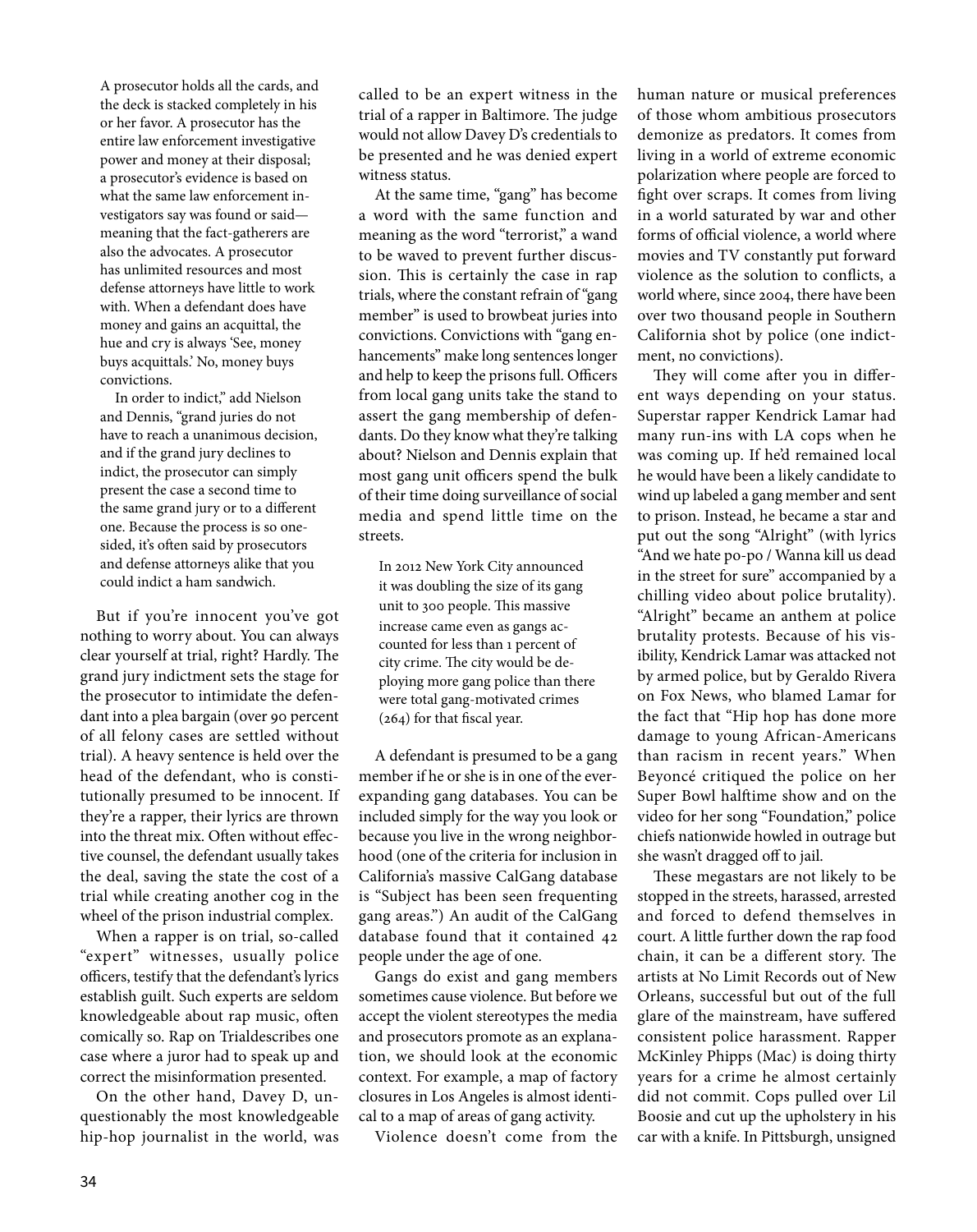rappers Jamal Knox and Rashee Beasley recorded a song called "Fuck The Police." They were arrested for making terroristic threats and sent to prison.

The war on music has moved beyond PMRC-style censorship. To understand why, we need to look at recent history. Rap music emerged from the South Bronx in the 1970s as a direct result of some of the earliest manifestations of deindustrialization. Trapped in a crossfire of unemployment, arson, drugs and violence, local youth invented a whole new culture. There was plenty of resistance to it, but nobody went to jail based upon lyrics they had written.

Fast forward to 2005, the year in which "rap on trial" began to grow like a weed in the judicial system. Deindustrialization was now rampant throughout the country. The Clinton crime bill of 1994 had borne its fruit the biggest system of incarceration the world had ever seen. The rap audience was now multiracial, worldwide, and huge, meaning a rapper, whether local hero or superstar, was now in a position to help further erode the racial and social barriers that kept different sections of the people apart.

Today, in 2020, the power elite wants to keep nurturing the prison industrial complex to satisfy its many economic stakeholders, including the private prisons which are contractually mandated to remain full. This vast apparatus is sustained by a relentless flow of new bodies: 2.3 million people behind bars, 5.1 million on probation or parole.

In part, rappers behind bars are just the collateral damage of an onrushing police state. But on the other hand, rap music is the most important voice of resistance to that police state. The creation of special police squads in many cities to infiltrate and keep track of hip-hop culture confirms how seriously the forces of law and order take this musical and social threat.

Eighty-five percent of all defendants in trials in which lyrics are used against artists are black. Nielson and Dennis compare this to the example of Johnny

#### **Monuments or Idols**

By Elliot Sperber

Look into the windows of your telephones and tell me Are these monuments or idols? These statues of slavers, And statutes for slaves From wave after wave Of colonization, and privatization Waves of plantations And waves of police violence — A phrase that's redundant Police are nothing but — Just look at their tools Their nightsticks, and guns; The second wave Of the virus Along with the waves of layoffs, and die-offs, And waves of evictions, All of these waves Extend from one ocean

Cash, whose lyrics in "Folsom Prison Blues" (I shot a man in Reno / Just to watch him die) obviously meet the current standard for legal sanction. The same could be said about white artists such as the Kingston Trio and their song "Bad Man Blunder" ("I was feeling kind of mean/ I shot a deputy down") or Eric Clapton's hit cover of Bob Marley's "I Shot the Sheriff." But these songs are from the twentieth century, when no one of any color was being persecuted in court for their lyrics.

Race clearly plays a role when rappers are on trial today. Prosecutors regularly traffic in the most revolting racial stereotypes to remind jurors that young black man equals thug equals criminal. This corresponds to the way the huge edifice of control has been constructed, in which fear-driven racial propaganda equals a phony drug war equals massive prison budgets equals police forces beyond any public accountability.

But there's also another picture. Detailed studies reveal that half of all people killed by the police in the United States are white. A massive Justice Department survey showed that Millennial floods Now occur every year As Jesus is coming Flooding the Milky Way Galaxy — Gala, that's milk in Greek Reminding me Of that other tautology Don't say: end police violence Just say: end police Empty the jails Refill them with cops Seventy-seven police stations In New York City Shut them all Sell them off Or, better yet, give them away And what'll be gardens and parks tomorrow Are parkways and jails today

**Elliot Sperber** is a lawyer and writer in Brooklyn.

half of all people abused by police in a year in the United States are white. This makes sense since half of the poor in America are white. On the other hand, black and brown folks are killed and abused by police out of all proportion to their numbers in the population, an inevitable outcome given the inequality which has defined this country since its inception. Meanwhile, the deindustrialization which was once almost unique to the South Bronx, the birthplace of rap music, is now the norm nationwide.

A love of rap music is also nationwide, present in all communities large or small. Rap provides a connection between countless people regardless of race, age, or gender. That same music is under attack, from the courts to the media, from a superstar like Kendrick Lamar to an unknown like Jamal Knox. Can we unite to defend it, to take rap's most important messages and use them in our common interest? **CP**

**Lee Ballinger** is the author of *Love and War: My First Thirty Years of Writing*, available as a free download at loveandwarbook.com.